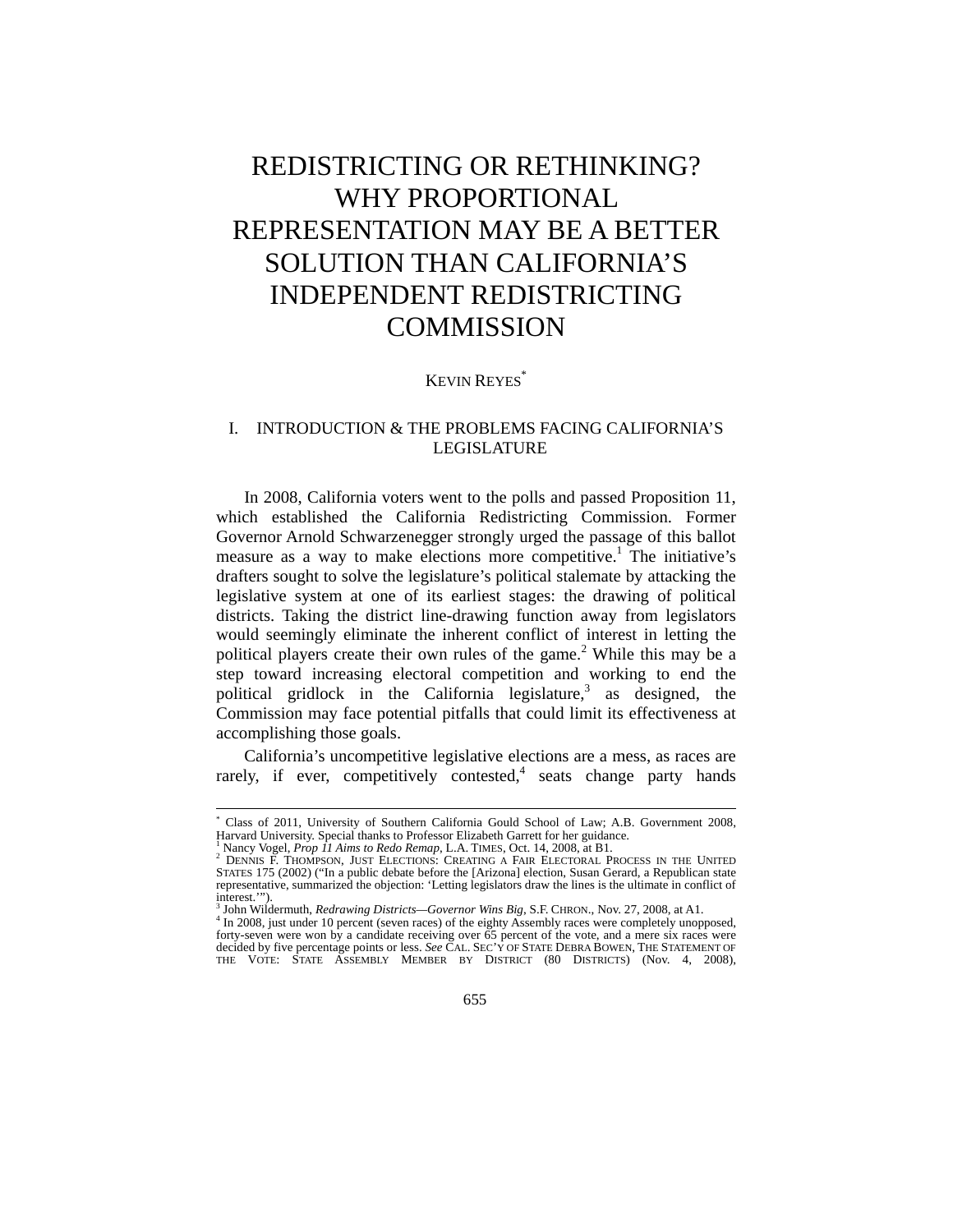infrequently,<sup>5</sup> and voters are left to wonder why they continue to go to the polls in an election where their vote seldom determines the result. Of the thirty-nine legislative seats with new occupants in the 2008 election (twenty-eight for the Assembly, eleven for the Senate), only five seats changed party hands—all in the Assembly.<sup>6</sup> Similarly, in the 2004 and 2006 elections, not a single seat changed party hands.<sup>7</sup> Most recently, the 2010 elections produced similar results: only three seats in the Assembly switched party control,<sup>8</sup> and no seats changed in the Senate.<sup>9</sup> Though several factors cause these results, one problem is the ability of legislators to draw district lines, which in effect assures them safe political districts. By being in districts where the electorate tends to disproportionately agree with their positions, politicians are able to take on more ideologically extreme positions, contribute to increased polarization of legislators,  $10$ lessen compromise, and increase gridlock. In January 2010, a mere 5 percent of California voters approved of the job that the California legislature was doing, and this was likely a consequence of voters' frustration with the uncompetitive process, which is resulting in low levels of representation for minority groups and causing polarization and gridlock in the legislature.<sup>11</sup> While the state is suffering from severe budget problems,<sup> $12$ </sup> prison overcrowding, $13$  and an education crisis, $14$  having an ineffective and highly polarized legislature exacerbates these problems.<sup>15</sup>

http://www.sos.ca.gov/elections/sov/2008\_general/40\_56\_state\_assembly.pdf. Of the twenty Senate races, ten were won by a candidate receiving over 65 percent of the vote, and only one single race (in the 19th district) was decided by fewer than five percentage points. See CAL. SEC'Y OF STATE DEBRA BOWEN, THE STATEMENT OF THE VOTE: STATE SENATOR BY DISTRICT (ODD-NUMBERED DISTRICTS ONLY) (Nov. 4, 2008), http://www.sos.ca.gov/elections/sov/2008\_general/35\_39\_state\_senators.pdf. 5 *See* THE CENTER FOR TOBACCO POLICY & ORGANIZING, NOVEMBER 2008 ELECTION: NEW MEMBERS

OF THE CALIFORNIA LEGISLATURE (2008), http://www.center4tobaccopolicy.org/\_files/\_files/New%20 California%20Legislators%20November%202008%20Final.pdf (summarizing that although there were thirty-nine new occupants in the legislature following the 2008 elections, many of which were a result of term limits, just five seats changed party hands).

<sup>6</sup>  *See id.*

<sup>7</sup> Jennifer Steinhauer, *Plan on California Ballot for New Districting Panel,* N.Y. TIMES, Oct. 27, 2008, at A1.<br> $\frac{8}{5}$ 

<sup>8</sup> *See California State Assembly Elections*, *2010*, BALLOTOPEDIA, http://ballotpedia.org/wiki/index.php/California\_State\_Assembly\_elections,\_2010 (last visited Mar. 2, 2011). <sup>9</sup> *See California State Senate Elections, 2010*, BALLOTOPEDIA, http://ballotpedia.org/wiki/index.php/

California\_State\_Senate\_elections,\_2010 (last visited Mar. 2, 2011).<br><sup>10</sup> Corbett A. Grainger, *Redistricting and Polarization: Who Draws the Lines in California*?, 53 J.L &

ECON. 545, 546 (2010) ("These 'safe' districts allow legislators to shift to more extreme ideological positions in their roll call votes, which has led to increased polarization in Congress and state legislatures."). 11 Jim Miller, *No Change in Voters' Dim View of Governor, Legislature*, THE PRESS-ENTERPRISE, Jan.

<sup>24, 2010,</sup> http://www.pe.com/localnews/politics/stories/PE\_News\_Local\_N\_field24.4794cb1.html. 2<br><sup>12</sup> The California Constitution requires that any funds appropriated from the general fund (except

appropriations to public schools), must be passed by two-thirds of the legislature. *See* CAL. CONST. art.

IV,  $\S$  12(d). Increased polarization has made this requirement even more difficult to attain. 13 Severe overcrowding has resulted from mandatory prison sentences and high recidivism rates in the state's prisons, where antiquated infrastructures make the prospect of living in a California prison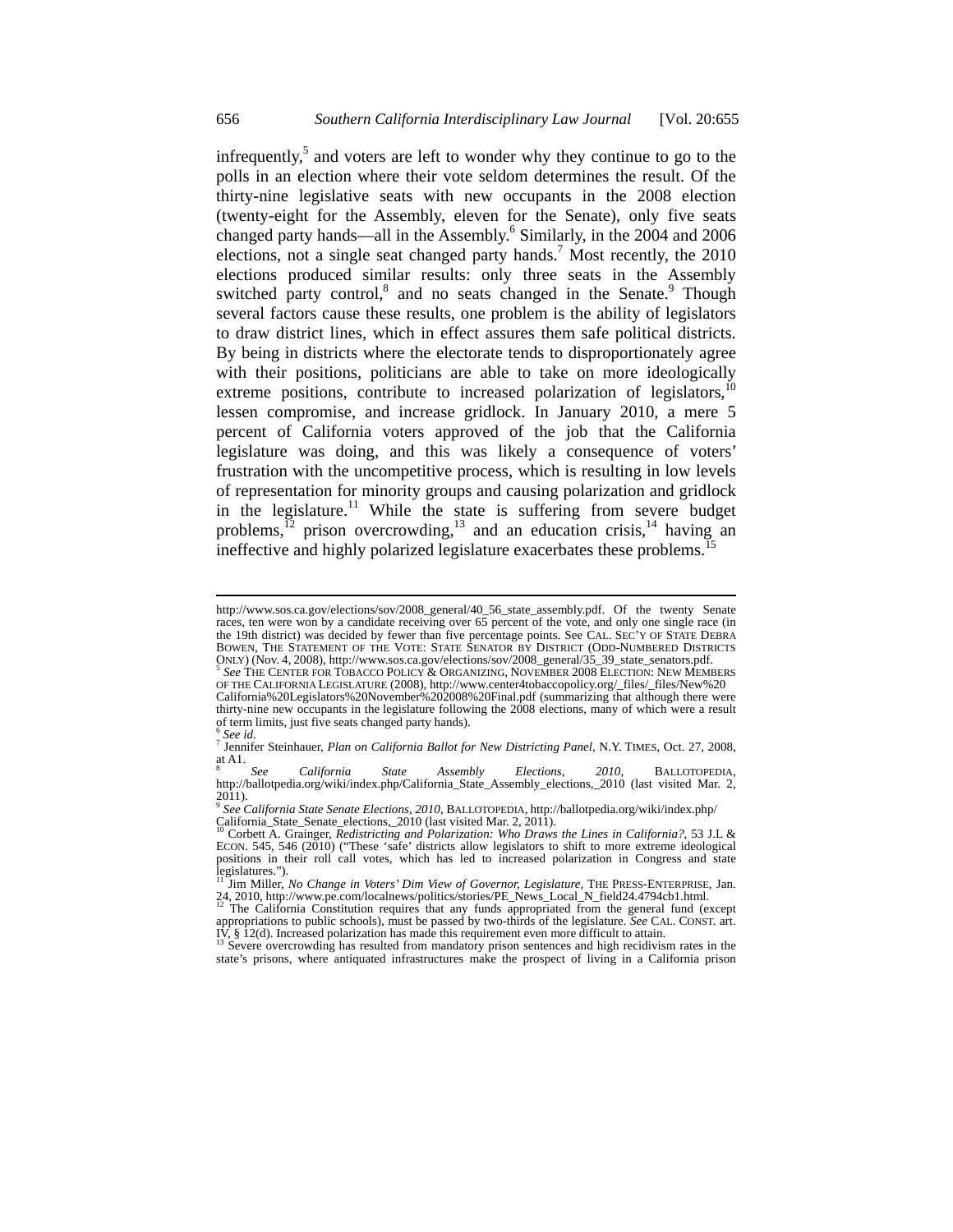These issues have led both citizens and legislators to push for reform, who are recommending drastic moves, such as hosting a convention to overhaul various state constitutional standards.<sup>16</sup> While Californians know that change is needed, many are unsure about specifically what reforms to pursue.17 Thus, various reforms—such as Proposition 11—are continuing to be considered.<sup>18</sup> As such, today's broken California is a ripe experimental ground for attempting to solve some of the state's political and financial problems. Clearly, the goal should not be to oust all the incumbents; but rather, it should be to perpetuate a system where more voters' voices count, or, as Dennis Thompson, a professor of political philosophy at Harvard University, explains, "[to] find the optimal level of competition, not to maximize it." $19$  If a particular reform is successful, voter confidence in the system could increase, resulting in higher levels of participation, increased political interest by citizens, and, ideally, a more effective and representative legislature that can attack the state's problems.

This Note proposes an alternative solution to the lack of competition and inadequate representation in the California legislature. If California were to employ a completely new electoral scheme—one that takes advantage of proportional representation by using multimember districts and the single transferable vote—the state could move closer to meaningful solutions to the lack of competition in the current electoral system. Such a system, which would likely require a popular initiative to implement, would give voters a more determinative voice in elections, thereby increasing minority representation and electoral competitiveness. As Lani Guiner, a professor at Harvard Law School and one of the most well-known supporters of proportional representation systems, explains, "it is illegitimate for an advantaged majority to exercise disproportionate

almost unimaginable. See, e.g., John Pomfret, California's Crisis in Prison Systems a Threat to Public, WASH. POST, June 11, 2006, at A3.<br><sup>14</sup> Due to budgetary constraints, former Governor Schwarzenegger cut spending in th

education, leading to numerous teacher layoffs and tuition hikes at the state's public universities. *See*, *e.g.*, Carla Rivera, *Rallies to Focus on Cutbacks in Education*, L.A. TIMES, Mar. 4, 2010, http://articles.latim

<sup>&</sup>lt;sup>15</sup> In 2009, a *Sacramento Bee* analysis suggested that California's Republican legislators voted with their party or abstained 96 percent of the time, while California's Democratic legislators voted with their party or abstained 99 percent of the time. Phillip Reese & Steve Wiegland, *California Lawmakers* 

<sup>&</sup>lt;sup>6</sup> Eric Bailey, *Citizens Push for Overhaul of California Government*, L.A. TIMES, Feb. 25, 2009, at 7. However, in February 2010, this proposal "ran out of money," forcing supporters to cancel plans to place their proposal for a constitutional convention on the ballot in November 2010. Evan Halper & Anthony York, *California Constitutional Convention Push Fizzles*, L.A. TIMES, Feb. 13, 2010, at 2. 17 Dan Walters, *California Wants and Needs Fixing*, SACRAMENTO BEE, Feb, 28, 2009, at 3A (noting

that 90 percent of Californians believe the state government needs an overhaul but no particular reform received an overwhelming amount of support).<br><sup>18</sup> See infra Part II.B

<sup>&</sup>lt;sup>19</sup> THOMPSON, *supra* note 2, at 176.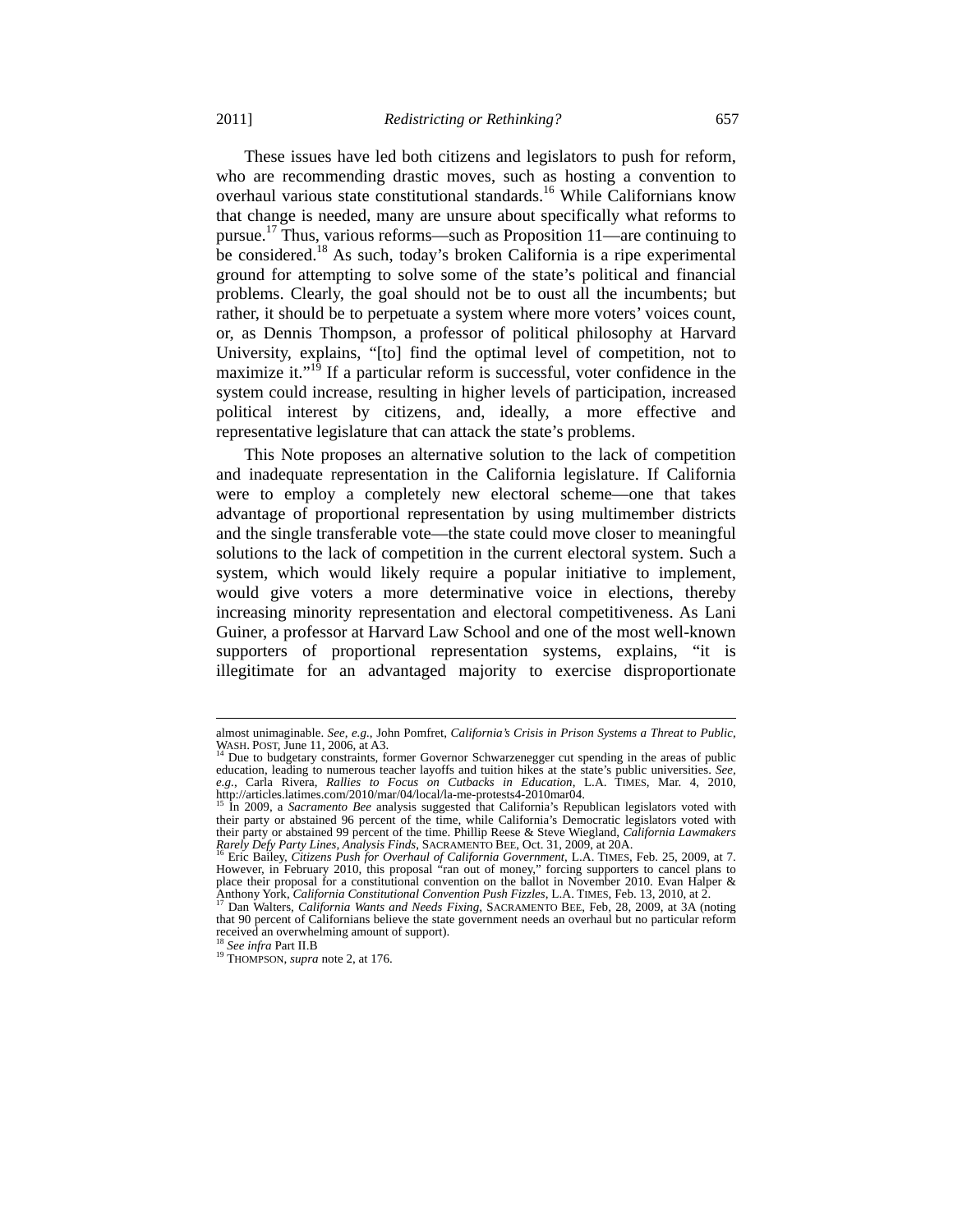power."20 As British philosopher John Stuart Mill recognized, the single transferable vote allows more voices to be heard and avoids the problem of our current winner-take-all system: what Mill termed the "complete disfranchisement of minorities."<sup>21</sup>

Part II of this Note analyzes the effects, benefits, and potential problems of the current California Redistricting Commission plan by examining how other states have employed similar commissions and discussing the effectiveness of California's experiment. Part III introduces the method of the single transferable vote ("STV") as an alternative to the redistricting commission, and discusses its history and effectiveness as used in other localities. Part IV explains the advantages of proportional representation, and specifically, an STV system. Finally, Part V proposes the use of an STV system in California and explains how multimember districts combined with STV in California legislative elections may be a better solution to the problems of competition and underrepresentation facing the legislature today.

# II. ANALYZING CALIFORNIA'S CITIZENS REDISTRICTING **COMMISSION**

In November 2008, California voters finally enacted reform at the ballot box and passed Proposition 11, albeit by a slim 50.9 percent margin.<sup>22</sup> Proposition 11 amended the California Constitution to establish the Citizens Redistricting Commission ("CRC"), which "shall draw new district lines . . . for State Senate, Assembly, and Board of Equalization districts."<sup>23</sup> The CRC consists of fourteen members, $24$  chosen from nearly  $31,000$  California applicants.<sup>25</sup> Five are registered with the largest political party in California, five are registered with the second largest political party in California, and four are not registered with either of the two largest political parties in the state. $^{26}$ 

LANI GUINER, THE TYRANNY OF THE MAJORITY: FUNDAMENTAL FAIRNESS IN REPRESENTATIVE DEMOCRACY 79 (1994).<br><sup>21</sup> JOHN STUART MILL, ON REPRESENTATIVE GOVERNMENT 130 (1861).<br><sup>22</sup> CAL. SEC'Y OF STATE DEBRA BOWEN, SUPPLEMENT TO THE STATEMENT OF THE VOTE, STATEWIDE

SUMMARY BY COUNTY FOR STATE BALLOT MEASURES (2008), at 16, http://www.sos.ca.gov/elections/<br>sov/2008\_general/ssov/10-ballot-measures-statewide-summary-by-county.pdf. sov/2008\_general/ssov/10-ballot-measures-statewide-summary-by-county.pdf.<br><sup>23</sup> CAL. CONST. art. XXI, § 2(a).<br><sup>24</sup> Id. § 2(c)(2).<br><sup>25</sup> Jennifer Steinhauer, *Californians Compete for a Shot at Redistricting*, N.Y. TIMES, Mar

A18. For a more complete discussion of the selection process, see *infra* Part II.B. 26 CAL.CONST. art. XXI, § 2(c)(2).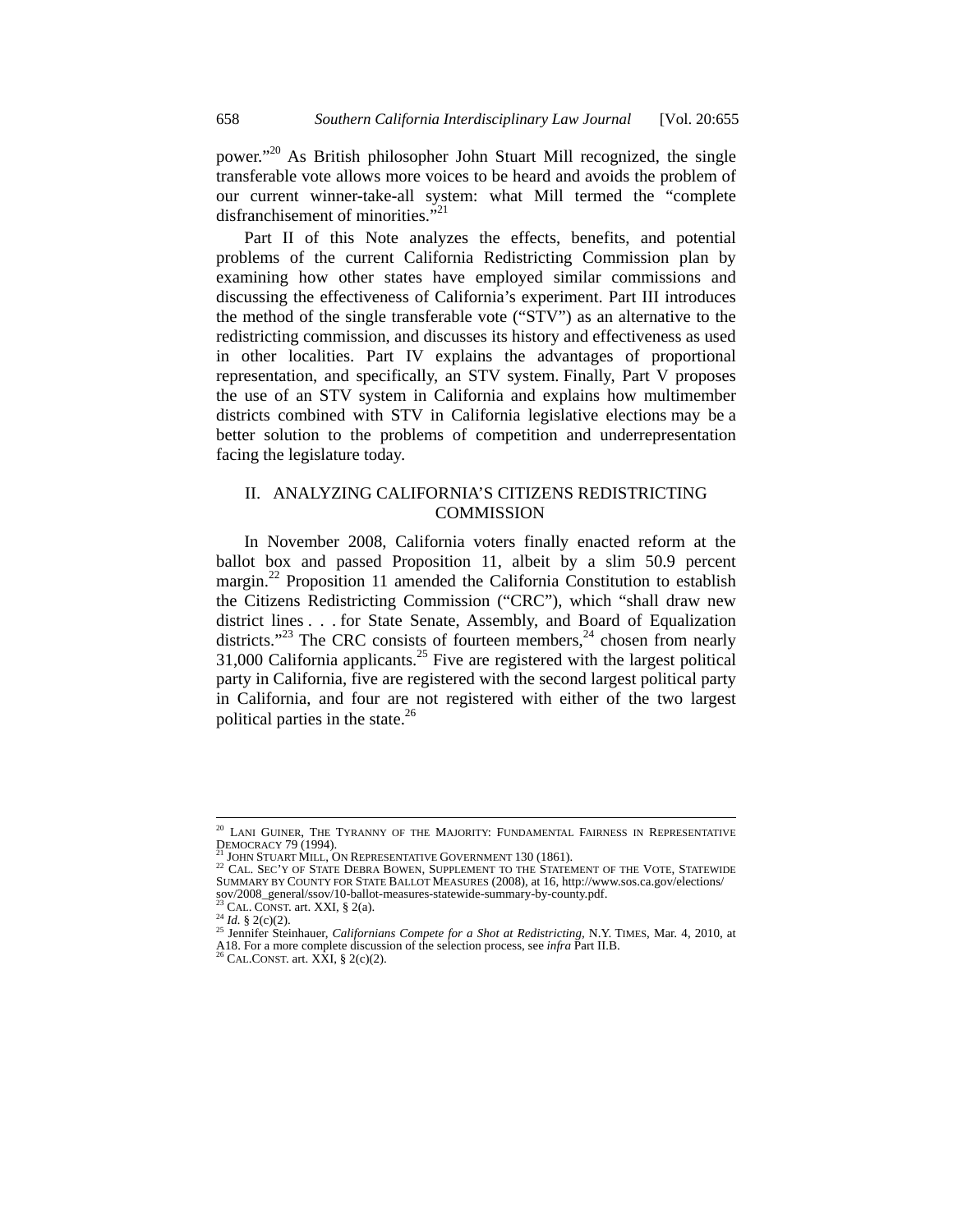# A. INDEPENDENT REDISTRICTING COMMISSIONS TEND NOT TO BE SO "INDEPENDENT"

California's proposal to establish an independent redistricting commission is not completely novel. Several other states have recognized the need to change the way district lines are drawn, because, as one Texas state senator explained, "allowing state legislators to draw their own district boundary lines is a lot like letting children fill in their own report cards."<sup>27</sup> Similarly, the U.S. Supreme Court suggested in 2004 that partisan gerrymandering claims are not likely to result in intervention, $28$  further raising the stakes for redistricting by allowing state legislators to "crack" and "pack" districts easily to ensure incumbent re-election and create more safe seats.<sup>29</sup> Cracking refers to the division of a previously safe district to spread the majority party thinner across more than a single district.<sup>30</sup> Packing refers to the concentration of a particular minority group in a single district to ensure that the minority group has power only in a particular single-member district, but ultimately remains outnumbered in the legislature.<sup>31</sup> Both strategies tend to waste votes: with packing, votes often go to a candidate who would win by a large margin anyway; with cracking, votes go toward a candidate who lacks the majority support to win.<sup>32</sup> These strategies, along with partisan gerrymanders, have decreased electoral competition, and, consequently, lessened the accountability of elected officials now sitting in safe seats. $33$  Fears about such strategic redistricting schemes have led other states to take line-drawing away from legislators.

Twelve states already have a system where an independent redistricting commission is the primary method for drawing lines for at least some elections.<sup>34</sup> Eight other states have commissions in place, but they do not serve as the primary redistricting body, instead serving as either advisory

<sup>27</sup> John Mecklin, *Can California Redistricting Reform Change Congress?*, MILLER-MCCUNE MAG., Feb. 19, 2010, http://www.miller-mccune.com/politics/can-california-redistricting-reform-change-<br>congress-8568/ (quoting Texas state Senator Jeffrey Wentworth).<br><sup>28</sup> Four institute determined that we had

Four justices determined that such claims were nonjustisciable. Vieth v. Jubelirer, 541 U.S. 267, 306  $(2004)$ .

<sup>29</sup> *See* Samuel Issacharoff & Pamela S. Karlan, *Where to Draw the Line?: Judicial Review of Political Gerrymanders*, 153 U. PA. L. REV. 541, 567 (2004) (explaining how "plaintiffs cannot get a plan struck down simply by showing that [a redistricting scheme] constitutes an excessively partisan gerrymander" after Vieth).

after Vieth).<br><sup>31</sup> Vieth, 541 U.S. at 287 n.7.<br><sup>31</sup> Id.<br><sup>32</sup> Adam Cox, *Partisan Fairness and Redistricting Politics*, 79 N.Y.U.L. REV. 751, 767–68 (2004).<br><sup>32</sup> Samuel Issacharoff, *Gerrymandering and Political Cartels*, 1

<sup>40</sup> U. MICH. J.L. REFORM 653, 654 (2007).<br><sup>34</sup> The states are: Alaska, Arizona, Arkansas, Colorado, Hawaii, Idaho, Missouri, Montana, New Jersey,<br>Ohio, Pennsylvania, and Washington. Nat'l Conf. of State Legislatures, 2009 *Commissions Table*, http://www.ncsl.org/?tabid=16617.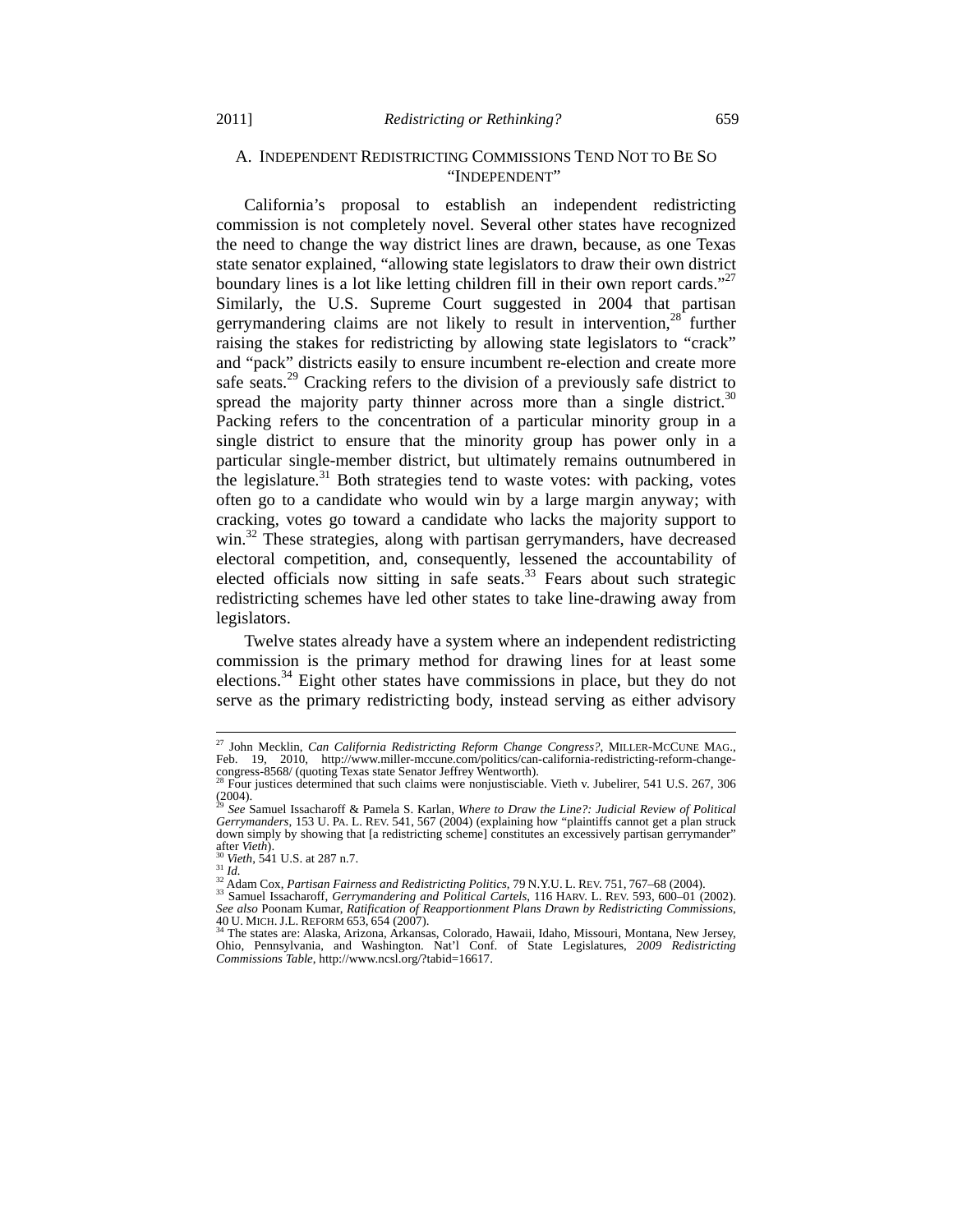committees or as backup commissions.<sup>35</sup> The commissions vary by state, ranging between three and eighteen members,<sup>36</sup> some explicitly including political actors,  $37$  while others strive to be more "independent."  $38$  However, while these independent commissions often accomplish the stated goal of "tak[ing] redistricting out of the hands of incumbents,"39 they are often more political than their designers originally had hoped. Legislators, themselves, often appoint members of the commissions. $40$  Politicians even serve as commissioners in some states, $41$  and, in many states, selection is based explicitly on partisan affiliation.<sup>42</sup> Thus, the "independence" of these commissions—defined here as being as free as possible from political biases, connections, and partisan influence—is speculative. While true and complete independence may be nearly impossible to achieve, accomplishing the goals of the commission may require further distancing the individual commissioners from the political process and partisan influences to avoid the conflict of interest that current legislators face when drawing lines.

Though each commission functions differently, it is not yet clear which commission structure works best.<sup>43</sup> Two states, Alaska and Arizona, have commissions that illustrate some of the problems, advantages, similarities, and differences between the various existing commissions and provide a good starting point to assess how the California commission may proceed. Alaska provides a good example of a politically appointed commission, which led to numerous litigation battles, while Arizona's commission

<sup>&</sup>lt;sup>35</sup> *Id.* Maine and Vermont have "advisory commissions," which draft and submit redistricting plans directly to their respective legislatures. *Id.* Connecticut, Illinois, Mississippi, Oklahoma, and Texas have "backup commissions," which are assigned the role of redistricting in the event the legislature fails to meet a certain deadline. Iowa "conducts redistricting unlike any other state," allowing "nonpartisan legislative staff" to develop maps without the use of any "political or election data." *Id.* For a more complete discussion on redistricting in Iowa, see Thomas E. Mann, *Redistricting Reform: What is Desirable? Possible?*, *in* PARTY LINES: COMPETITION, PARTISANSHIP, AND CONGRESSIONAL REDISTRICTING 92, 101–02 (Thomas E. Mann & Bruce E. Cain eds., 2005).

<sup>&</sup>lt;sup>36</sup> For example, Arkansas has a three-member commission; one of Missouri's two commissions consists of eighteen members. Nat'l Conf. of State Legislatures, *supra* note 34.

of the Governor, secretary of state, and attorney general. *Id.*  $\mathbb{R}^3$  For example, Aleska suprable,  $\mathbb{R}^3$  For example, Aleska suprable,  $\mathbb{R}^3$ 

For example, Alaska explicitly disqualifies "public employees or officials." ALASKA CONST. art. VI, §  $8(a)$ .

<sup>&</sup>lt;sup>39</sup> Janet Napolitano, *Arguments 'for' Proposition 106*, ARIZ. PROPOSITION 106 (2000), http://www.azsos.gov/election/2000/info/PubPamphlet/english/prop106.htm.

This is the case in both Alaska and Arizona, discussed *infra* in Parts II.A.1 and II.A.2, and many other states, including: Colorado, Hawaii, Idaho, Montana, Ohio, Pennsylvania, and Washington. *See* Nat'l

<sup>&</sup>lt;sup>41</sup> *See supra* text accompanying note 37.<br><sup>42</sup> California's proposal, for example, calls for five Republicans, five Democrats, and four independents.<br>*See* CAL.CONST. art. XXI, § 2(a).

Jeffrey C. Kubin, *The Case for Redistricting Commissions*, 75 TEX. L. REV. 837, 841-55 (1997) (describing the various types of commissions and the advantages and disadvantages of each but explicitly not advocating for a particular commission structure).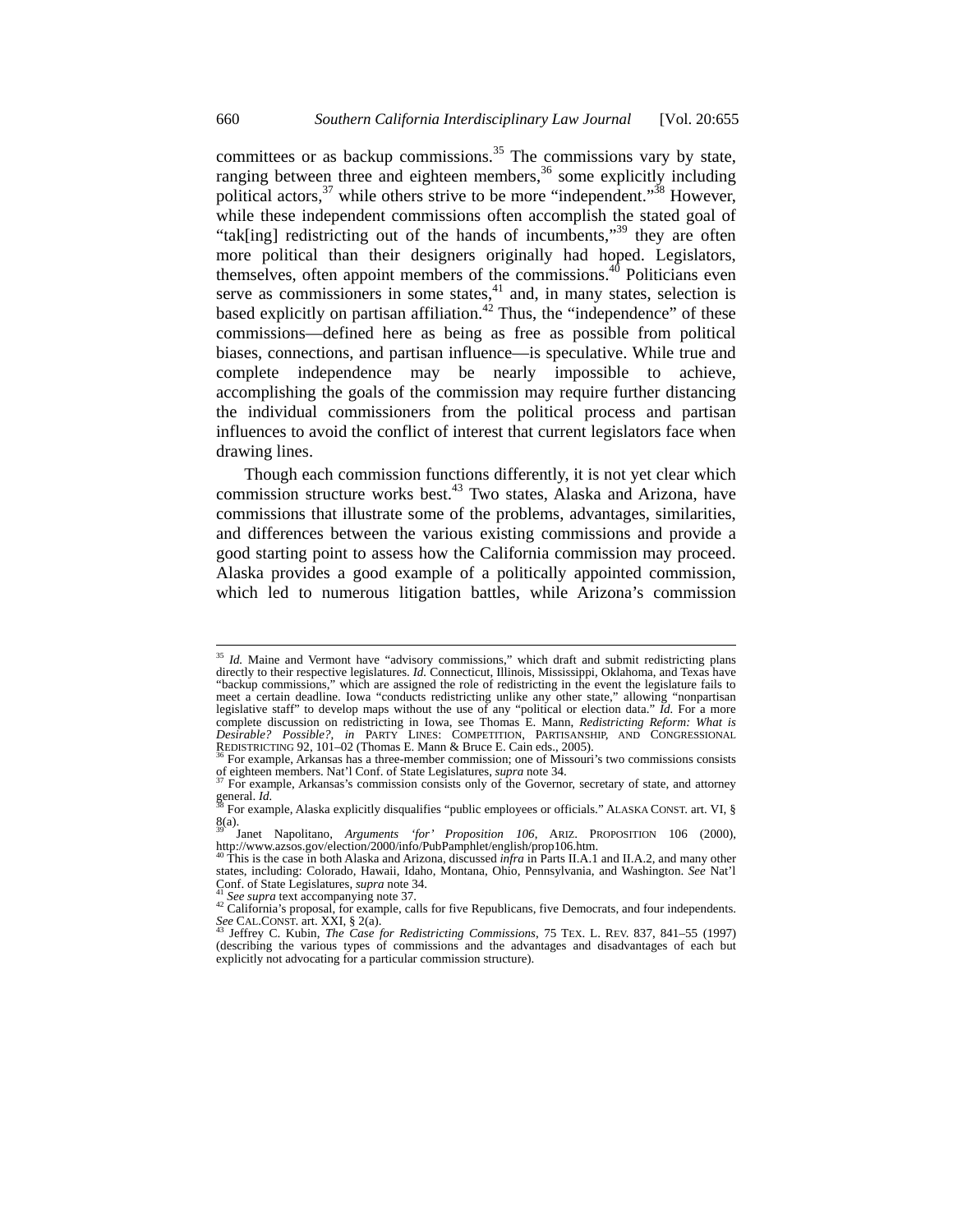provides an example of an approach more similar to California's approach under Proposition 11.

#### 1*. The Alaska Redistricting Board*

Alaska's experiment with redistricting began in 1998, with a legislative resolution later ratified by voters creating the five-member Alaska Redistricting Board.<sup>44</sup> From the beginning, the process was highly partisan in nature. Because the Alaska Constitution previously empowered the governor to redistrict, $45$  Republicans favored the commission's creation because it would restrict the Democrats' ability to control redistricting after the 2000 census merely by reelecting the incumbent Democratic Governor, even despite Republican control of both houses of the legislature.<sup>46</sup> The resulting commission consisted of two members appointed by the governor, one member each appointed by the presiding officers of both the Alaska House and Senate, and one member appointed by the chief justice of the Alaska Supreme Court.<sup>47</sup> Allowing the partisan officials to make such appointments, unsurprisingly, led to a proportionately politically affiliated group; in 2000, the Democratic governor appointed two Democrats, the Republican legislature appointed two Republicans, and the fifth member, appointed by the chief justice, aligned herself with the Democrats.<sup>48</sup> One commentator notes "that one party will have at least a three-member majority on the [b]oard to give the nod to its side's proposal is virtually assured. . . . Thus, the appointment rules are not designed to produce a bipartisan Redistricting Board with a tie-breaking fifth member."<sup>4</sup>

The Alaska Redistricting Board's first redistricting plan was the boardamended product of a submission by Alaskans for Fair Redistricting, a mostly Democratic citizens' group.<sup>50</sup> Though this plan was deemed "final" by a  $3-2$  vote along party lines,<sup>51</sup> it was challenged, and the Alaska Supreme Court ordered the commission to redraw certain districts to comport with Alaskan constitutional standards of compactness.<sup>52</sup> After much deliberation and review of several submitted alternative plans, the board adopted its choice of a final amended plan, one which was drafted

<sup>44</sup> Gordon S. Harrison, *The Aftermath of In Re* 2001 Redistricting Cases: *The Need for a New*  Constitutional Scheme for Legislative Redistricting in Alaska, 23 ALASKA L. REV. 51, 61 (2006).<br>
<sup>45</sup> ALASKA CONST. art. VI, § 3 (amended 1999).<br>
<sup>46</sup> Harrison, *supra* note 44, at 61.<br>
<sup>48</sup> Harrison, *supra* note 44, at

the Board take a "hard look" at its effort at preserving areas of socio-economic integration, another of the Alaska Constitution's recommendations. *Id.* at 145. *See also* ALASKA CONST. art. VI, § 6.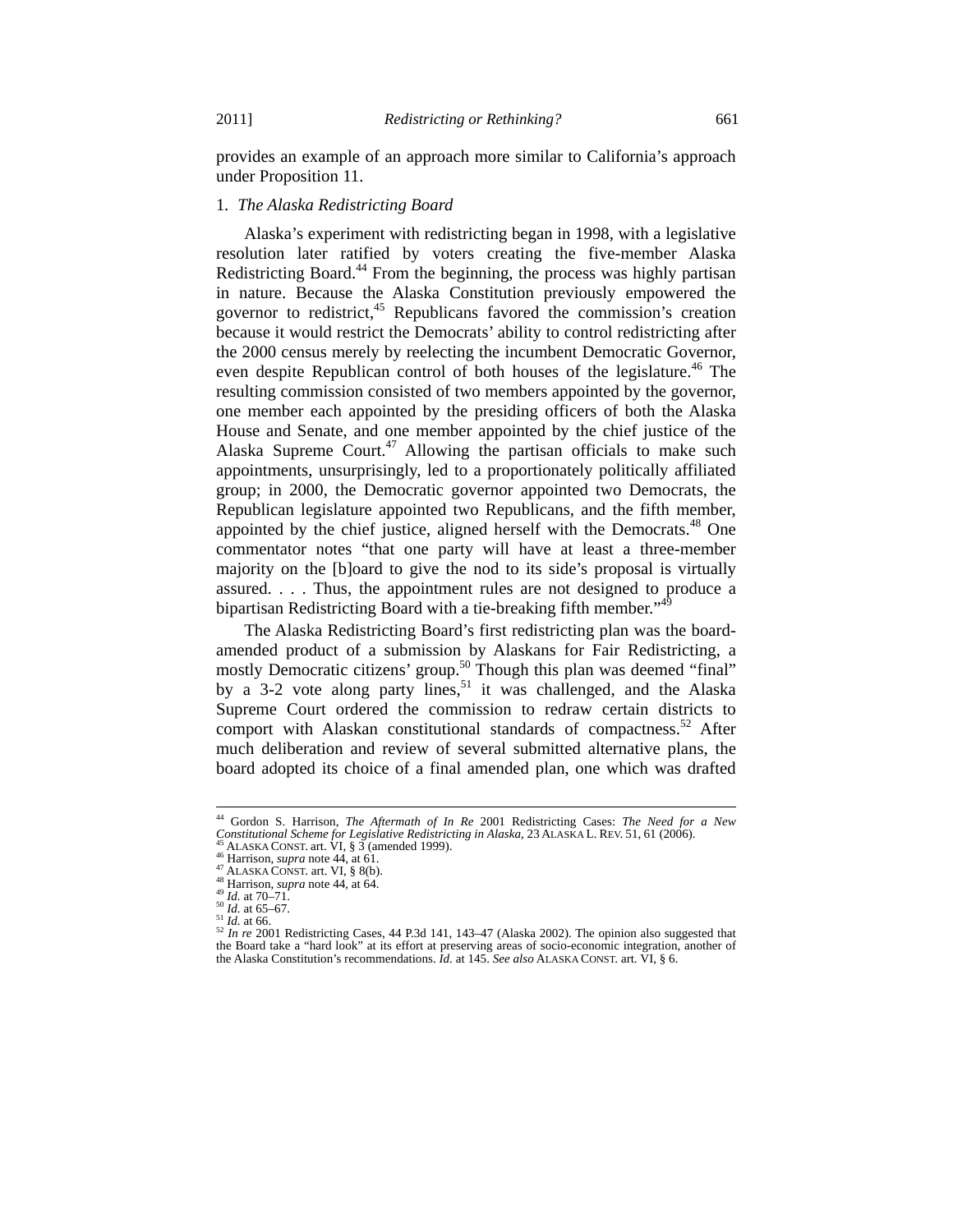and submitted for consideration by a single board member with the help of plaintiffs who challenged the first plan and various legislators.<sup>53</sup> While the board allowed for submissions and reviewed various alternatives, it ultimately selected a plan that was "negotiated privately by one board member and key stakeholders," intimating a lack of transparency in the process and resulting in public confusion about the plan.54 That plan was later adopted and upheld by the Supreme Court.<sup>55</sup> This strange set of events whereby a single member of the Board was able to wield such power has forced some in Alaska to advocate for a return of redistricting to the legislature.<sup>56</sup> This begs the question whether the redistricting process ought to be subject to the usual negotiations and compromises that legislators must make.<sup>57</sup> Alternatively, if Alaskan politics yields a situation where the governor and both houses of the legislature are from the same party, it would be feasible for four—or potentially all five—members of the commission to be from the same party. Then the question is whether the board (now dominated by a single party) would provide any greater benefit in terms of drawing lines more fairly than the a partisan legislature would.

#### 2*. The Arizona Independent Redistricting Commission*

More recently, in 2000, Arizona established its own Independent Redistricting Commission when voters approved Proposition  $106^{58}$  Like Alaska, Arizona's commission consists of five members; unlike Alaska, Arizona ensures a bipartisan endeavor by limiting the group to no more than two members of the same political party.59 Arizona further excludes individuals who in the last three years served as candidates for public office, officers for political parties, registered paid lobbyists, or a member of a candidate's campaign committee.<sup>60</sup> However, Arizona again mirrors Alaska in terms of how its commission members are selected—by political actors. Four members are selected by the highest-ranking member of both the majority and largest minority party of each of the state House and Senate after the pool of candidates has been narrowed down by another body.<sup>61</sup> The four selected members then select the last member by majority

<sup>&</sup>lt;sup>53</sup> Harrison, *supra* note 44, at 69.<br>  $\frac{54}{1}$  Id. at 75.

<sup>&</sup>lt;sup>55</sup> In re 2001 Redistricting Cases, 47 P.3d at 1090.<br><sup>56</sup> In re 2001 Redistricting Cases, 47 P.3d at 1090.<br><sup>56</sup> See generally Harrison, *supra* note 44, at 72–79 (noting that the new system "is no improvement over the method of gubernatorial redistricting that it replaced").

<sup>&</sup>lt;sup>57</sup> *Id.* at 72–74 ("The best place for a legislative fight is in the legislature, and legislators are the best fighters because they know best their own personal and partisan interests."). fighters because they know best their own personal and partisan interests."). 58 Kristina Betts, *Redistricting: Who Should Draw the Lines? The Arizona Independent Redistricting* 

*Commission as a Model for Change, 48 ARIZ. L. REV.* 171, 191 (2006).<br><sup>59</sup> ARIZ. CONST. art. IV, pt. 2, § 1(3).<br><sup>60</sup> Id. at § 1(4)–(6). The Commission on Appellate Court Appointments narrows down the body before

the leaders make their selections. *Id.*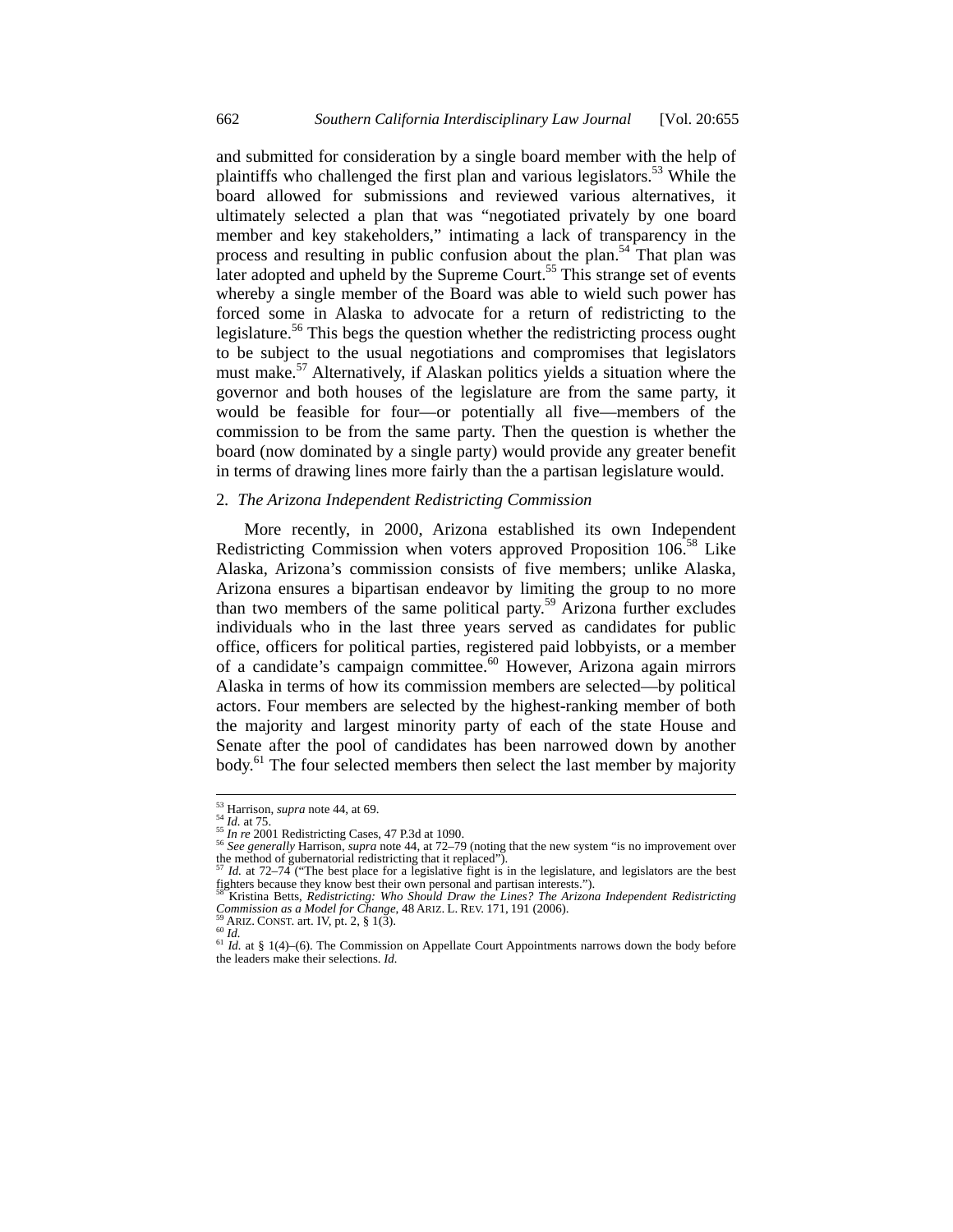vote, who serves as chairperson of the committee and may not be a member of any political party.<sup>62</sup> There were early fears that the Arizona commission would be unaccountable because it was independent from the legislature.<sup>63</sup>

The commission was first assigned the goal of drawing districts in a grid-like pattern. $64$  Then, the goal was to adjust equally-populated districts so that they were geographically compact and contiguous, respectful of communities of interest, and competitive, where possible, in light of the other goals.<sup>65</sup> However, Arizona quickly learned how difficult it was to accomplish these goals through redistricting; the state's growing population (specifically in terms of Hispanics) created a scenario where "communities of interest" became difficult to constrain by their geographic compactness, consequently diluting such communities across several districts and undermining the commission's intent.<sup>66</sup> While 2002 elections showed a "modest gain" in competitiveness, "the result fell well short of what many commission proponents and Democrats had hoped."67 Another analysis of the 2002 election revealed that the new lines did not have any substantial effect on the levels of "fair representation in the Arizona legislature," where a net increase of only a single minority representative constituted a "poor showing for the time and expense that went into creating new, fair elections."68 This appointment scheme, combined with lofty goals and failed judicial challenges to the commission's plan,  $69$  has left many Democrats—the minority in both houses of the Arizona legislature who spearheaded the creation of the commission—frustrated by a plan that might be "once again favoring Republicans."<sup>70</sup>

# 3*. Lessons Learned*

While both Arizona's and Alaska's commissions certainly cannot be described as booming successes, neither were total failures either: both

<sup>62</sup> *Id.* at § 1(8). *See also* Betts, *supra* note 58, at 194 (noting that while "the Arizona Constitution requires that the chairperson be registered as an Independent, it does not restrict someone from a major political party from changing his or her voter registration to Independent to meet the requirement").

political party from changing his or her voter registration to Independent to meet the requirement").<br><sup>65</sup> THOMPSON, *supra* note 2, at 174.<br><sup>66</sup> ARIZ. CONST. art. IV, pt. 2, § 1(14).<br><sup>66</sup> Mann, *supra* note 35, at 107.<br><sup>6</sup> districts that were judicially contested and concluding that the "minority representation seems poor" in those districts).

<sup>&</sup>lt;sup>69</sup> See generally Ariz. Minority Coal. For Fair Redist. v. Ariz. Indep. Redist. Comm'n, 121 P.3d 843 (Ariz. Ct. App. 2005) (per curiam) (overruling the district court's decision in favor of Hispanic Democrats who challenged the commission's proposed plan claiming districts were unconstitutionally uncompetitive).

<sup>70</sup> Jahna Berry & Chip Scutari, *Court Axes Democrats' Dreams of Redistricting*, ARIZ. REPUBLIC, Oct. 19, 2005, at 1A.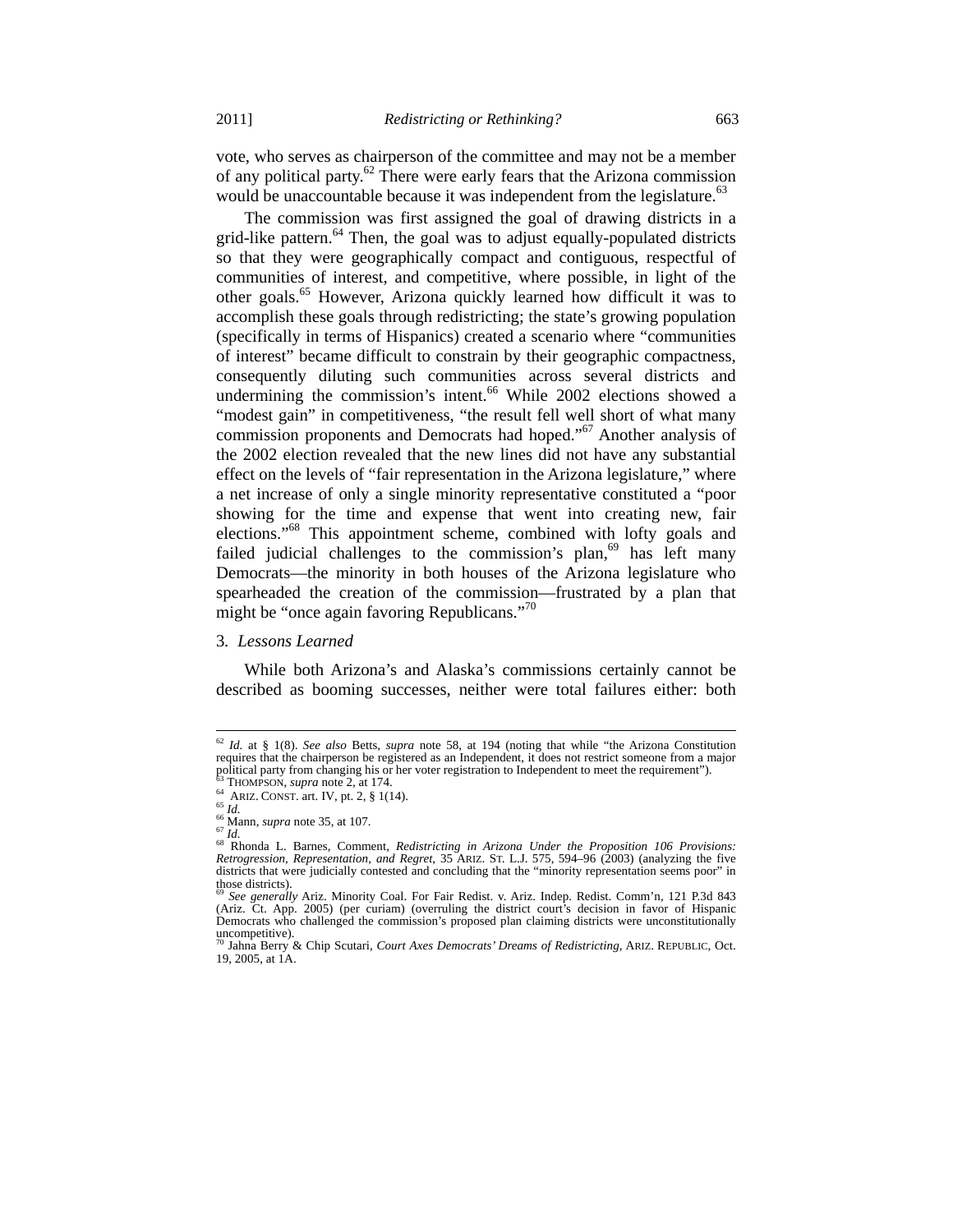accomplished their stated goal of removing redistricting from the hands of the legislature. Of course, the independence of these commissions is far from certain when political actors can select the members, and it is questionable whether politics can truly be taken out of a scheme with stakes as high as gaining legislative seats based on how the lines are drawn.71 Moreover, an effective redistricting plan certainly requires educated individuals with experience in the area; but, such candidates may often have political interests themselves, especially in an environment where the member is appointed by a political actor. In addition, both Arizona's and Alaska's commissions faced extensive litigation in the wake of their plans. In Alaska, such litigation led to a complete overhaul of the original plan, while in Arizona, the court's agreement with the commission left scores of Democrats unhappy. While neither result was a total disaster, perhaps there is a more efficient and appealing way of increasing competition and fair representation. Arizona further shows us that while such commissions tend to be favored by the minority party, in an attempt to level the playing field, the residual political bias may prevent the commission from effecting positive change for that minority. In any event, California has subsequently created its own commission, indicating that citizens still believe the result could not be any worse than when the legislators draw the lines themselves.

# B. CALIFORNIA'S CITIZENS REDISTRICTING COMMISSION–CAN IT BE BETTER?

At the urging of former Governor Arnold Schwarzenegger, $72$ Proposition 77, which proposed to put the power to draw California's legislative districts in the hands of independent retired judges, hit the ballot in  $2005.^{73}$  Proposition 77 was easily defeated,<sup>74</sup> but it stirred up further redistricting debate in California, and ultimately led to the passage of Proposition 11 in 2008. The Citizens Redistricting Commission, like other similar commissions, was established to take the ability to draw district lines out of the hands of the legislators in an effort to increase competition in elections and restore to citizens a meaningful, if not determinative, vote.

 $\overline{a}$ <sup>71</sup> *See* Betts, *supra* note 58, at 194 ("[I]t may be impossible with any redistricting scheme to avoid favoring one political party over another.").

<sup>&</sup>lt;sup>72</sup> Schwarzenegger took his redistricting plan first to the legislature, threatening that if he was not satisfied with their response, "he [would] take his proposals directly to voters." Peter Nicholas, *Gov. to Call for Special Session*, L.A. TIMES, Jan. 1, 2005, at A1. *See also* Elizabeth Garrett, *Law and Democracy: A Symposium on the Law Governing Our Democratic Process: Hybrid Democracy*, 73 GEO. WASH. L. REV. 1096, 1113–14 (2005) (explaining that the Governor used the threat of the initiative in California's Hybrid Democracy to accomplish his agenda).

<sup>73</sup> Sam Hirsch & Thomas E. Mann, Op-Ed., *For Election Reform, A Heartening Defeat*, N.Y. TIMES, Nov. 11, 2005, at A23. <sup>74</sup> *Id.* On the same day, voters in Ohio rejected a similar proposal. *Id.*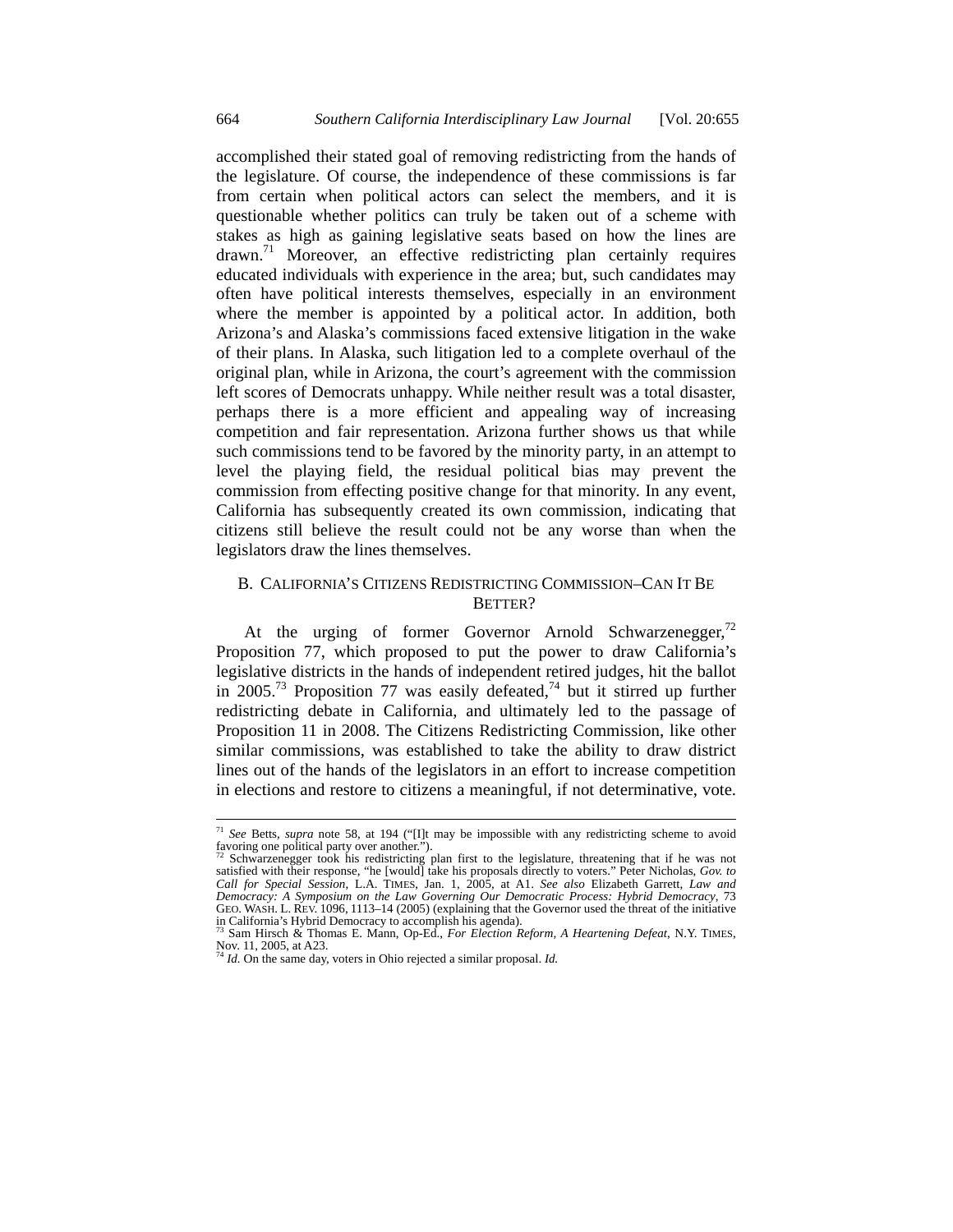The text of Proposition 11 provided that "voters in many communities have no political voice because they have been split into as many as four different districts to protect incumbent legislators."75 It also promises that independent voters' voices will now be heard in the redistricting process, though they were "completely shut out of the [old] process."<sup>76</sup>

Trying to avoid the perceived lack of independence that marred the Alaska commission and, to a lesser extent, the Arizona commission, the drafters of Proposition 11 devised a much stricter process for choosing members. Like Arizona—though much more stringent and more widereaching—the CRC contains a series of conflict of interest provisions. Individuals are immediately disqualified from serving on the commission if they participated in certain activities within the previous ten years, including being a candidate for federal or state political office (whether elected or not); serving as a paid staff member to either a political party, candidate, or campaign committee of a candidate for federal or state office; and even contributing \$2000 or more to any congressional, state, or local candidate for public office.<sup>77</sup> Various political and social groups applied to serve as a commissioner in the weeks before the deadline to encourage individuals to apply.<sup>78</sup> The California State Auditor even set up a Twitter account to provide updates and reach out to citizens.<sup>79</sup> While the general campaign was successful in attracting  $30,725$  applicants,<sup>80</sup> the first set of fears about the new regime quickly began to take shape. Despite the push for applications by groups of all types, many became concerned that the lack of diversity in the initial applicant pool—71 percent were white applicants, 66 percent were males, while just 10 percent were Latinos, and less than 5 percent were Asians—would yet again translate into an unrepresentative body drawing the lines. $81$ 

<sup>75</sup> Preamble of the Ballot Initiative, Voters FIRST Act, §2(b), *available at* 

<sup>&</sup>lt;sup>76</sup> *Id.* § 2(c). <br><sup>77</sup> CAL. GOV. CODE § 8252(a)(2)(A) (West 2010). The code also restricts individuals who served as an elected or appointed member of a political party central committee or as a registered lobbyist. 78 For example, the *San Francisco Bay View*, a "national black newspaper" ran a piece on February 11,

<sup>2010,</sup> stating that "[i]n order to reflect California's diverse voter demographics, it is critical that at least one of the 14 Citizens Redistricting Commission members is African American." Carol McGruder, *Become a Paid Redistricting Commissioner–Apply by Feb. 16,* S.F. BAY VIEW, Feb. 11, 2010, http://www.sfbayview.com/2010/become-a-paid-redistricting-commissioner/. The Sacramento Bee ran an editorial to a more general audience on Feb. 9, 2010, encouraging interested Californians to "step up<br>and sign up." Editorial, *Help Upend the Gerrymandering*, SACRAMENTO BEE, Feb. 9, 2010, at 12A. and sign up." Editorial, *Help Upend the Gerrymandering*, SACRAMENTO BEE, Feb. 9, 2010, at 12A. 79 *See WeDrawTheLines*, TWITTER, http://www.twitter.com/wedrawthelines (last visited Mar. 2, 2011).

One post, dated Feb. 10, 2010 at 1:32 P.M., read: "If not you then who? Fill out the application today!

Five days left to apply!" then provided a link to the application. *Id.*<br><sup>80</sup> Steinhauer, *supra* note 7.<br><sup>81</sup> Steven Maviglio, Op-Ed., *Viewpoints: Redistricting Effort Misguided, Costly*, SACRAMENTO BEE,<br>Mar. 2, 2010, at 12 percent of the state's population is Asian, thus leaving these groups highly underrepresented in the applicant pool.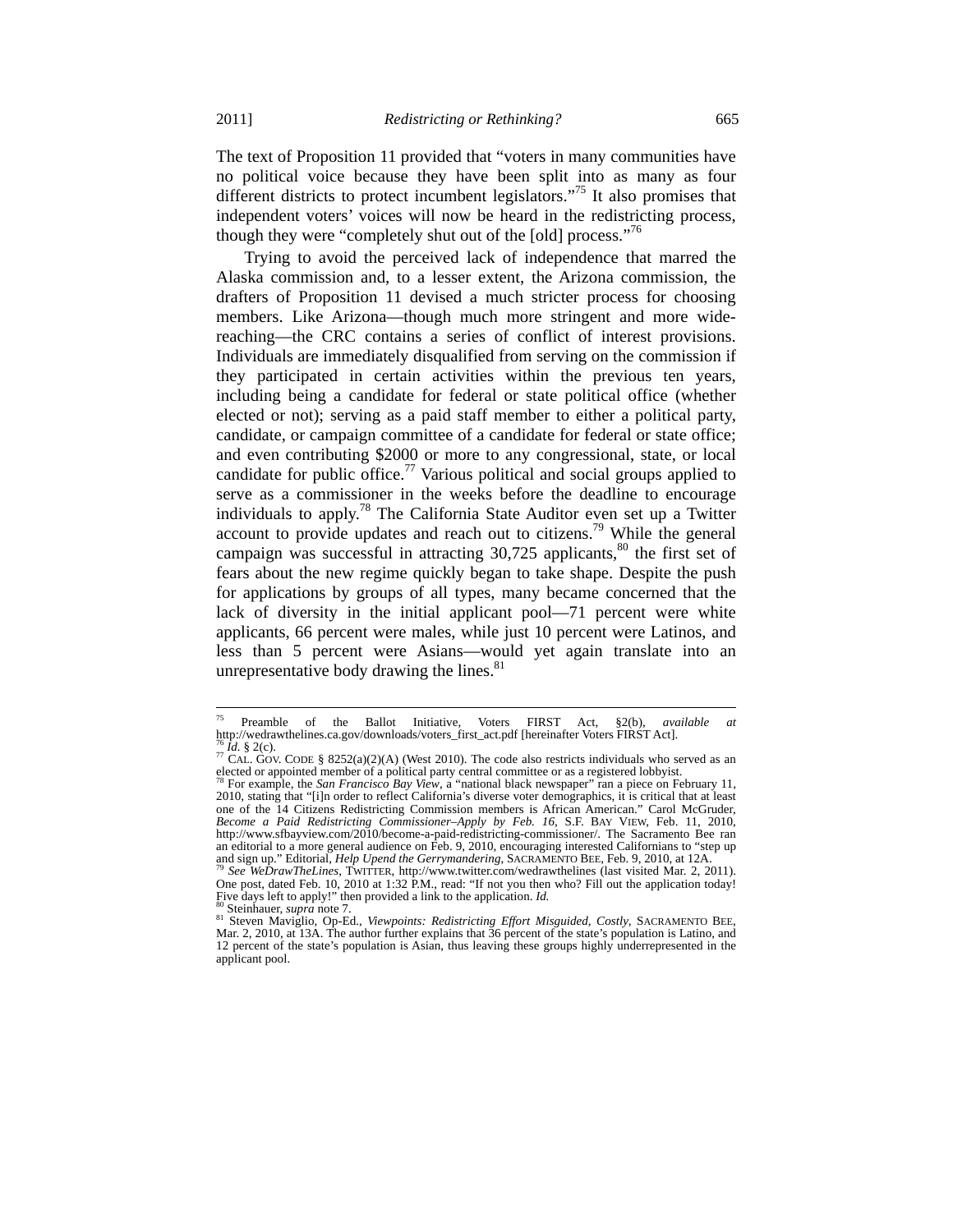Of these 30,725 applications, 24,915 were "eligible" to serve on the Commission, and  $4547$  completed the second stage of the application.<sup>82</sup> After the second stage, a three-member panel from the state auditor's office, known as the Applicant Review Panel,<sup>83</sup> reviewed the more than 4500 completed applications and the letters of recommendation submitted by each applicant, ${}^{84}$  and it narrowed the field down to 622 finalists.<sup>85</sup> Interestingly, 14 percent of the 622 finalists were Asian Americans, the highest represented ethnic group at this stage. $86$ 

The state auditor's office then conducted interviews of those individuals it considered to be the most qualified, and it somehow identified a mere sixty finalists: twenty Democrats, twenty Republicans, and twenty Independents (or members of minority parties). $87$  The only guidance the panel received from the law in selecting candidates was to choose "on the basis of relevant analytical skills, ability to be impartial, and appreciation for California's diverse demographics and geography."<sup>88</sup> From such a large pool of applicants, this seems to equate to an almost random selection—a distinction from other commissions, which might ultimately yield less politically-affiliated commissioners than in other states. Interestingly, the random selection did not end there; after various legislative leaders were given the chance to "strike" names from each pool,<sup>89</sup> eight individuals were randomly selected as the first group of commissioners.90 State Auditor Elaine Howle "used a spinning wire basket and ping pong-style lottery balls" to make the selection on November 18,  $2010<sup>91</sup>$  As required by the law, three Republicans, three Democrats, and two from neither party were selected.<sup>92</sup> The initial group consisted of three

<sup>82</sup> <sup>82</sup> *Citizens Redistricting Commission Statistics*, WEDRAWTHELINES.CA.GOV,

https://application.wedrawthelines.ca.gov/statistics (last visited Jan. 24, 2011).<br><sup>83</sup> Question six of *Frequently Asked Questions*, WEDRAWTHELINES.CA.GOV,<br>http://wedrawthelines.ca.gov/faq.html (last visited Jan. 24, 2011

http://wedrawthelines.ca.gov/faq.html (last visited Jan. 24, 2011). 84 *Citizens Redistricting Commission Applicant Review Panel Holds Public Meeting*, PRNEWSWIRE, June 14, 2010, http://www.prnewswire.com/news-releases/citizens-redistricting-commission-applicant-<br>review-panel-holds-public-meeting-96333519.html.

Douglas M. Johnson, *CA Narrows Pool of Redistricting Commission Applicants*, ROSE INST. OF ST. AND LOC. GOV'T, Blog Post (June 16, 2010, 4:52 PM), http://rosereport.org/20100616/ca-narrows-pool-<br>of-redistricting-commission-applicants/. of-redistricting-commission-applicants/.<br><sup>86</sup>*Id.*<br><sup>87</sup> *See* CAL. GOV. CODE § 8252(c) –(d) (West 2010). *See also* George Skelton, *Redistricting Reform* 

*Struggles*, L.A. TIMES, Jan. 18, 2010 (calling the process "convoluted").<br><sup>88</sup> CAL. GOV. CODE § 8252(d).<br><sup>89</sup> *Id.* at § 8252(e) ("[T]he President pro Tempore of the Senate, the Minority Floor Leader of the

SENCE SOLUS SENATOR PRESERVER OF THE PRESERVERTOR OF THE SENATOR SCHOOL SUITS SENATOR SCHOOL SUITS SENATOR STRIKE UP<br>Senate, the Speaker of the Assembly, and the Minority Floor Leader of the Assembly may each strike up to two applicants from each subpool of [twenty] for a total of eight possible strikes per subpool."). *See* 

*also supra* note 83. <sup>90</sup> CAL. GOV. CODE § 8252(f). Pursuant to the statute, of the eight selections, three were Republicans, three Democrats, and two Independents. Don Thompson, *Lottery Selects Group to Draw Calif. Dist* BAKERSFIELDNOW.COM, Nov. 18, 2010, http://www.bakersfieldnow.com/news/local/109023474.html.<br><sup>91</sup> Thompson, *supra* note 90.<br><sup>92</sup> Id.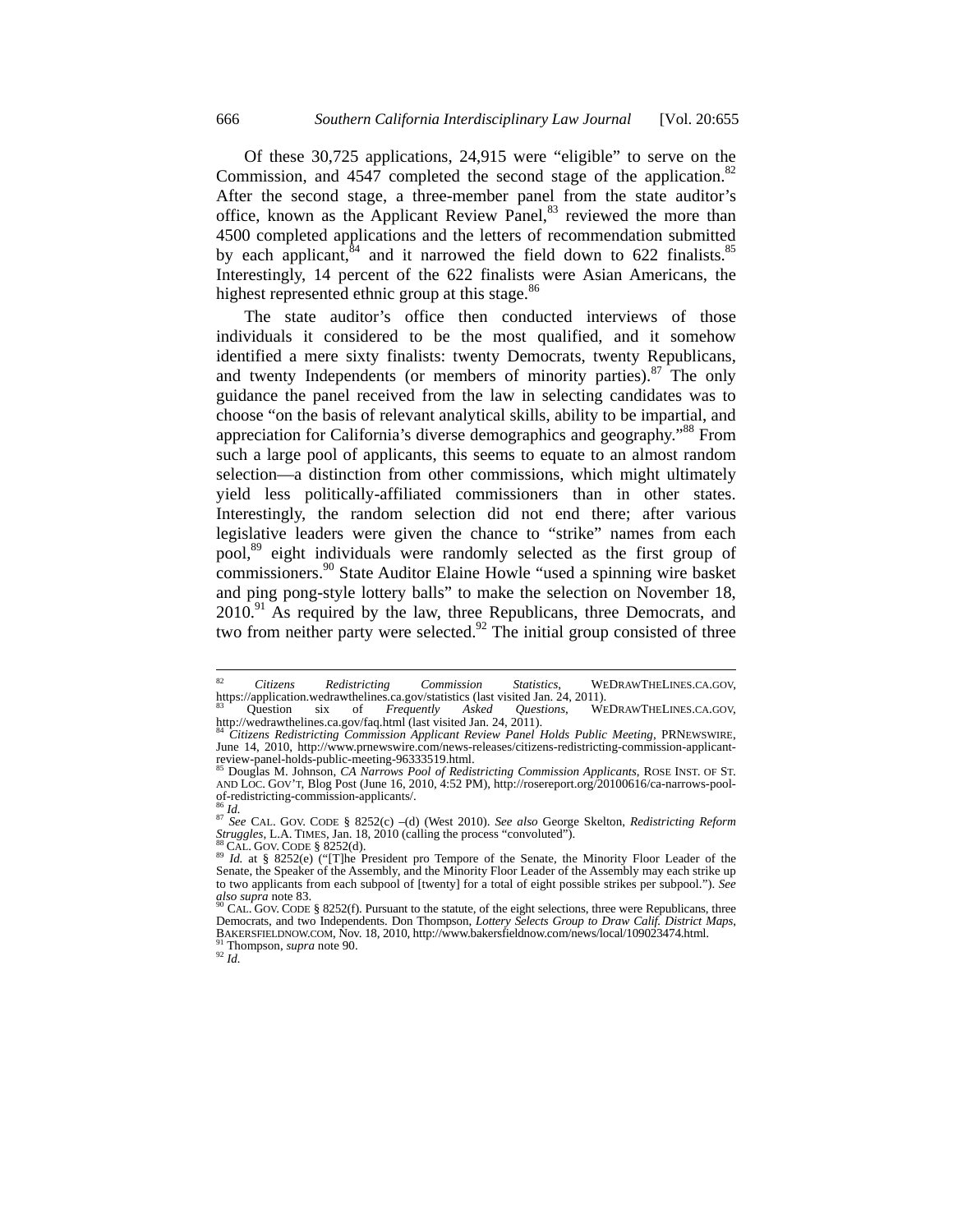men and five women; four were Asian, two were white, one was black, and the other Hispanic. $93$ 

Nearly one month later, on December 15, 2010, the eight commissioners selected the final six commissioners from the remaining sub-pools of applicants,<sup>94</sup> ultimately creating a commission composed of five Democrats, five Republicans, and four Independents.<sup>95</sup> Language in the statute provides that these final six commissioners "shall be chosen to ensure the commission reflects the state's diversity, including, but not limited to, racial, ethnic, geographic, and gender diversity. *However, it is not intended that formulas or specific ratios be applied for this purpose*."96 Thus, while the sentiment is to create a diverse commission, no mechanism is actually in place to ensure such a result—perhaps justifying the fears of those who contend that the lack of diversity in the initial applicant pool will continue to shut their voices out of the redistricting process. The final composition of the CRC consists of eight men and six women—four Asian Americans, three Caucasians, three Latinos, two African Americans, one Pacific Islander, and one American Indian.<sup>97</sup>

With its limits on the number of members from each party, the CRC functions more like Arizona's commission than others. Just as many Arizona Democrats supported the creation of the Arizona commission to gain more competitive districts in a Republican-dominated legislature,<sup>98</sup> California Republicans hoped to accomplish the same since the California legislature typically is controlled by Democrats.<sup>99</sup> One commentator considered this a flaw in the California proposal, claiming that Democrats are at a disadvantage by "getting the same number of seats on the commission" despite a 14 percent Democratic registration advantage.<sup>100</sup> Likewise, despite making up over 20 percent of California's voting-age population, less than 13 percent of the commission's applicants were independent of a political party.<sup>101</sup> Because this group—combined with individuals from other minority parties—will gain four seats on the

 $^{93}$  Id.

<sup>&</sup>lt;sup>93</sup> Id.<br><sup>94</sup> Jim Sanders, *Final Six Members Selected for State's Redistricting Commission*, SACRAMENTO BEE<br>CAPITOL ALERT, Blog Post (Dec. 15, 2010, 12:38 PM), http://blogs.sacbee.com/capitolalertlatest/

<sup>2010/12/</sup>final-six-members-selected-for.html#storylink=misearch.<br><sup>95</sup> Id. See also CAL. GOV. CODE § 8252(g) (West 2010).

*<sup>95</sup> Id. See also* CAL. GOV. CODE § 8252(g) (West 2010).<br><sup>96</sup> *Id.* (emphasis added).<br>COMMISSION, http://wedtawithelines.ca.gov/bios.html (last visited Sept. 13, 2011).<br>SANDERS REDISTRICTING COMMISSION.<br>POLYGIAL PRESS, NEW

<sup>&</sup>lt;sup>98</sup> Berry & Scutari, *supra* note 70.<br><sup>99</sup> See, e.g., Steven Harmon, *California Remap Proposal Worries Rights Groups*, CONTRA COSTA TIMES, agains (explaining that Proposition 11 "is a Republican effort to overtake that Democratic majority"). In 1908, 2008, *available at* http://peaceandjustice.org/article.php?story=20080710095319102&query=<br>agains (explaining

same number of applicants" to the commission, which further shows how unrepresentative the applicant pool is. *Id.* <sup>101</sup> *Id.*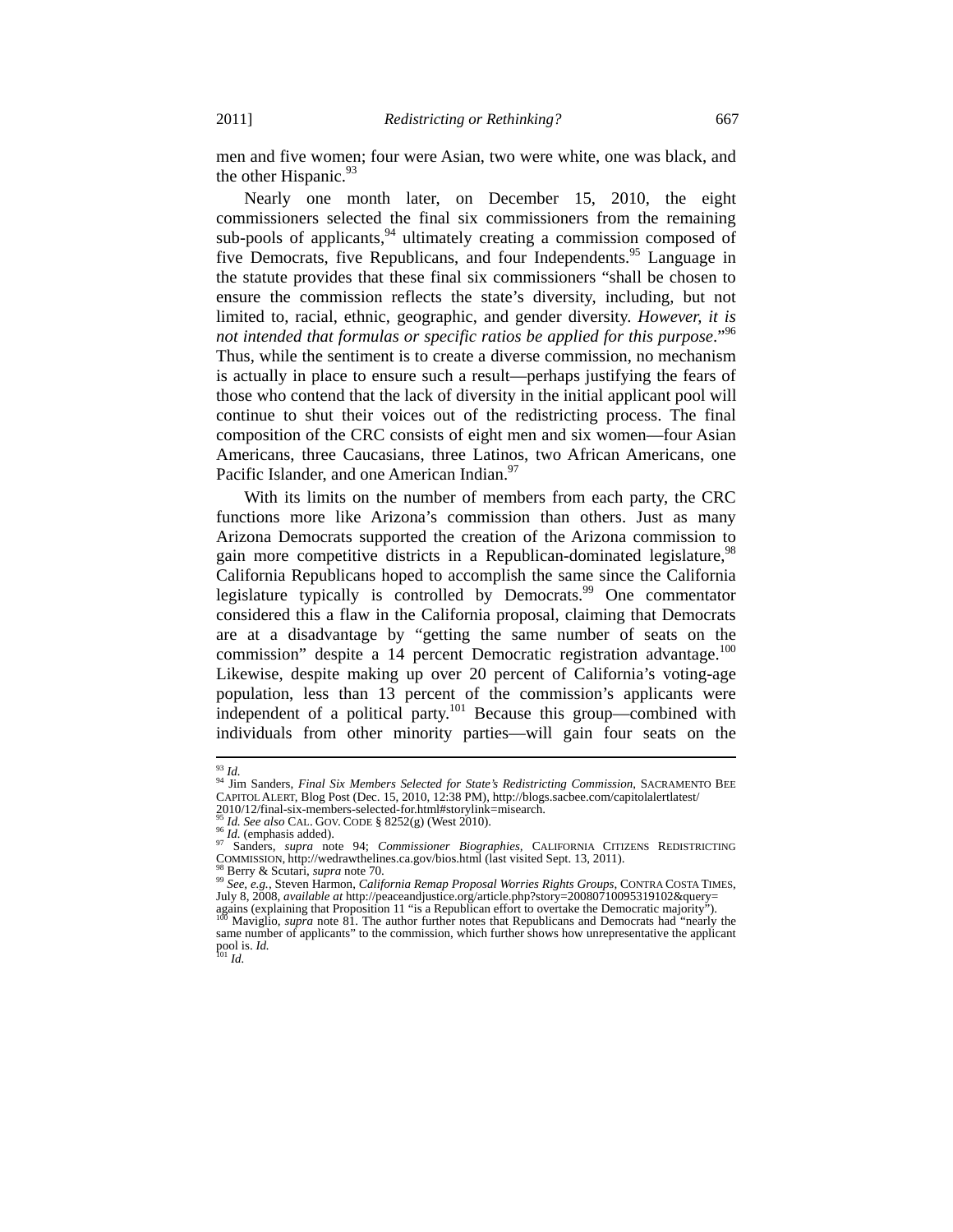commission and likely serve as mediators and tie-breakers, perhaps this is the group the "independent" commission should have been seeking out the most.

Like the Arizona commission, the CRC provides substantive guidelines that the commissioners must follow when drawing the districts. The districts must be drawn without respect to the residence of any incumbent, geographically contiguous, compact (to the extent practicable), and respecting the geographic integrity of cities, counties, and communities of interest.<sup>102</sup> Despite the law's appeal to competitive elections in its "purpose" section, $103$  the CRC does not suggest that the commissioners actively seek to draw the districts as competitively as possible, as Arizona's commission guidelines provide. In any event, while some districts may become more competitive after being redrawn by the CRC, "competitive seats are harder to draw [actively] now because of changes in the state's political geography."<sup>104</sup> Even so, seeking to draw the district lines respecting communities of interest could "work directly against competitiveness."<sup>105</sup> Thus, the purpose of the law, the execution of the law, and the possibility of achieving the purported goals of the law appear to be in conflict, perhaps raising questions about what end goal the drafters of the law were seeking and whether that goal can still be achieved.

#### C. WILL THE EXPERIMENT WORK IN CALIFORNIA?

The Arizona and Alaska commissions raise two main problems. First, it is unclear whether the commissions are as independent of political biases as they seek to be. The independence of the commissions that have been created is certainly questionable where politicians are making the selections, and this is the case in Alaska and Arizona. While California has tried to abandon this method, the CRC's independence is certainly still an issue. Under its current structure—equal members from each party, and an even number of independent commissioners—the CRC is hardly a nonpartisan body. Rather, it is a bipartisan body. As Mann explains, "a commission whose membership is evenly divided between the parties . . . is naturally drawn toward bipartisan compromise, which usually works to the advantage of incumbents and to the detriment of competition."<sup>106</sup> In California, then, the question is whether the resulting commission will

 $^{102}$  CAL. CONST. art. XXI, § 2(d).

<sup>&</sup>lt;sup>102</sup> CAL. CONST. art. XXI, § 2(d).<br><sup>103</sup> Voters FIRST Act, *supra* note 75, §2(a) ("Allowing politicians to draw their own districts is a serious<br>conflict of interest that harms voters. That is why 99 percent of incumben

the districts they had drawn for themselves in the recent elections.").<br>
<sup>104</sup> Eric McGhee, *Electoral Reforms Won't Fix California Gridlock*, S.F. CHRON., Mar. 14, 2010, at E4.<br>
<sup>105</sup> Mann, *supra* note 35, at 109.<br>
<sup>106</sup>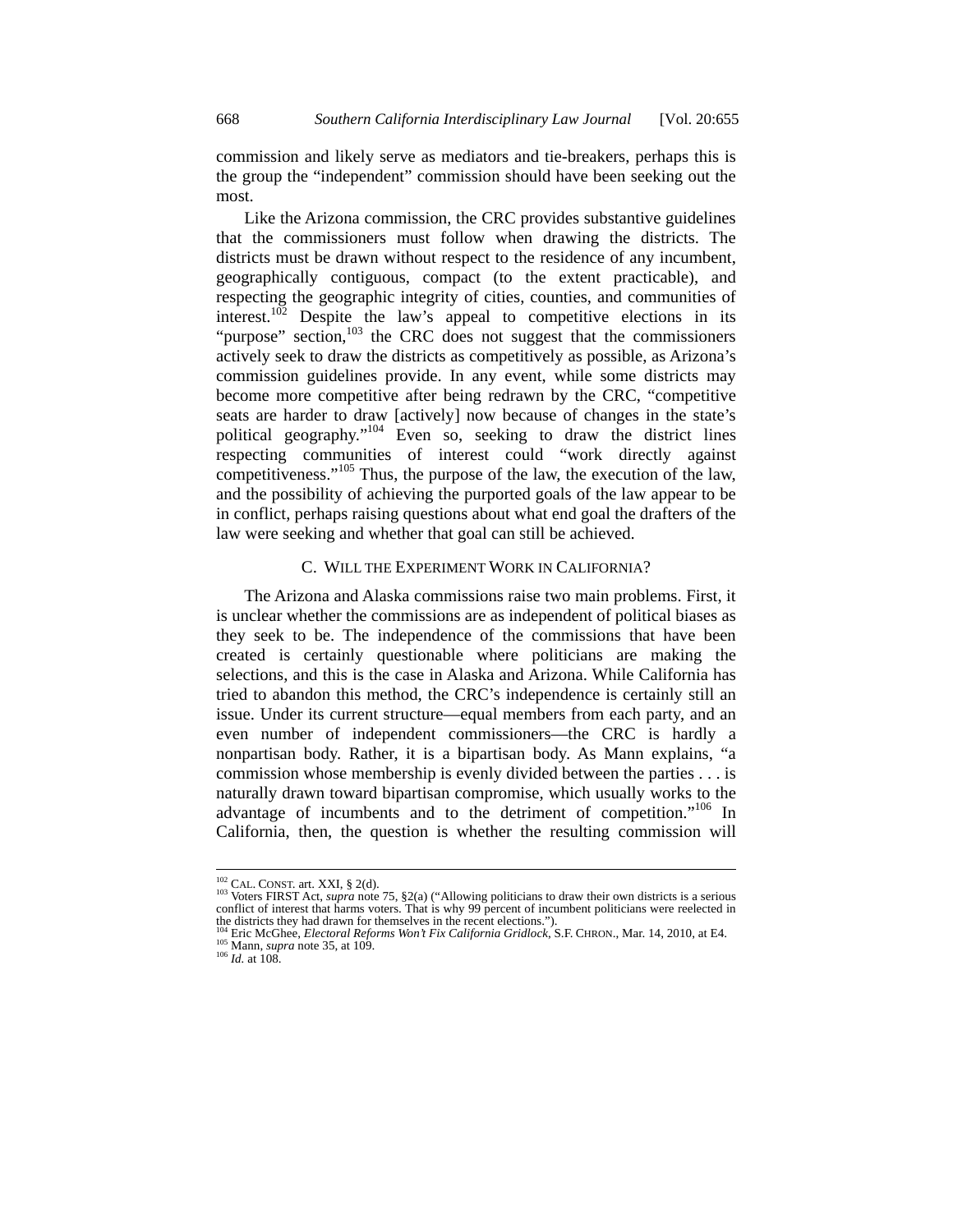produce a scheme much different from 2000, when Democrats and Republicans engaged in a "bipartisan incumbent gerrymander" to ensure as many safe seats as they could for both parties.<sup>107</sup> If the bipartisan commission simply negotiates with the other party to ensure safe seats for all, the commission may not be acting independent of political biases and influences, and may actually hinder the creation of a more representative legislature. So while a bipartisan commission may ultimately yield a more fair result than if legislators drew the lines themselves, the potential for partiality certainly is greater under such a format. Similarly, though the CRC has a series of conflict of interest provisions, it is difficult for members to eliminate all biases, regardless of the safeguards installed, where "the act of redistricting is intrinsically political."<sup>108</sup> Some scholars predicted that the members, especially those that are politically affiliated, would likely have their own political interests, possibly leading to partisan outcomes or making it easier for legislators to influence them.<sup>109</sup> This lack of independence is further exacerbated by the nature of the project. The application process was likely to attract the politically-interested, and the State Auditor's Office's job of selecting the "most qualified applicants" from that pool likely favored those with high levels of education and experience in the political industry—the same individuals who may be more likely to engage in partisan activities as commissioners.<sup>110</sup> As a result, despite its efforts, California's CRC could easily suffer from the lack of independence that marred other similarly situated commissions. Of course, this begs the question whether the commission will really accomplish anything different from the legislature merely drawing lines itself.<sup>111</sup>

In fact, the CRC finalized the new districts on August 15, 2011, and unsurprisingly, not everyone was happy.<sup>112</sup> Some contend that the new districts "could give Democrats a tighter grip on the statehouse and

 $^{107}$   $\emph{Id.}$  at 100.

<sup>&</sup>lt;sup>108</sup> Betts, *supra* note 58, at 198.<br><sup>109</sup> *See id.*<br><sup>110</sup> *See id.* at 198–99 (suggesting that Governor Schwarzenegger's original Proposition 77 idea to allow retired judges to draw district lines may have been better at ensuring "independence"). 111 *Compare* Note, *A Federal Administrative Approach to Redistricting Reform*, 121 HARV. L. REV.

<sup>1842,</sup> 1852–53 (2008) ("Even if partisanship may never be eliminated from the process, however, independent commissions still seem the most viable way to address both incumbent entrenchment and partisan bias. . . . [T] he bottom line is that independent commissions are less likely to distort the process than are partisan legislators."), *with* Mann, *supra* note 35, at 111 ("Redistricting reform, therefore, is no panacea for the problems of polarization and lack of competitiveness . . . . [but] it is not an unreasonable place to start."), *and* Barnes, *supra* note 68, at 596 (arguing that a net increase of one additional minority legislator being elected in Arizona in the 2002 election compared to the 2000 election is "a poor showing for the time and expense that went into creating new, fair elections"). 112 Patrick McGreevy & Richard Simon, *Voting District Finalized and Face Immediate Challenges*, Los

Angeles Times, Aug. 15, 2011, *available at* http://www.latimes.com/news/local/la-me-redistricting-20110816,0,7874717.story*.*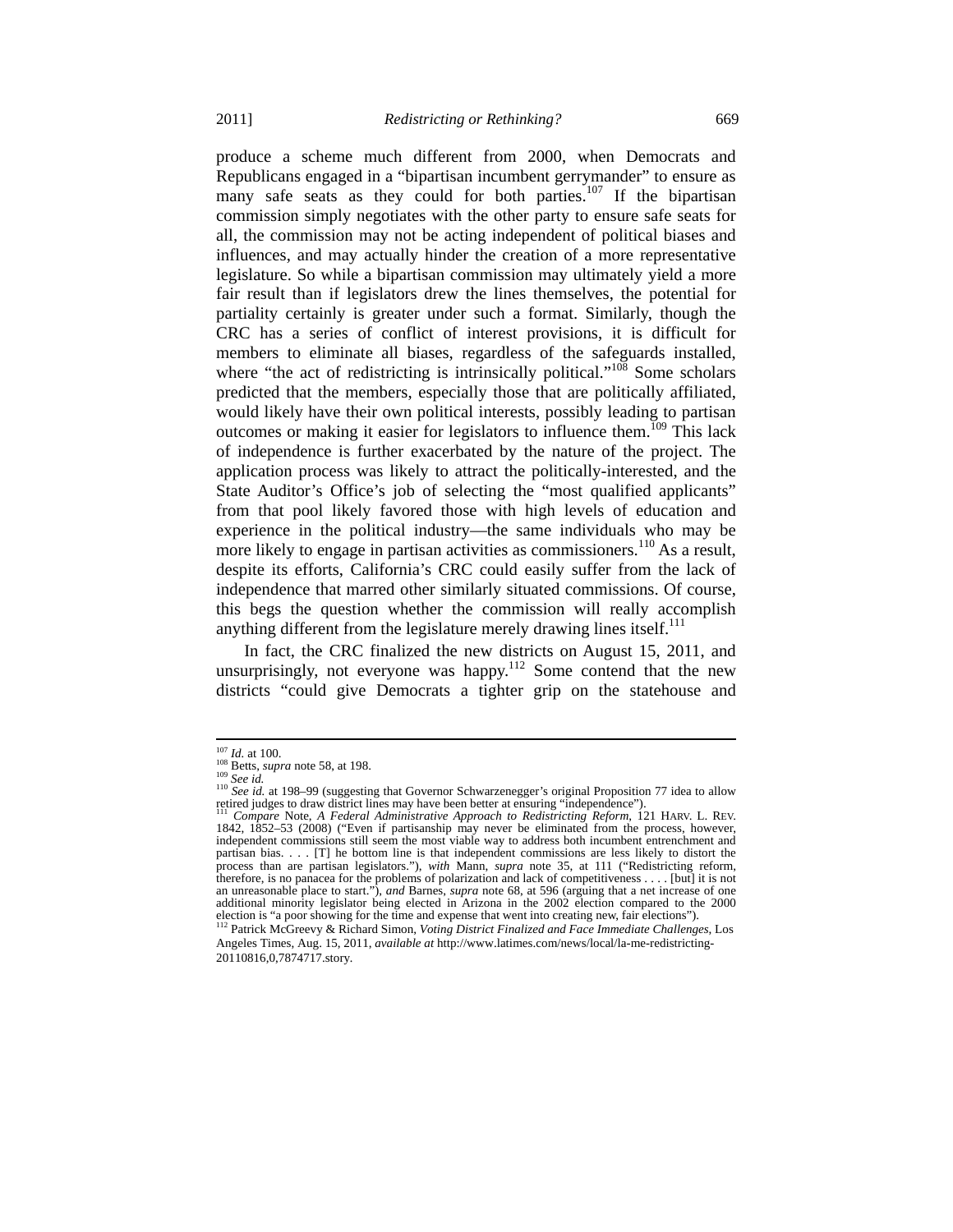California's congressional delegation."<sup>113</sup> The citizens' group, Fairness and Accountability in Redistricting,  $114$  is gathering signatures to launch a referendum whereby voters would have to approve the CRC's newly drawn lines before their use in the November 2012 elections. Commissioner Michael Ward, who was the only commissioner to vote against the final redistricting plan, contends that the commission "simply traded the partisan, backroom gerrymandering by the Legislature for partisan, backroom gerrymandering by average citizens."115 Commission Chairman Vincent Barabba, however, contends that there is "no basis" for saying the decisions were based on political considerations.<sup>116</sup>

The second problem with commissions is that they tend to trigger lengthy and expensive lawsuits, and other challenges to their plans. As observed in Alaska and Arizona, inevitably, some political, racial, or other groups will be upset by the lines drawn and ultimately look to the courts for a remedy.<sup>117</sup> In Arizona, angry Democrats took to the courts when they realized that the commission's plan was not as independent as originally intended.<sup>118</sup> Similarly, in Alaska, the commission's plan was challenged to the point that a single member of the commission ended up creating the ultimately successful plan.<sup>119</sup> Already in California the Mexican American Legal Defense and Educational Fund contends that in drawing the new districts, the commission violated the federal Voting Rights  $Act^{120}$  and has threatened to sue the commission. $121$ 

University of California, Los Angeles law professor Daniel Lowenstein succeeded in putting Proposition 27 on the 2010 ballot—an initiative that if successful, would have abolished the redistricting commission altogether. $122$ The initiative claimed that the commission would be too expensive<sup>123</sup> and warned against letting an unaccountable body draw district lines.<sup>124</sup> Then

<sup>113</sup> *Id.*

<sup>114</sup> *Who We Are*, F.A.I.R. DISTRICTS, http://fairdistricts2012.com/who-we-are (last visited Sept. 13, 2011).

<sup>&</sup>lt;sup>115</sup> McGreevy & Simon, *supra* note 112.<br><sup>116</sup> Id

<sup>&</sup>lt;sup>117</sup> *See, e.g., In re* 2001 Redistricting Cases, 44 P.3d 141, 143–47 (Alaska 2002); Ariz. Minority Coal.<br>For Fair Redist. v. Ariz. Indep. Redist. Comm'n, 121 P.3d 843 (Ariz. Ct. App. 2005).

<sup>&</sup>lt;sup>118</sup> See Ariz. Minority Coal. For Fair Redist., 121 P.3d at 843.<br><sup>129</sup> Harrison, supra note 44, at 69.<br><sup>120</sup> Voting Rights Act, 42 U.S.C. § 1973 (2010).<br><sup>121</sup> McGreevy & Simon, supra note 112.<br><sup>121</sup> Editorial, *State Red* http://articles.ocregister.com/2009-12-31/opinion/24633740\_1\_ballot-argument-ballot-initiative-prop.<br><sup>123</sup> Lowenstein's proposal explains that the commissioners have the potential to make up to \$1 million<br>annually, based o the member is engaged in commission business." CAL. GOV. CODE § 8253.5 (West 2010). *See* Financial Accountability in Redistricting (FAIR) Act, § 2(a), Proposition 27 (proposed Dec. 28, 2009), *available at* http://ag.ca.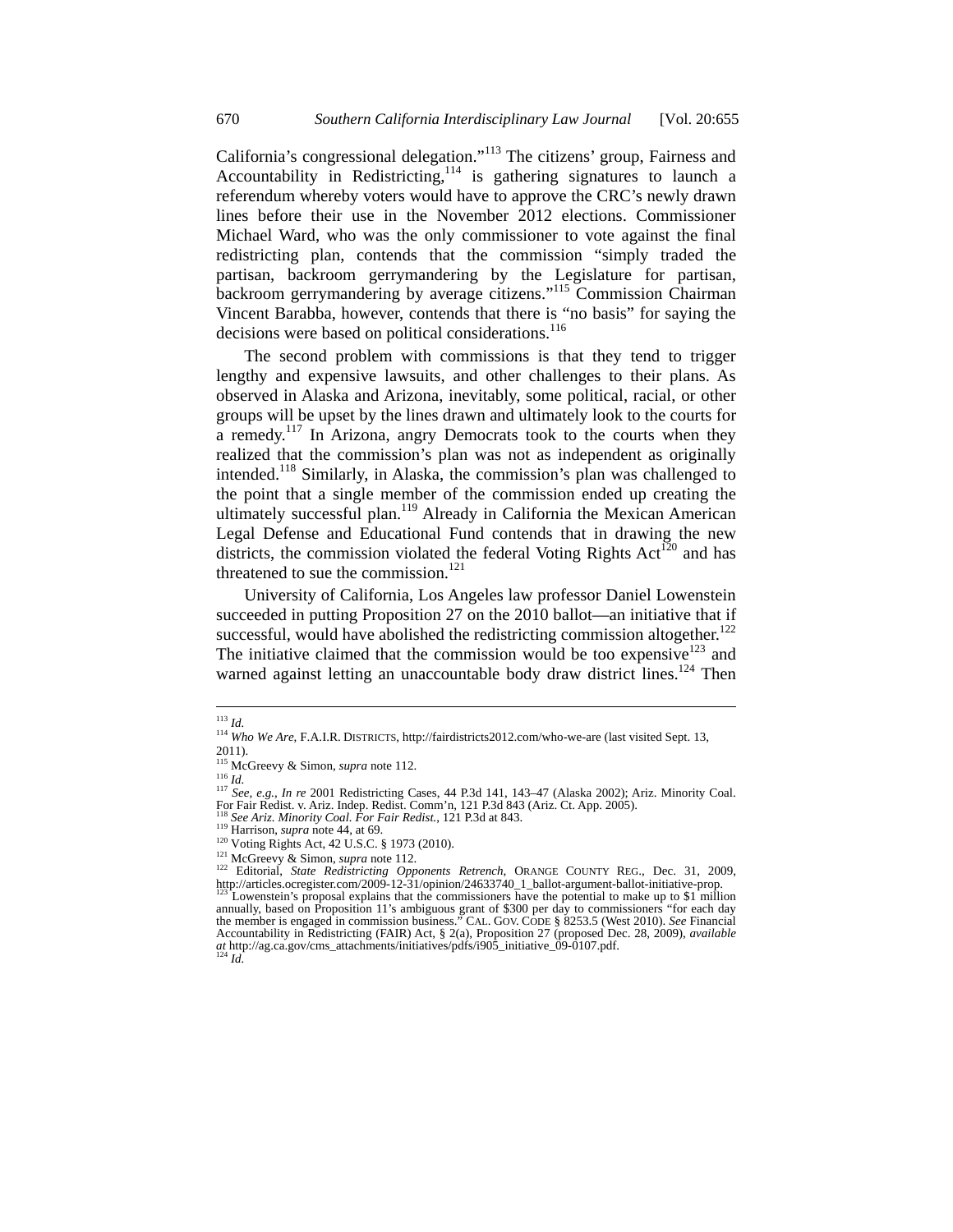House Speaker Nancy Pelosi contributed to Lowenstein's measure; this was perhaps in response to another 2010 ballot initiative—Proposition 20 which proposed extending the CRC's power to draw district lines for congressional elections.<sup>125</sup> Because the CRC essentially puts Republicans and Democrats on equal footing with respect to the ability to draw district lines, something that is typically a Democratic prerogative due to frequent political majorities, this heavily Democratic-backed measure appeared to be a last-ditch effort to maintain the status quo of Democratic control.

In the 2010 elections, though, voters supported the CRC. Proposition 27, which would have abolished the CRC altogether, failed,  $126$  while Proposition 20, which greatly expands its power by allowing it to draw lines for federal elections as well, was approved.<sup>127</sup>

In any event, the fighting over the CRC demonstrates that just as in other states with commissions, redistricting commissions can become a battleground for simply determining the fair way to redistrict, rather than actually succeeding in redistricting in a fair way. Thus, citizens may begin to question the commission's value if, like in Arizona,<sup>128</sup> future elections fail to yield different results or similarly uncompetitive races.

Despite its flaws, the CRC's goals are an admirable attempt to create a fair redistricting process and to increase competitiveness in California's legislative elections. As one commentator explained when the commission was created, "if [fourteen] professional independent-minded people are named to the new commission and draw lines in ways that deal fairly with communities of interest, particularly minority groups, and create more districts in which Democrats and Republicans have approximately equal shots at winning," it could produce a "highly positive outcome."<sup>129</sup> On the other hand, "it could really be a disaster, if you have people with very little experience with the political process dealing with this complex task. They could wind up breaking up communities of interest in weird ways."<sup>130</sup> While the creation of the CRC appears to be a step in the right direction in giving more voters a voice and increasing competition, perhaps California

<sup>125</sup> Shane Goldmacher, *Nancy Pelosi, Congressional Democrats Weigh in on Redistricting Measure*, L.A. TIMES, PolitiCal Blog (Feb. 12, 2010, 10:32 AM), http://latimesblogs.latimes.com/californiapolitics/2010/02/nancy-pelosi-congressional-democrats-weigh-in-on-redistricting-measure.html. 126 *California Proposition 27, Elimination of Citizen Redistricting Commission*, BALLOTOPEDIA (2010),

http://ballotpedia.org/wiki/index.php/California\_Proposition\_27, Elimination\_of\_Citizen\_Redistricting \_Commission\_(2010) (59.5 percent of voters voted against eliminating the commission). <sup>127</sup> *California Propostion 20, Congressional Redistricting*, BALLOTOPEDIA (2010),

http://ballotpedia.org/wiki/index.php/California\_Proposition\_20,\_Congressional\_Redistricting\_(2010) (61.3 percent of voters approved expanding the Commission's power to drawing the lines for federal elections).<br><sup>128</sup> Barnes, *supra* note 68, at 596.

<sup>129</sup> Mecklin, *supra* note 27. Of course, keeping Mann's comment in mind, whether these districts will be more competitive is speculative if this criteria is followed. Mann, *supra* note 35, at 108. 130 Mecklin, *supra* note 27 (quoting John N. Freidman).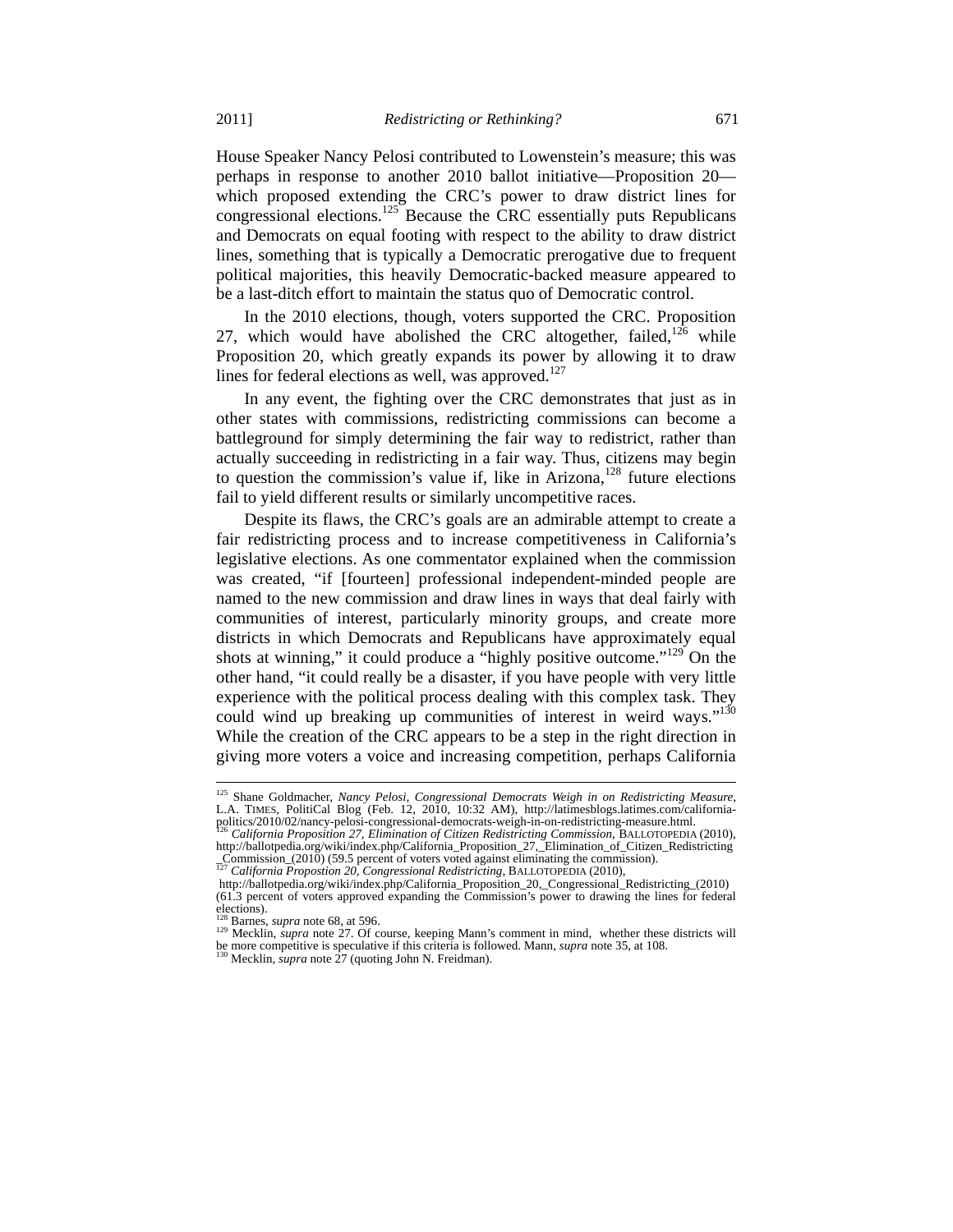is ready for a more radical experiment that would accomplish the same goals: using a proportional representation method to elect the legislature.

# III. AN ALTERNATIVE: PROPORTIONAL REPRESENTATION BY USE OF THE SINGLE-TRANSFERABLE VOTE

An alternative to the CRC is the adoption of an entirely new electoral scheme for California's legislators—one that would more readily achieve the goals of increased competitiveness, less voter apathy, and a more representative legislature. A system of proportional representation ("PR"), which employs nineteenth century British thinker Thomas Hare's proposal of a single-transferable vote ("STV"), might be a step in the right direction toward accomplishing these goals.

Historically, the United States has been dominated by single-member districts and "first-past-the-post" ("FPTP") elections, but California's broken system suggests that it may be time to consider alternatives. John Stuart Mill strongly supported Hare's electoral system, believing that a winner-take-all system is a "government of privilege," where the majority "*alone* possess[es] practically any voice" in the legislative body to the detriment of minorities.<sup>131</sup> Though minority groups still cast ballots under the current system, the end result is that those who voted for a losing candidate are rendered almost voiceless because they have no elected representative who will directly sympathize with their complaints and be attentive to their legislative requests. For example, in one Cincinnati city council election, before the adoption of PR for such elections in the early 1900s, Republicans won 55 percent of the vote, but won 97 percent of the seats on the council.<sup>132</sup> While the FPTP electoral scheme is advantageous in that it may provide stability in establishing a two-party regime, it effectively silences a large portion of the population and shakes its confidence in the system.<sup>133</sup> Such a disparity would be eradicated under PR—specifically, the STV system, which "allows voters to choose both between and within the parties and so reflects a diversity of opinions within society."<sup>134</sup>

<sup>&</sup>lt;sup>131</sup> MILL, *supra* note 21, at 53 (emphasis added).

<sup>132</sup> DOUGLAS AMY, REAL CHOICES/NEW VOICES: HOW PROPORTIONAL REPRESENTATION ELECTIONS<br>COULD REVITALIZE AMERICAN DEMOCRACY 269 (2d ed. 2002).<br><sup>133</sup> As I ani Guines exploras <sup>424</sup> is 11 ani CRACY 269 (2d ed. 2002).

<sup>&</sup>lt;sup>133</sup> As Lani Guiner explains, "it is illegitimate for an advantaged majority to exercise disproportionate power." GUINER, *supra* note 20, at 79.

Shaun Bowler & Bernard Grofman, *Introduction: STV as an Embedded Institution*, *in* ELECTIONS IN AUSTRALIA, IRELAND, AND MALTA UNDER THE SINGLE TRANSFERABLE VOTE 1, 6 (Shaun Bowler & Bernard Grofman eds., 2000).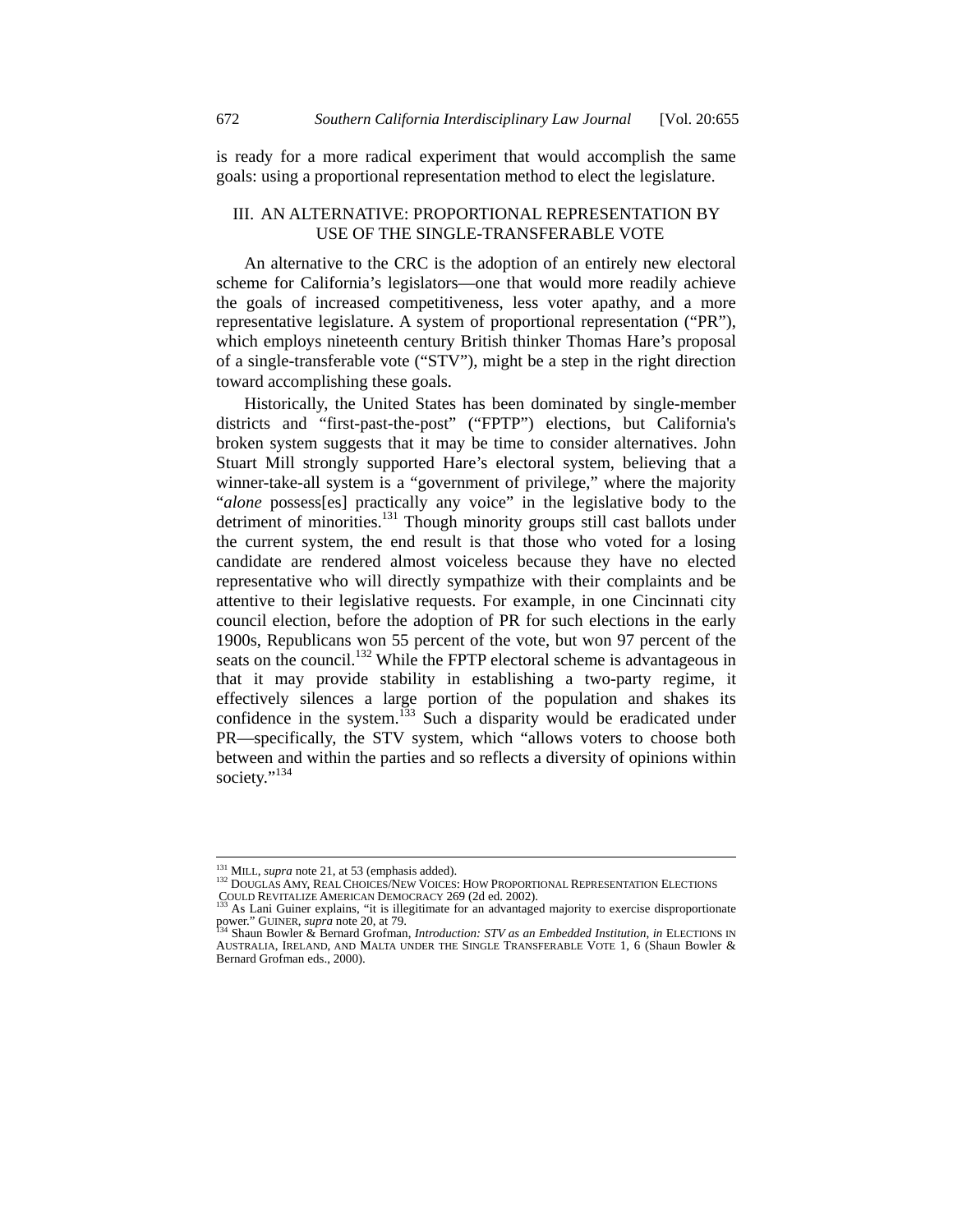Under the basic STV system, voters head to the polls armed with the ability to rank their choices of candidates.<sup>135</sup> Based on these rankings, candidates are elected once they receive a specific quota of votes—excess votes are then transferred to the next highest ranked candidate on those ballots. A detailed explanation of the mechanics of the system is discussed in Part B of this section. While the idea of an STV system is relatively unheard of today in the United States, it was used in the past throughout this country and is currently the method of choice for other western democracies.

#### A. HISTORY OF STV

Hare devised the STV system in 1861, and Mill later considered it to be the most appealing form of  $PR<sup>136</sup>$  Mill not only believed that the winnertake-all system perpetuated majority rule by disfranchising the political minority, but also allowed a "majority of the majority," the group of the most powerful elected officials, to do the actual legislating.<sup>137</sup> Today, commentators similarly opine that under the current system, "the majority that rules gains all the power and the minority that loses gets none."<sup>138</sup> While "none" may be a bit of a stretch, Mill insisted that the results of winner-take-all elections are undemocratic, and he instead supported Hare's system, suggesting that it would be "among the very greatest improvements yet made in the theory and practice of government."<sup>139</sup> Particularly striking to Mill was the possibility that "every member of the [elected legislature] would be the representative of a unanimous constituency,"<sup>140</sup> because when voters rank more than one candidate on the ballot, the odds of electing a candidate whom a particular voter ranked (and therefore indicated support for) is very high.<sup>141</sup> Though Mill initially envisioned STV functioning with all of Great Britain as a single constituency,  $142$  the system has only been truly used and tested on a much smaller scale.

<sup>&</sup>lt;sup>135</sup> Voters may rank up to the number of candidates as there are seats to be filled—because this system will be one with multimember districts, the number of candidates a voter in California would be able to rank is discussed *infra* Part V.A.

<sup>&</sup>lt;sup>136</sup> MILL, *supra* note 21, at 57.<br>
<sup>136</sup> Id. at 54.<br>
<sup>138</sup> GUINER, *supra* note 20, at 2.<br>
<sup>139</sup> MILL, *supra* note 21, at 57.<br>
<sup>140</sup> Id. 141 KATHLEEN L. BARBER, A RIGHT TO REPRESENTATION: PROPORTIONAL ELECTION SYSTEMS TWENTY-FIRST CENTURY 76 (2000) ("Typically 80–90 percent of the ballots are effectively counted to elect a member of council, as opposed to 45–55 percent in a [single-member] plurality election.").

See MILL, *supra* note 21, at 57 ("Every member of the House would be the representative of an unanimous constituency."). *See also* BARBER, *supra* note 141, at 12–13 (explaining that Mill was persuaded by Hare's explanation that the voter would be liberated from a small district and "empowered to vote for candidates anywhere in the country").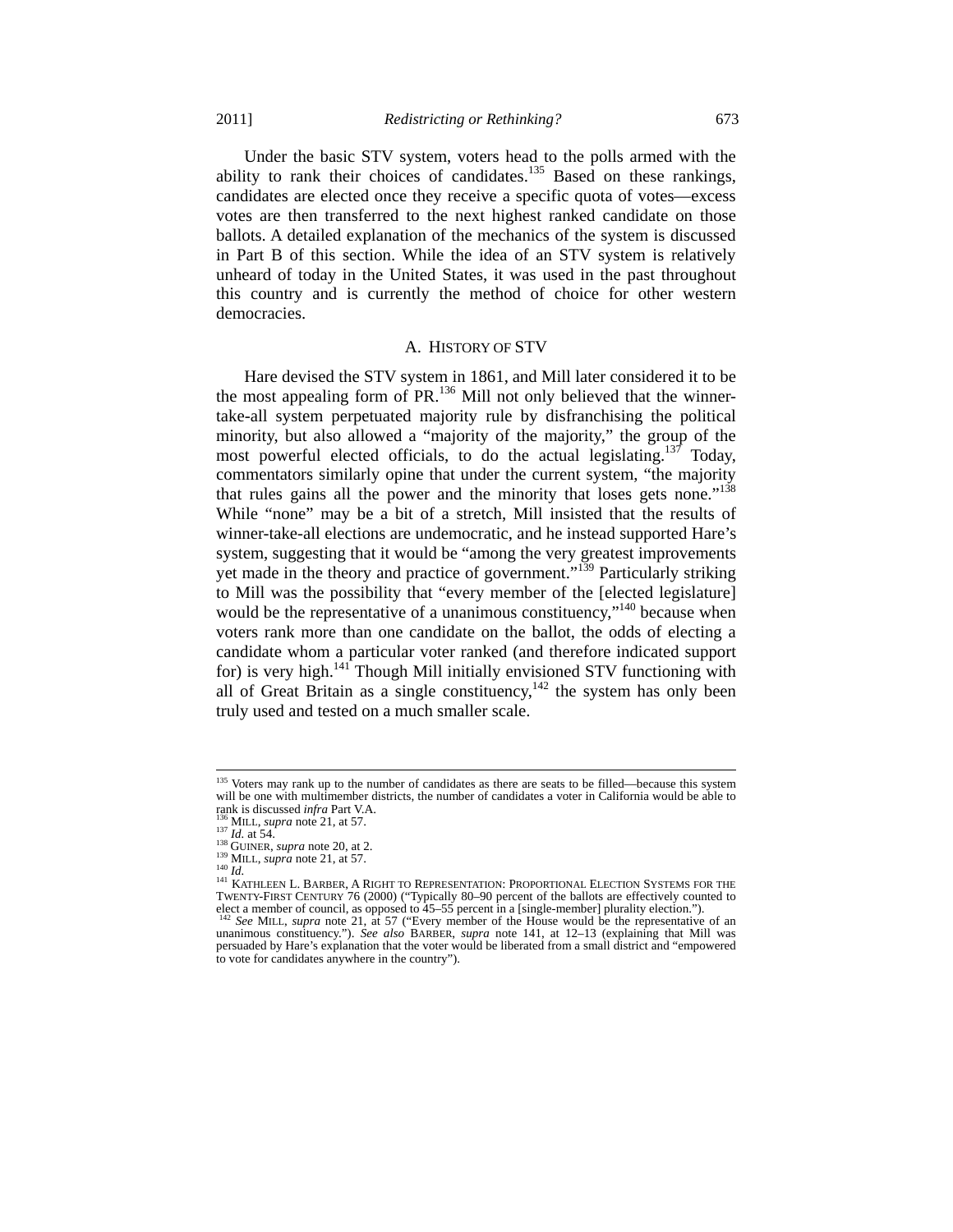#### 1*. Experimentation with STV in the United States*

During the first half of the twentieth century, nearly two dozen cities, including Cleveland, Cincinnati,<sup>143</sup> New York, and Sacramento, experimented with an STV system for their city council elections.<sup>144</sup> They were mostly the result of the Progressive movement's attempts to reduce the power of party bosses who were dominating the political scene.<sup>145</sup> Additionally, the late 1800s witnessed the growth in American "optimism about the potential for improving the human condition," and disgust towards "social, economic, and political inequities."146 Increasing support for various forms of PR was mostly the result of a growing diverse population and the reality that winner-take-all elections tended to produce skewed results, leaving many groups underrepresented.<sup>147</sup> In Oregon, for example, fifty-nine Republicans were elected to a sixty-member state legislature; thus, despite receiving 32 percent of the votes, Democrats had achieved less than 2 percent of the representation.<sup>148</sup> While an effort was made to adopt STV in Oregon's state elections in 1908, it was ultimately unsuccessful.<sup>149</sup> Looming in the background, though, was the "insecurity" among the "native working-class and upper-middle-class professionals about their ability to maintain their way of life" in the face of this increased optimism by minority groups.150 After more than two decades of advocacy without any state adopting the system, reformers looked to local elections to enact change, where several of their attempts ultimately succeeded. It is important to note that adoptions of STV came by local referenda, which left them "vulnerable to disestablishment in the same manner."<sup>151</sup>

<sup>&</sup>lt;sup>143</sup> In 2008, voters in Cincinnati rejected Issue 8, which would have re-instituted STV in Cincinnati's City Council elections. *See Issue 8: Proportional Representation City of Cincinnati*, SMARTVOTER.ORG, http://www.smartvoter.org/2008/11/04/oh/hm/issue/8/ (last visited Mar. 1, 2011). For an editorial urging voters to vote in favor of Issue 8, see Editorial, *Issue 8 Deserves Voters 'ok*,*'* BUS. COURIER OF CINCINNATI, Sept. 18, 2008, http://cincinnati.bizjournals.com/cincinnati/stories/2008/09/22/editorial1.html. 144 The other cities were Boulder, Colorado; West Hartford, Connecticut; Lowell, Medford, Quincy, Revere, Saugus, and Worcester, Massachusetts; Kalamazoo, Michigan; Hopkins, Minnesota; Long Beach and Yonkers, New York; Ashtabula, Hamilton, and Toledo, Ohio; Coos Bay, Oregon; and Wheeling, West Virginia. Jeffrey C. O'Neill, *Everything that Can Be Counted Does Not Necessarily Count: The Right to Vote and the Choice of a Voting System*, 2006 Mich. St. L. Rev. 327, 337 n.62

<sup>(2006).&</sup>lt;br><sup>145</sup> AMY, *supra* note 132, at 267–68.<br><sup>146</sup> BARBER, *supra* note 141, at 30 ("A transition was taking place in American life from the individualism of the framers . . . to more collective modes of political awareness."). 147 *See id.* at 30–37. *See also* Leon Weaver, *The Rise, Decline, and Resurrection of Proportional* 

*Representation in Local Governments in the United States, in ELECTORAL LAWS AND THEIR POLITICAL*<br>CONSEQUENCES 139, 142 (Bernard Grofman & Arend Lijphart eds., 3d prtg. 2003).

As BARBER, supra note 141, at 35.<br>
<sup>149</sup> *Id.* A ballot measure permitting but not requiring the use of STV passed, but four efforts to enact the reform failed. *Id.* 

<sup>&</sup>lt;sup>150</sup> *Id.* at 30. *Id.* at 30. *Id.* at 30. *If* 142.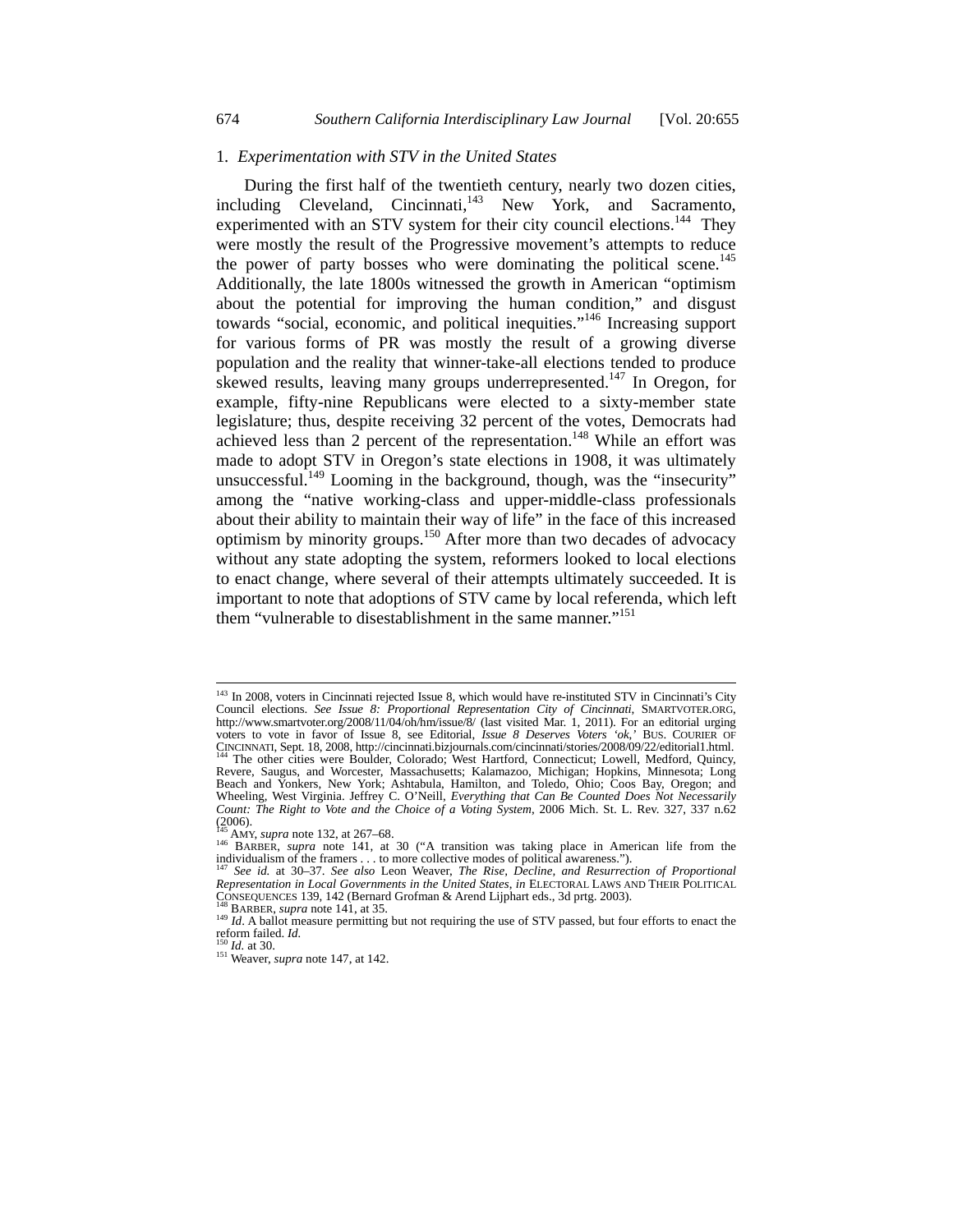Today, Cambridge, Massachusetts, remains the only city in the country which still employs an STV system for its municipal elections, $152$  and, beginning in 1971, the New York City School Board began conducting STV elections.<sup>153</sup> At first glance, the fact that most of the cities that experimented with the system ultimately rejected it suggests that it was unpopular and unsustainable over the long term. However, the reasons behind STV's rise and fall in U.S. cities may suggest otherwise.

Under any electoral scheme, politicians work intensely to get reelected. While elected officials usually oppose the creation of independent redistricting committees given their tendency to remove district linedrawing power and threaten "safe" seats, party leaders in the localities that adopted STV felt similarly threatened regarding the safety of their party's seats under this format and instituted a number of challenges to the system.<sup>154</sup> Party leaders were also agitated that STV caused their "loss of influence over nominations" of candidates.<sup>155</sup>

In the 1940s and 1950s, the ever-changing political climate became increasingly hostile toward reform and the search for equality. While many Americans grew fearful of electing racial, religious, and ethnic minority groups, women, and members of minority political parties, the STV system enhanced the chance that representatives of such minority groups would hold elected office.<sup>156</sup> As a scare tactic, politicians in Cincinnati urged voters to repeal the STV system, unless they wanted a "Negro mayor," after a vote conducted under STV resulted in the election of African Americans to city council for the first time in the city's history.157 In New York City, fears of Communist influences in the city's government led to STV's repeal.<sup>158</sup> While eliminating Communism was New York City's goal, "as expected, the return to FPTP in 1947 not only succeeded in eliminating the Communist Party from the city council, but completely eradicated all minor-party representation."159 Like a domino effect, other cities around the

<sup>152</sup> *Choice Voting in Cambridge*, FAIRVOTE.ORG, http://archive.fairvote.org/?page=241 (last visited Mar. 1, 2011). The system is also currently used by a number of non-governmental groups around the country, including the Motion Picture Academy in its selection of the Academy Award Winners.<br>BARBER, *supra* note 141, at 168 n.7.

<sup>&</sup>lt;sup>153</sup> Weaver, *supra* note 147, at 140.<br>
<sup>154</sup> *Id.* at 142.<br>
<sup>155</sup> *Id.* at 143.<br>
<sup>156</sup> BARBER, *supra* note 141, at 59.<br>
<sup>157</sup> AMY, *supra* note 132, at 273.<br>
<sup>158</sup> In 1941, a single council-member was elected from the Communist council-member was elected. Thus, two members on the seventeen-member council were from the Communist Party. As one commentator notes, "[t]here is no doubt that the one issue above all others responsible for the repeal of P.R. in 1947 was Communism." Belle Zeller & Hugh A. Bone, *The Repeal of P.R. in New York City–Ten Years in Retrospect*, 42 AM. POL. SCI. REV. 1127, 1132–33 (1948). 159 Gur Bligh, *Article: Extremism in the Electoral Arena: Challenging the Myth of American Exceptionalism*, 2008 B.Y.U. L. REV. 1367, 1397 (2008).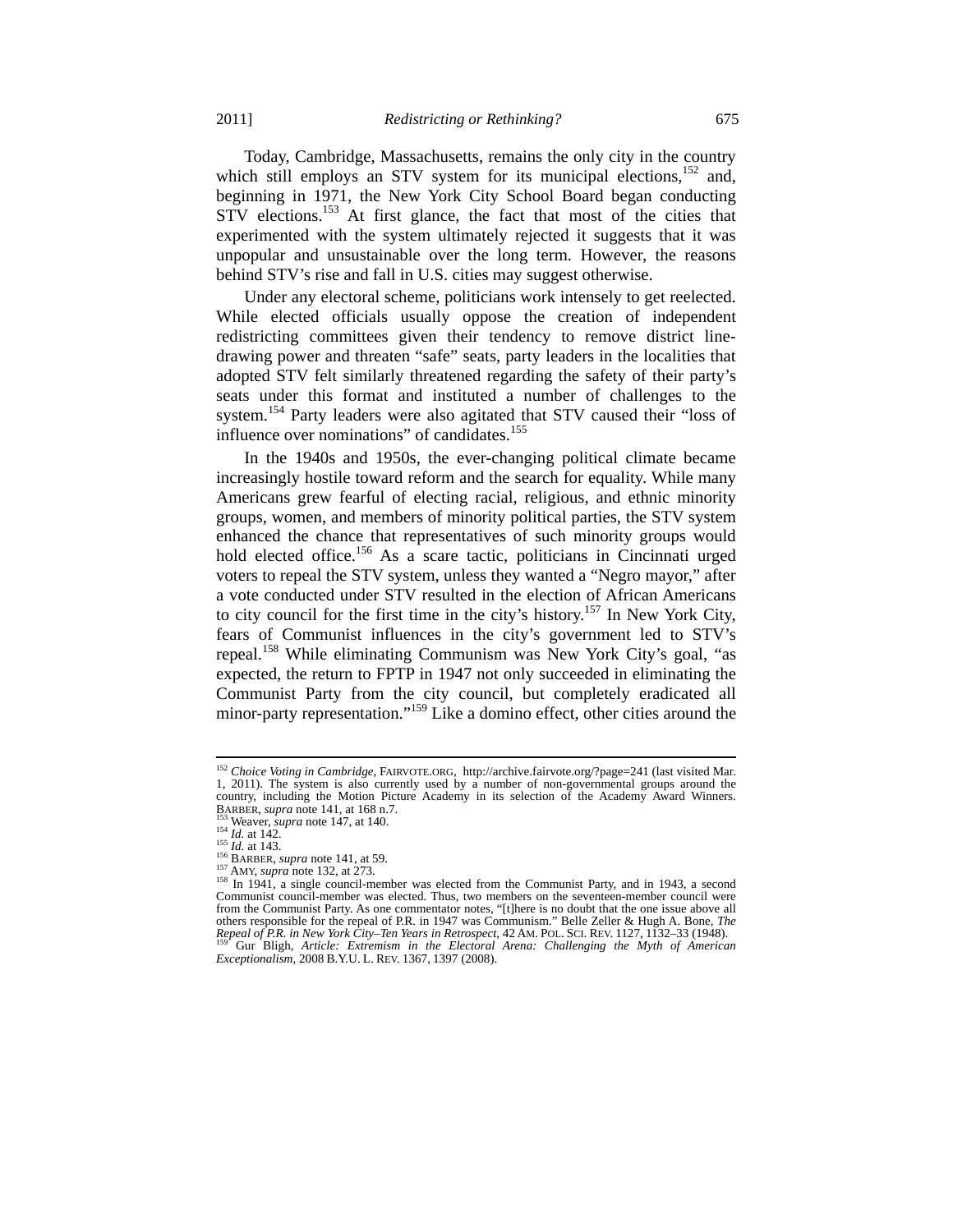country ultimately abandoned STV after such well-publicized defeats in larger cities. $160$ 

One scholar argues that most of these cities ultimately rejected STV not because it failed to ensure political minorities' voices were heard, but rather because "it worked too well" at accomplishing this goal.<sup>161</sup> Another commentator explained that when observing the cities that abandoned STV and the reasons for it, "one is struck with how little attention was given in those campaigns to the *pros* and *cons* of proportional systems," but rather the real reason leading to its abandonment was "whether the various political actors perceived themselves to be advantaged or disadvantaged" by the system. $16\overline{2}$ 

One key exception, however, is in Cambridge, where STV has persisted despite its abandonment by other cities. Some have attributed this difference to "[p]rogressive influences still at work at state and local levels" there,<sup>163</sup> while others describes Cambridge as the "conspicuous exception" that was able to "recruit new [STV] enthusiasts to replace the ones who led the initial charge after they retired, died, or moved away."164 Since the adoption of STV there in 1941, Cantabrigians have rejected ballot referenda initiated to repeal the system five different times.<sup>165</sup>

#### 2*. The History (and Future?) of STV in California*

California was also affected by the wave of interest in STV around the country. In Los Angeles, voters in 1913 narrowly rejected an amendment to the city charter that would have instituted STV elections for city council, and the debate about the merits of the system raged on for almost a decade.<sup>166</sup> Sacramento adopted the system in 1921,<sup>167</sup> but it ultimately was repealed when the California Court of Appeals held that it violated the California Constitution.168 In *People v. Elkus*, applying the same reasoning as the Michigan Supreme Court when it overturned the city of Kalamazoo's STV system two years earlier,<sup>169</sup> the California court found the system in

<sup>&</sup>lt;sup>160</sup> See AMY, supra note 132, at 273-74.

<sup>161</sup> *Id.* at 274. *See also* BARBER, *supra* note 141, at 59 (arguing that STV "did what it was supposed to do, that is, facilitate the representation of minorities of various sorts").

<sup>&</sup>lt;sup>162</sup> Weaver, *supra* note 147, at 143.<br><sup>163</sup> Barber explains that STV has persisted in Cambridge due to the "Progressive influence still at work at state and local levels among the forces of organized labor, urban Democrats and independents, independent Republicans, social workers, and champions of public power." BARBER, *supra* note 141, at 59. Weaver, *supra* note 147, at 143.

<sup>&</sup>lt;sup>165</sup> The years, *sayu* use 1952, 1953, 1957, 1961, and 1965. *Adoption of Plan E*, CITY OF CAMBRIDGE:<br>ELECTION COMMISSION, http://www.cambridgema.gov/election/adoption\_planE.cfm (last visited Mar. 1, 2011).<br> $^{166}$  BARBER, *supra* note 141, at 54.

<sup>167</sup> *Id.* at 53. 168 People *ex rel.* Devine v. Elkus, 211 P. 34, 39 (Cal. Ct. App. 1922). <sup>169</sup> Wattles *ex rel.* Johnson v. Upjohn, 179 N.W. 335 (Mich. 1920).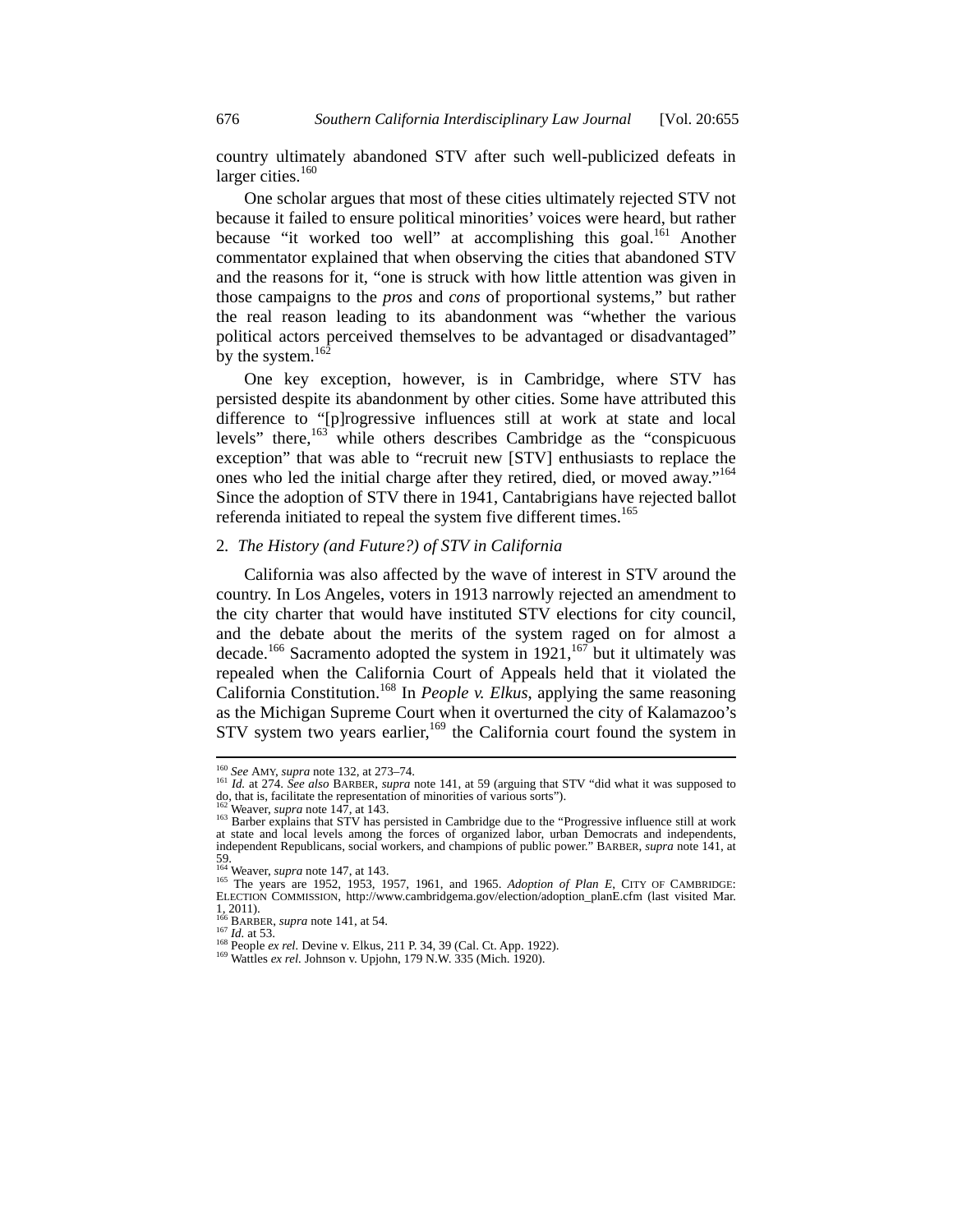violation of the state Constitution's guarantee of the right to vote "at all elections."170 The court considered multi-candidate elections to be multiple elections, reasoning that a ballot counting toward only a single candidate restricted a voter's full voting rights in "all elections."171 In contrast, the following year, the Ohio Supreme Court rejected a similar challenge, claiming that STV does entitle voters to vote at "every municipal election, even though that vote may be effective in the election of fewer than the full number of candidates."<sup>172</sup> The same system was again upheld by the New York Supreme Court in 1937.<sup>173</sup>

The decision in *Elkus* is yet to be overturned, leaving the legality of STV, at least at the local level, tenuous in the state. Because the California Supreme Court has not addressed the question, the decision's applicability to larger elections, such as those for the state legislature, remains unclear. One commentator argues that these decisions were highly political in Michigan and California, where "the judges had ties to their respective Republican Party organizations,"174 though perhaps more plausibly the courts in California and Michigan simply ignored the practical effect of the use of STV compared to single-member districts. *Elkus* was decided on the premise that a now-repealed section of the California Constitution, allowing charter cities to provide the method by which they conducted their elections, $175$  did not allow for a system that violated the constitutional guarantee that citizens could vote "at all elections."176 However, voters still have (at least) a single representative whether elections take place under an STV or FPTP system. As the Ohio court noted, voters are able to vote at every election, and their votes will count towards the election of a single representative—no more or less than the vote they are allotted under the current system.<sup>177</sup>

Despite the California Court of Appeals's disdain for the STV system almost ninety years ago, today, Californians are beginning to realize the value of PR. In 2002, San Francisco adopted Instant Runoff Voting  $\text{(IRV)}^{1/8}$ 

<sup>&</sup>lt;sup>170</sup> *Elkus*, 211 P. at 35 ("The right to vote 'at all elections' includes the right to vote for a candidate for every office to be filled and on every proposition submitted.*"*). 171 *Id.* For a general discussion of the case, see Brian P. Marron, *Issue in Election Law: One Person,* 

*One Vote, Several Elections?: Instant Runoff Voting and the Constitution*, 28 VT. L. REV. 343, 368–69 Chapter v. City of Cleveland, 141 N.E. 27, 33 (Ohio 1923).<br>
<sup>173</sup> Reutener v. City of Cleveland, 141 N.E. 27, 33 (Ohio 1923).<br>
<sup>173</sup> Johnson v. City of New York, 9 N.E.2d 30, 38 (N.Y. 1937).

<sup>&</sup>lt;sup>172</sup> Reutener v. City of Cleveland, 141 N.E. 27, 33 (Ohio 1923).<br><sup>173</sup> Johnson v. City of New York, 9 N.E.2d 30, 38 (N.Y. 1937).<br><sup>175</sup> BARBER, *supra* note 141, at 56.<br><sup>175</sup> CAL. CONST. art. XI, § 8 1/2 (repealed 1970).<br> attempt to more accurately capture the will of the people. Each voter ranks the candidates in order of preference on the ballot. If a candidate receives a majority of the first-place votes, that candidate is elected. If no candidate receives a majority, the candidate receiving the lowest number of votes is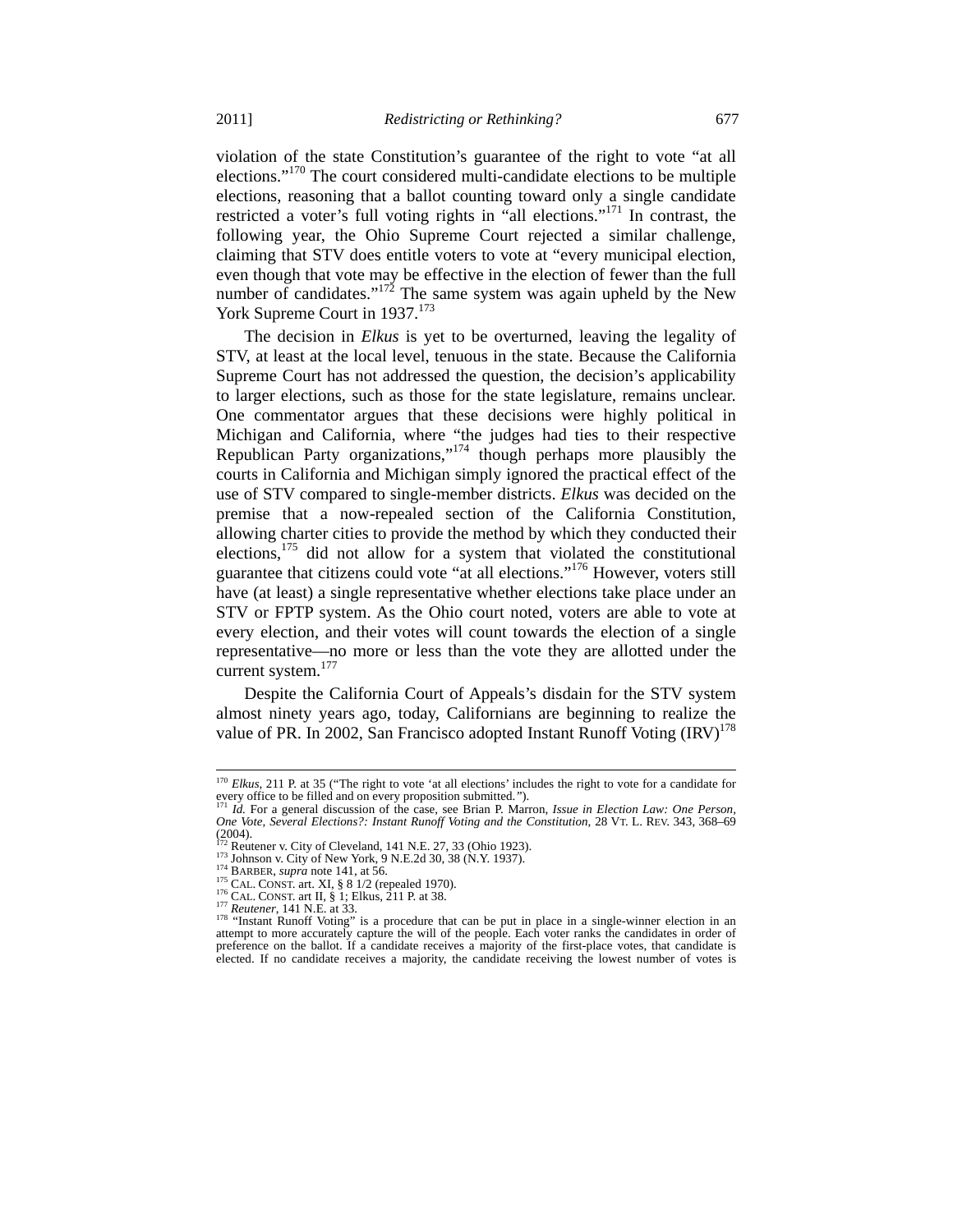for its various citywide offices.<sup>179</sup> While only applicable to single-winner elections, IRV is similar to STV in the use of ranking candidates and is designed to prevent the "third-party spoiler" effect and give voters more flexibility in electing a single representative.180 Because IRV elections produce only a single winner, the *Elkus* decision has hardly any effect on its use or legality.<sup>181</sup> Studies conducted following the November 2004 election suggested that more voters had a say in the final choice of an elected official in San Francisco elections when compared to previous city elections under the old runoff system (which required a second trip to the polls).182 While 74,698 (16.5 percent of the registered voters) in San Francisco showed up to the polls a second time to vote in a December 2001 runoff election for City Attorney, 189,314 votes were determinative in a 2005 instant runoff race for the Assessor-Recorder race—an increase of 168 percent of voters who were given decisive votes under this new system.<sup>183</sup> Similar results would be expected under STV, where the transfer of votes would result in a much higher percentage of determinative votes.

Additionally, some California state lawmakers have recognized the benefits of the IRV and STV systems. In 2009, AB 1121 was introduced in the California legislature; it was a bill that would have allowed a number of general law cities up and down the state to employ various PR techniques,184 including IRV and "choice voting," also known as STV. The entire California Assembly and two Senate committees<sup>185</sup> passed AB 1121

eliminated and that candidate's ballots are distributed to their second-choice candidate. This process is repeated until one candidate has attained a majority of the votes. O'Neill, *supra* note 144, at 334.<br><sup>179</sup> Kimberly Edds, *For Voters*, *Choice Is as Easy as 1-2-3*, WASH. POST, Oct. 12, 2004, at A03.<br><sup>180</sup> *Id. See also* 

*Voting System, and How an 'Instant Runoff' System Might Remedy It*, FINDLAW.COM (May 3, 2002), http://writ.news.findlaw.com/amar/20020503.html (explaining how IRV could have led to the election of Al Gore over George W. Bush in the 2000 Presidential election by transferring Ralph Nader's votes to Gore). 181 The decision in *Elkus* rests on the fact that the STV system in Sacramento elected multiple

candidates in a single race. People *ex rel.* Devine v. Elkus, 211 P. 34, 39 (Cal. Ct. App. 1922). <sup>182</sup> *See generally Christopher Jerdonek, Ranked Choice Voting and Voter Turnout in San Francisco's 2005 Blection* (Fe

<sup>&</sup>lt;sup>283</sup> *Id.*<br><sup>184</sup> *See CFER's Ranked Voting Bill Moves to Senate Floor*, CALIFORNIANS FOR ELECTORAL REFORM,<br>http://cfer.org/legislation/ab1121.php (last visited Mar. 1, 2011). The text of the proposed bill "establishes a http://cfer.org/legislation/ab1121.php (last visited Mar. 1, 2011). The text of the proposed bill "establishes a<br>pilot program" to allow up to ten cities ranging in population to implement an Instant Runoff Voting system<br>f detailed example of how to count the ballots under an STV system. S. Comm. on Elections,<br>Reapportionment & Constitutional Amendments, AB 1121 (Cal. 2009), *available at*<br>http://info.sen.ca.gov/pub/09-10/bill/asm/ab\_1101-11 being referred to the Appropriations Committee. *Complete Bill History of A.B. No. 1121*, OFFICIAL CALIFORNIA LEGISLATIVE INFORMATION, http://www.leginfo.ca.gov/pub/09-10/bill/asm/ab\_1101- 1150/ab\_1121\_bill\_20090910\_history.html (last visited Mar. 1, 2011).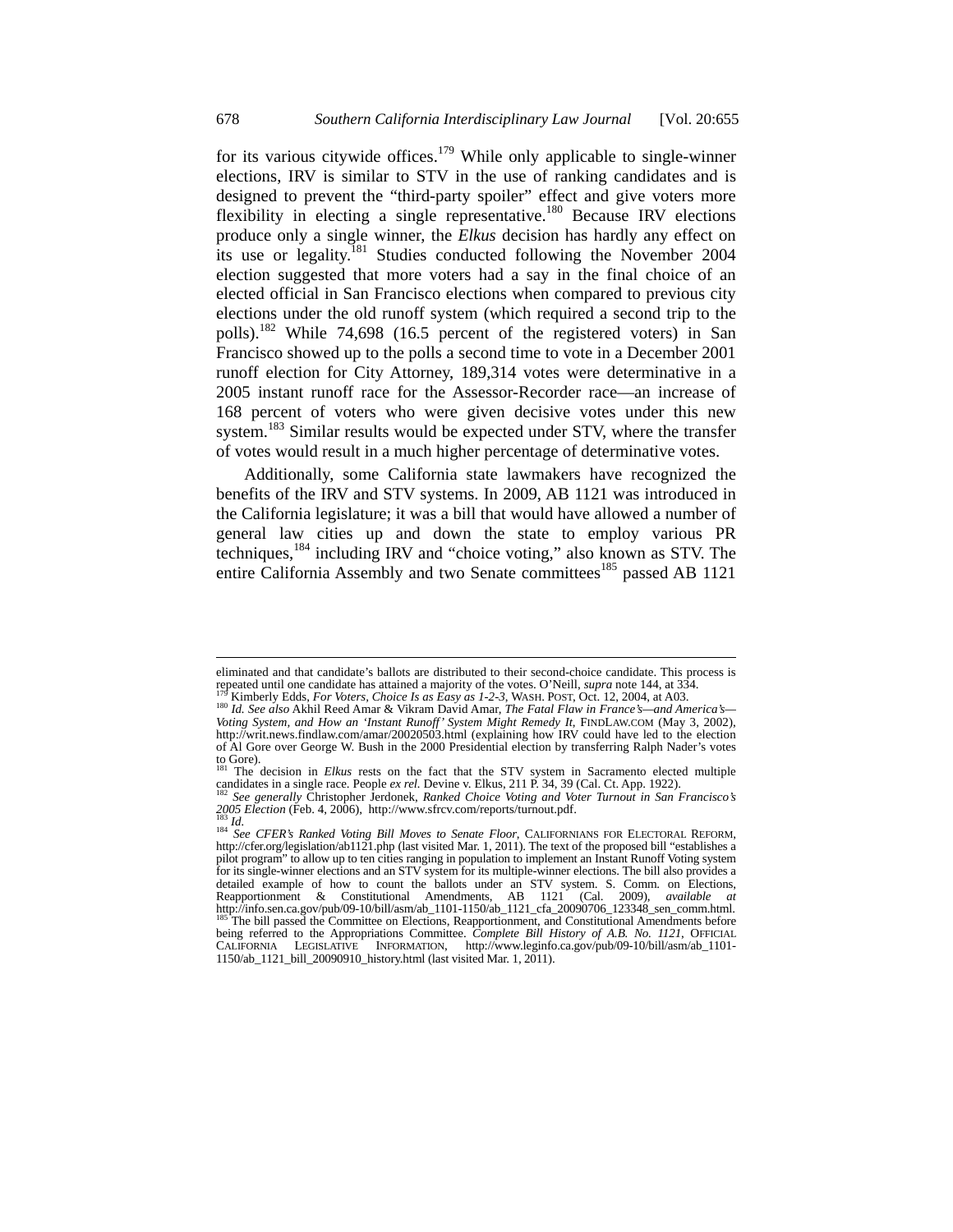between June and August 2009. The bill ultimately failed in the Senate in September 2009 by a single vote. $186$ 

#### 3*. STV in Other Western Democracies*

Beyond the United States, many nations have successfully employed STV in their elections. Ireland has used STV in all of its parliamentary elections since 1922.<sup>187</sup> Malta has conducted every parliamentary election under STV since 1921.<sup>188</sup> Malta maintains a two-party system, "one of the purest in the world," in which no third party has won a parliamentary seat since  $1964$ <sup>189</sup>. This suggests that a two-party system can in fact be maintained through the use of STV.

Australia is one of the world's most experienced users of STV, currently employing the system in six jurisdictions, the two most notable of which are House of Assembly in the state of Tasmania since 1909, and the federal Senate since  $1949$ .<sup>190</sup> In Tasmania, a stable two-party system has been maintained, mostly a result of the two major parties' conscious attempt to provide candidates who may also appeal to potential thirdparties.<sup>191</sup> At the federal level, frustrations grew as single-member district elections often produced skewed levels of representation, culminating in a 19-0 advantage in the Senate by one party in 1943.192 Ironically, the leading party supporting the switch to STV in 1949 worried that "the pendulum would swing again" and they would lose those seats just as easily as they won them. $^{193}$ 

## B. THE MECHANICS OF AN STV ELECTION

In an STV election, a single vote can be transferred to one of several candidates, depending on how many candidates the voter chooses to rank and how many votes the voter's preferred candidates receive. Singlemember districts are eliminated in favor of either a national constituency (as Mill favored)<sup>194</sup> or multimember districts (as this proposal favors),<sup>195</sup>

<sup>186</sup> <sup>186</sup> *Current Bill Status of AB 1121*, OFFICIAL CALIFORNIA LEGISLATIVE INFORMATION, http://www.leginfo.ca.gov/pub/09-10/bill/asm/ab\_1101-1150/ab\_1121\_bill\_20090922\_status.html (last visited Mar. 1, 2011). The vote was twenty to nineteen in favor of the bill, but to pass, a bill in California must attain twenty-one votes from the Senate. 187 Michael Gallagher, *The (Relatively) Victorious Incumbent under PR-STV: Legislative Turnover in* 

*Ireland and Malta*, in ELECTIONS IN AUSTRALIA, IRELAND, AND MALTA UNDER THE SINGLE TRANSFERABLE VOTE 81, 87 (Shaun Bowler & Bernard Grofman eds., 2000).<br>
<sup>188</sup> *Id.* at 88.<br>
<sup>189</sup> *Id.* at 87.<br>
<sup>190</sup> Colin Hughes, *STV in Australia*, in ELECTIONS IN AUSTRALIA, IRELAND, AND MALTA UNDER THE

SINGLE TRANSFERABLE VOTE 155 (Shaun Bowler & Bernard Grofman eds., 2000).<br><sup>191</sup> *Id.* at 159. Such a willingness to compromise in choice of candidates is another advantage brought

about by the STV system.<br> $\frac{102}{192}$  *Id.* at 162.

<sup>192</sup> *Id.* at 162. 193 *Id.* at 162. 194 *See* BARBER, *supra* note 141 .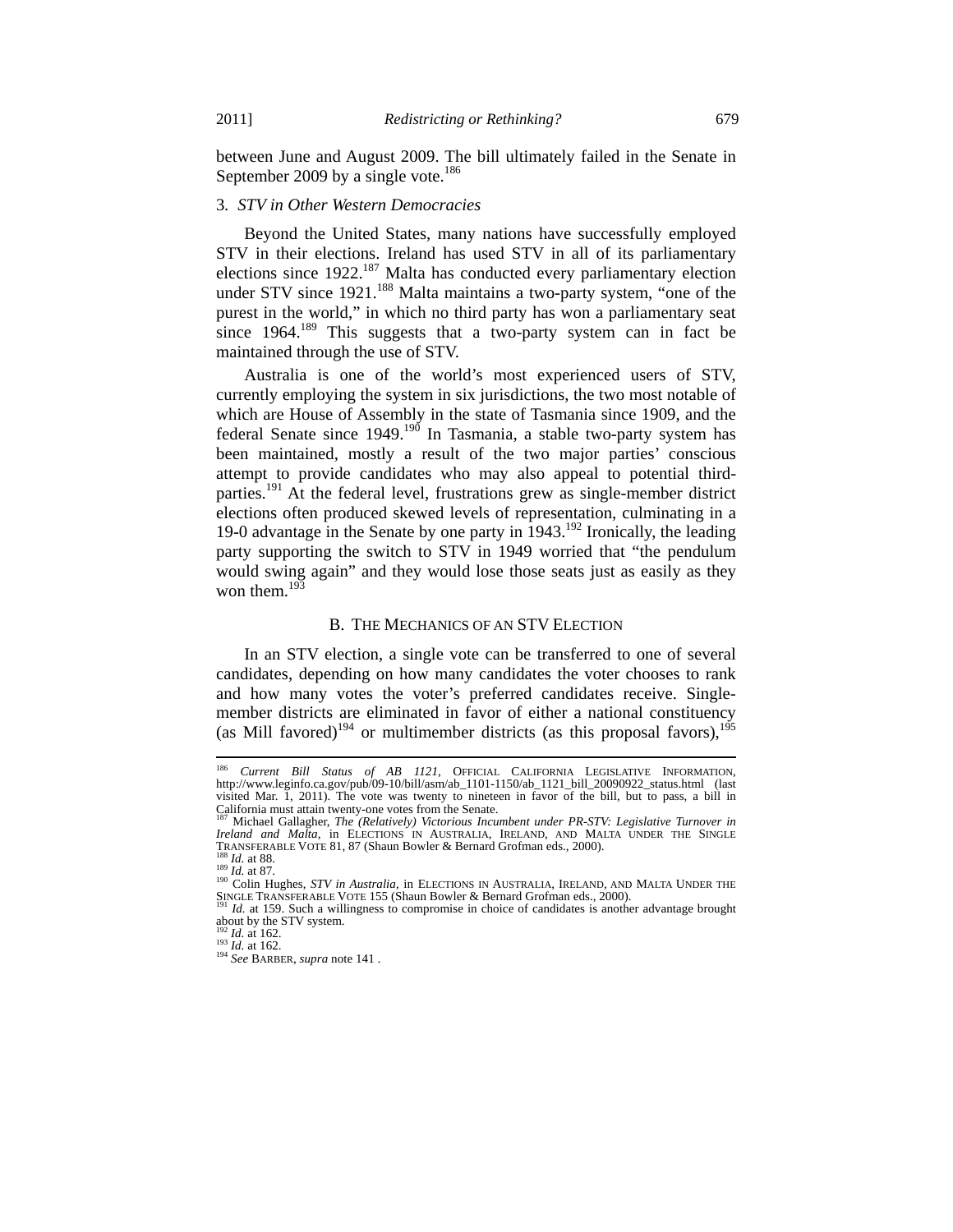from which only a relatively small percentage of the vote is required for a candidate to be elected.<sup>196</sup> Districts still exist, but their size will be increased to account for the increased number of representatives from each district.<sup>197</sup> For example, if five members are elected from a district, one more than one-sixth of the votes cast will be enough to elect an individual member from that district.<sup>198</sup>

Upon entering the polling booth, the voter may rank as many candidates on the ballot as desired in order of preference.<sup>199</sup> Despite the ranking, each voter maintains a single vote—one which will only count toward a single candidate's tally.<sup>200</sup> Other than the ability to rank a voter's choices beyond simply voting for a preferred candidate, the voter's role does not become overly complicated.<sup>201</sup> That is, in order to vote, it is unnecessary to understand the formulas underlying the STV system, $^{202}$  just as many voters today vote in presidential elections despite confusion about the mechanics of the Electoral College.<sup>203</sup> In any event, a voter can certainly choose to understand the mechanics of the vote transfer if desired, $204$  and as Thompson notes, "the possibility of voter confusion should not be invoked as a general objection to limiting choice." $^{205}$  Further, claims that the STV system is overly complex are generally unsupported in practice: in Cambridge, high turnout has been accompanied by a low level of soiled ballots (a level comparable to single member district voting systems in the United States).<sup>206</sup> In order to ensure that one's ballot is

candidates they prefer." AMY, *supra* note 132, at 189.<br><sup>203</sup> In Presidential Elections using the Electoral College, voters are not directly voting for a candidate,

<sup>&</sup>lt;sup>195</sup> See infra Part V.A.

<sup>195</sup> See *infra* Part V.A. 196 Richard Briffault, *Lani Guiner and The Dilemmas of American Democracy*, <sup>95</sup> COLUM. L. REV. 418, 435 (1995).<br><sup>197</sup> See infra Part V.A for a discussion on how this will be accomplished in California.

<sup>&</sup>lt;sup>198</sup> This takes into account the Droop quota, discussed *infra* Part III.B.<br><sup>199</sup> Briffault, *supra* note 196, at 435.<br><sup>200</sup> This is the "transferable" concept of STV. If one's first-choice candidate has no mathematical<br> possibility of being elected, that vote transfers to the voter's second-choice candidate, and so on, until it helps a candidate become elected.

As Akhil Reed Amar and Vikram David Amar explain regarding the complexity of the STV ballot: "When Americans go to the grocery store, they understand the second-choice concept: Get Ruffles, but if they are sold out, get Pringles. If Americans can handle this level of complexity as shoppers, why not as voters?" Amar & Amar, *supra* note 180. as voters?" Amar & Amar, *supra* note 180.<br><sup>202</sup> As Amy explains, voters "need only be able to accomplish such simple tasks as . . . ranking the

but for an elector who will later elect the President. As one author notes, though, "[m]any states [ballots] even omit the wording about presidential electors altogether, so that the voters, unless they are well versed politically, have no way of knowing that they are actually voting for presidential electors rather than directly for president and vice president." GEORGE C. EDWARDS, III, WHY THE ELECTORAL COLLEGE IS BAD FOR AMERICA 8 (2004).

COLLEGE IS BAD FOR AMERICA 8 (2004).<br><sup>204</sup> The specifics of the vote transfer are discussed *infra* in the next paragraph.<br><sup>205</sup> THOMPSON, *supra* note 2, at 74. Though Thompson is referring to the debate regarding anti-f slight increase in risk of voter confusion. As Thompson notes, "if voters are provided with adequate information," which includes "clear instructions, a well-designed ballot, and reliable guidance from election officials," voters "should be responsible for making their own decisions." *Id*.<br><sup>206</sup> AMY, *supra* note 132, at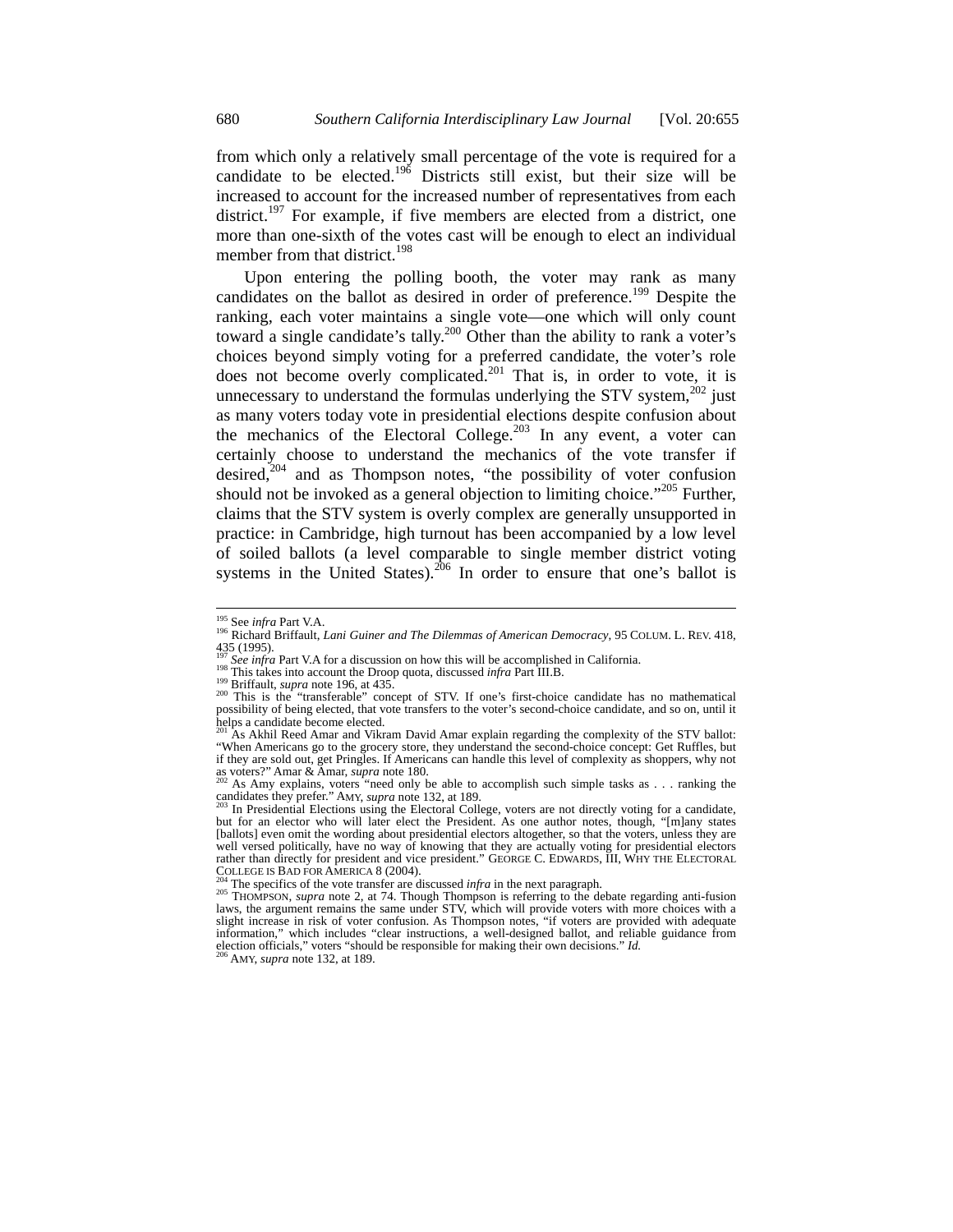counted, it is in the voter's best interest to rank more than a single candidate.<sup>207</sup> This does not have any negative impact on a voter's higher ranked preference.<sup>208</sup>

While the voting process is relatively simple, the challenge begins at the vote-counting stage. But computers have made this process much easier and more efficient: officials in Cambridge used to complete the process over the course of a week,<sup>209</sup> but today, computers have allowed officials to complete the count and transfer "in a matter of seconds."<sup>210</sup> Similarly, this computer-based system allows for transparency—voters can see exactly how many votes were transferred to a particular candidate at each "count," bolstering voter confidence in the system. Of course, this system would require capable computer voting systems in all precincts conducting California's legislative elections. Before the counting begins, a quota must be established to determine the minimum number of first-choice (or later, transferred) votes a candidate must receive in order to be elected. While there are several ways that have been proposed to accomplish this,  $2^{11}$ Cambridge employs the "Droop quota,"<sup>212</sup> originally devised by H.R. Droop and later adopted by Hare.<sup>213</sup> The Droop quota ensures that the number of candidates who can attain the quota and be elected matches exactly the number of open offices. Under the Droop quota, the total number of valid ballots cast is divided by the number of seats available plus one; the result of this quotient plus one is the remaining quota.<sup>214</sup> For example, if 25,000 ballots are cast for nine seats the quota would be 2501; or 25,000 divided by ten (nine plus one), plus one. $^{215}$ 

Once a quota has been determined, the process of counting (and later, transferring) votes can begin.<sup>216</sup> First, all votes must be sorted according to their first-choice preferences, and all candidates who reach the quota are deemed elected.<sup>217</sup> Undoubtedly, candidates that reach the quota will go above the quota, and thus begins the process of "transferring" votes. For example, if Candidate A receives 3000 first place votes in the above

<sup>&</sup>lt;sup>207</sup> O'Neill, *supra* note 144, at 376.

<sup>208</sup> *Misunderstandings About Choice Voting*, FAIRVOTE.ORG,<br>http://archive.fairvote.org/factshts/choicemsndrstngs.htm (last visited Mar. 1, 2011).

<sup>&</sup>lt;sup>209</sup> The Computerized Tabulation Process, CITY OF CAMBRIDGE: ELECTION COMMISSION, http://www.cambridgema.gov/election/computerized\_tabulation.cfm (last visited Mar. 1, 2011).

<sup>210</sup> *Id.*<br>211 For a brief discussion of some of the methods available, see AMY, *supra* note 132, at 259–62.<br><sup>212</sup> Proportional Representation, CITY OF CAMBRIDGE: ELECTION COMMISSION,<br>212 Proportional Representation, CITY

<sup>305, (</sup>Longmans, Green, Reader, & Dyer, 4th ed., 1873). 214 The formula is ((total number of votes cast)/(number of seats available +1)) + 1. *See Proportional* 

*Representation, supra* note 212. 215 This example is derived from the Cambridge City Council Website's example. *Id.* <sup>216</sup> *See supra* notes 209, 212. <sup>217</sup> AMY, *supra* note 132, at 263.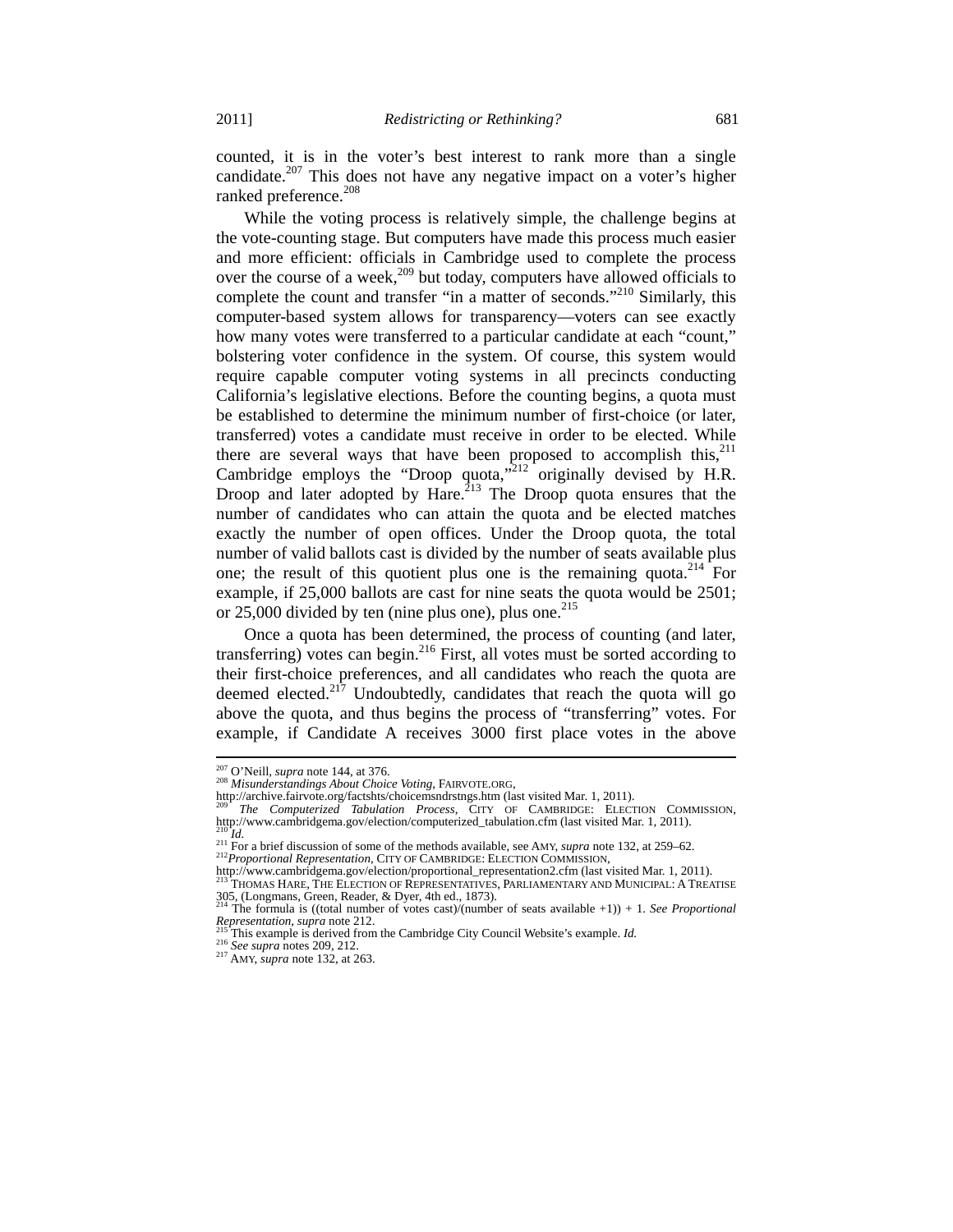scheme, then Candidate A will have 499 votes in excess of the quota. Thus, 499 votes from candidate A will be redistributed to the second-place choices on those ballots. While there are several methods to redistribute ballots, Cambridge employs the "Cincinnati Method"<sup>218</sup> to ensure a random sample of ballots from the surplus is transferred to their second-choice candidate. Amy proposes an alternative, more representative solution: transfer all the ballots "at a fraction of their value."<sup>2 $\hat{P}$ </sup> Thus, if of the 3000 ballots that rank candidate A as first-choice, 2000 list Candidate B as second-choice and 1000 list Candidate C as second-choice, two-thirds of the surplus will go to candidate B and one-third to Candidate C (to the nearest whole number). Here, 333 of the surplus votes are transferred to Candidate B and 166 votes are transferred to Candidate C. The surplus votes that a candidate receives are added to their first-choice votes in a second attempt to reach the quota. If during this second count, no candidates receive the quota, the candidate who has received the lowest total of votes is eliminated, and that candidate's votes are similarly transferred using the above method. This process repeats until all the seats are filled—when each candidate receives the quota or when the number of candidates remaining (or, have not been eliminated) is equal to the number of seats available. $^{220}$ 

#### IV. WHY STV FOR CALIFORNIA?

Proportional Representation is a concept that is generally foreign to United States elections, but scholars have debated its advantages for several decades. Of course, there are several different types of PR and the merits of each are constantly being debated. The Party List method, among the most common PR systems used in the world today, allows voters to merely choose a party at the polls; depending on what percentage of the vote each party receives, a ranked-list (created by each party) is used to allocate seats

<sup>&</sup>lt;sup>218</sup> Under the Cincinnati method, each ballot indicating as its first choice the candidate who has the surplus is "numbered sequentially in the order in which they have been counted . . . and then every *n*th ballot is drawn and transferred to a continuing candidate." N is the nearest whole number computed by the formula Total Number of votes received by the candidate divided by the surplus number of votes received. This is done to ensure that a random sample of ballots are transferred. *Cincinnati Method*, CITY OF CAMBRIDGE: ELECTION COMMISSION, http://www.cambridgema.gov/election/cincinnati\_

method.cfm (last visited Mar. 1, 2011). This system, however, greatly increases the probability of error,  $\frac{\text{compared}}{210}$  to Amy's method, discussed *infra*.

compared to Amy's method, discussed infra.<br><sup>219</sup> AMY, supra note 132, at 263. See also David M. Farrell & Ian McAllister, *Through a Glass Darkly:*<br>Understanding the World of STV, in ELECTIONS IN AUSTRALIA, IRELAND, AND MA SINGLE TRANSFERABLE VOTE, *supra* note 134, at 17, 25–26 (explaining that this method is called the "Gregory Procedure" and is employed in Tasmania, the Australian Senate, and other Australian legislative elections).

AMY, *supra* note 132, at 265.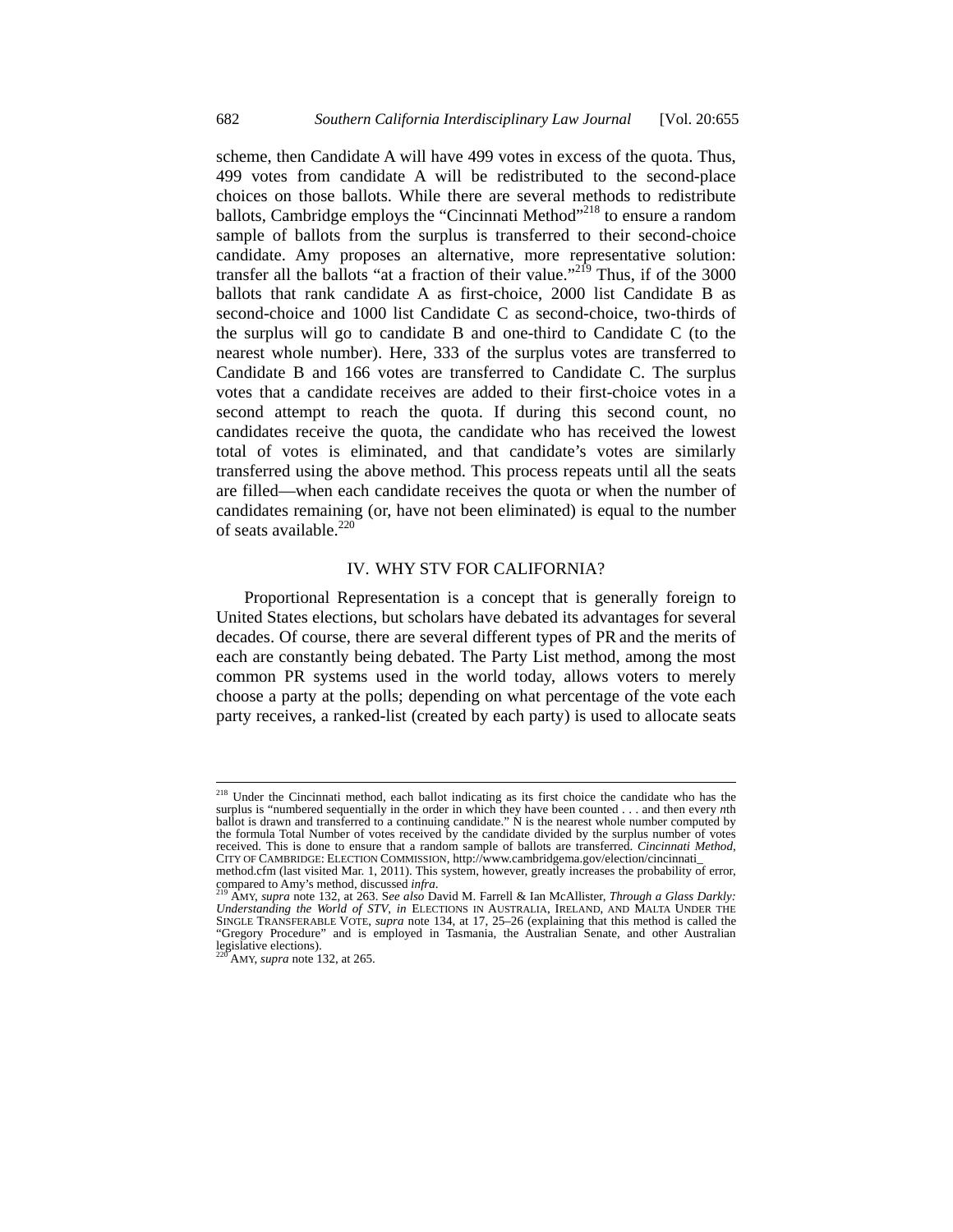to the legislature.<sup>221</sup> The Mixed-Member PR system, which allows for half the candidates to be elected from single-member districts and half from party lists, has gained increasing recognition as a possible compromise between the two systems.<sup>222</sup> Guiner gained national attention when she proposed that legislative elections ought to be conducted under a system of cumulative voting, in which a voter is given as many votes as there are seats to be filled from a multimember district.<sup>223</sup> These and the various other PR methods<sup>224</sup> each have their advantages and disadvantages, but a complete discussion of them is outside the scope of this Note.

The advantage of the switch to a PR system will not only have a profound effect on the way elections are conducted, but also will affect the resulting representative body. Guiner explains that while the basic "majority rule" structure in place today is efficient, Democracy in general suffers "when it is not constrained by the need to bargain with minority interests."<sup>225</sup> In other words, the minority is left without much ability to hold the majority accountable, often leading to a situation where minority interests are underrepresented and such groups are left without their fair share of governmental support and benefits. In the California legislature, for example, where districts rarely, if ever, change party hands, there is essentially a group of "permanent losers" in each district, who could potentially "lack incentive to respect laws passed by the majority over their opposition."226 Similarly, PR recognizes that in the single-member district system, even though a group has a small majority across a number of districts, that majority group could potentially win most or all seats in a particular jurisdiction.<sup>227</sup> PR is designed to make this result impossible by

<sup>&</sup>lt;sup>221</sup> Of countries that employ PR, 80 percent use the party list system. *Id.* at 18–19, 225 Each party creates a list of candidates equal to the number of seats available in the multimember district (for example, where five candidates are to be elected from a particular jurisdiction, the Democrats will present a list of five Democrats in the order in which the party would like the seats to be allocated). *Id.*  Voters do not choose a candidate but rather select a party, and the percentage of votes received by each party will equate to the number of seats that party is given, using the ranked list as a way of selecting which candidates are to be elected.  $Id$ 

<sup>&</sup>lt;sup>2</sup> Germany employs mixed-member PR. Voters cast votes on a "double ballot," first for a district representative, which would fill half the legislature, then voters indicate their choice for a party, from which the party would fill the remaining half of the legislature, so that the ultimate number of representatives is proportionate to the percentage of votes each party receives. For example, for a one hundered-member legislature, if Democrats received 45 percent of the vote, but twenty-two Democrats were elected from the districts, then the party list would be used to elect twenty-three more Democrats.<br> $I_d^2$  at 22. Defective summa pata 106 at 418, 20. With their multiple yetes, ustain then can choose whether to

*Briffault, <i>supra* note 196, at 418–20. With their multiple votes, voters then can choose whether to cast all of their votes for a single candidate, to give a single vote to several different candidates, or some<br>combination in between. *Id.* at  $432$ , *See generally* GUINER, *supra* note 20.

<sup>&</sup>lt;sup>224</sup> For a more detailed summary of several of the various electoral systems, including those that do not  $\frac{204}{225}$  over PR, see O'Neill, *supra* note 144, at 332–37.

involve PR, see O'Neill, *supra* note 144, at 332–37.<br><sup>225</sup> GUINER, *supra* note 20, at 9.<br><sup>226</sup> Id. at 10.<br><sup>227</sup> Joseph F. Zimmerman, *Enhancing Representational Equity in Cities*, *in* UNITED STATES ELECTORAL<br><sup>227</sup> Josep eds., 1992). The author gives an example, explaining that after STV was abandoned in New York,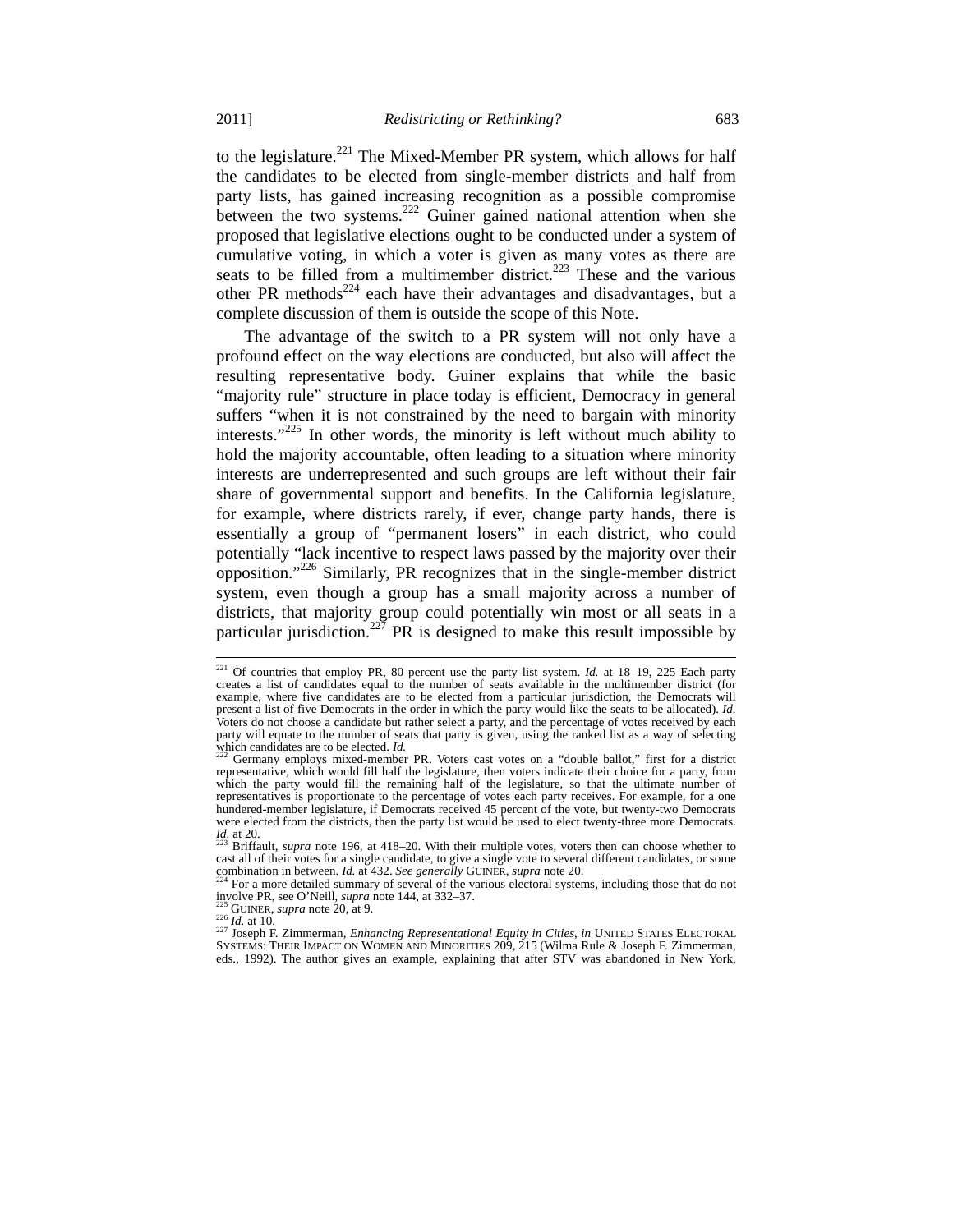ensuring at least some level of representation to the minority.<sup>228</sup> Commentators suggest that voters must understand that the various forms of PR "are all vastly superior to single-member plurality elections" because they minimize wasted votes, give minor parties and minority groups fair representation, broaden political debate, increase voter participation, and ultimately render our government more responsive and democratic.<sup>229</sup> In short, PR allows more people to have their voices heard (and, hopefully, listened to) by their elected officials.

STV provides more competition than similar PR systems by focusing on the candidate instead of on the party. That is, where Party List and, to a lesser extent, Mixed-Member systems induce voters to vote merely for a party—allowing the party to pick the order by which candidates are elected from pre-made lists—STV allows voters to pick their favorite candidate individually. A voter's options are not limited by the party of the candidate; STV leaves voters "free to choose a neighborhood representative *or* one who shares their political party, ethnicity, race, or gender."<sup>230</sup> In other words, "STV allows voters to choose both between and within parties and so reflects a diversity of opinions within society,"<sup>231</sup> ultimately giving voters greater discretion than the party has over their selected candidate. However, some worry that this creates "incentives for candidates from the same party to try to do each other down in the interests of winning."<sup>232</sup> The concern is that candidates will campaign against each other for votes. Such concerns, however, have not played out in the countries that have adopted  $STV<sup>233</sup>$ 

Under this system, the premise is that all interested voters deserve a determinative voice in the system, whereas in FPTP, the majority party tends to have the only voice through the election of its sole representative.<sup>234</sup> Another substantial advantage of STV is that most ballots, either by first-choice votes or by transfer, help to directly elect a candidate. In a single-member district, only those who voted for the single winning candidate contribute to electing the candidate (and this could be even less than 50 percent where a candidate is elected by a mere plurality), whereas an STV district provides many more voters with the opportunity to all have

<sup>&</sup>quot;Democrats won [twenty-four] of the [twenty-five] city council seats in 1949, although they polled only 52.6 percent of the votes cast. Had PR been in effect, the party division would have been [thirteen] Democrats, six Republicans, three Liberals, and three American Labor Party members." Id.<br>
<sup>229</sup> Id.<br>
<sup>229</sup> AMY, *supra* note 132, at 234.<br>
<sup>229</sup> AMY, *supra* note 141, at xiii (emphasis added).<br>
<sup>231</sup> Barber, *supra* note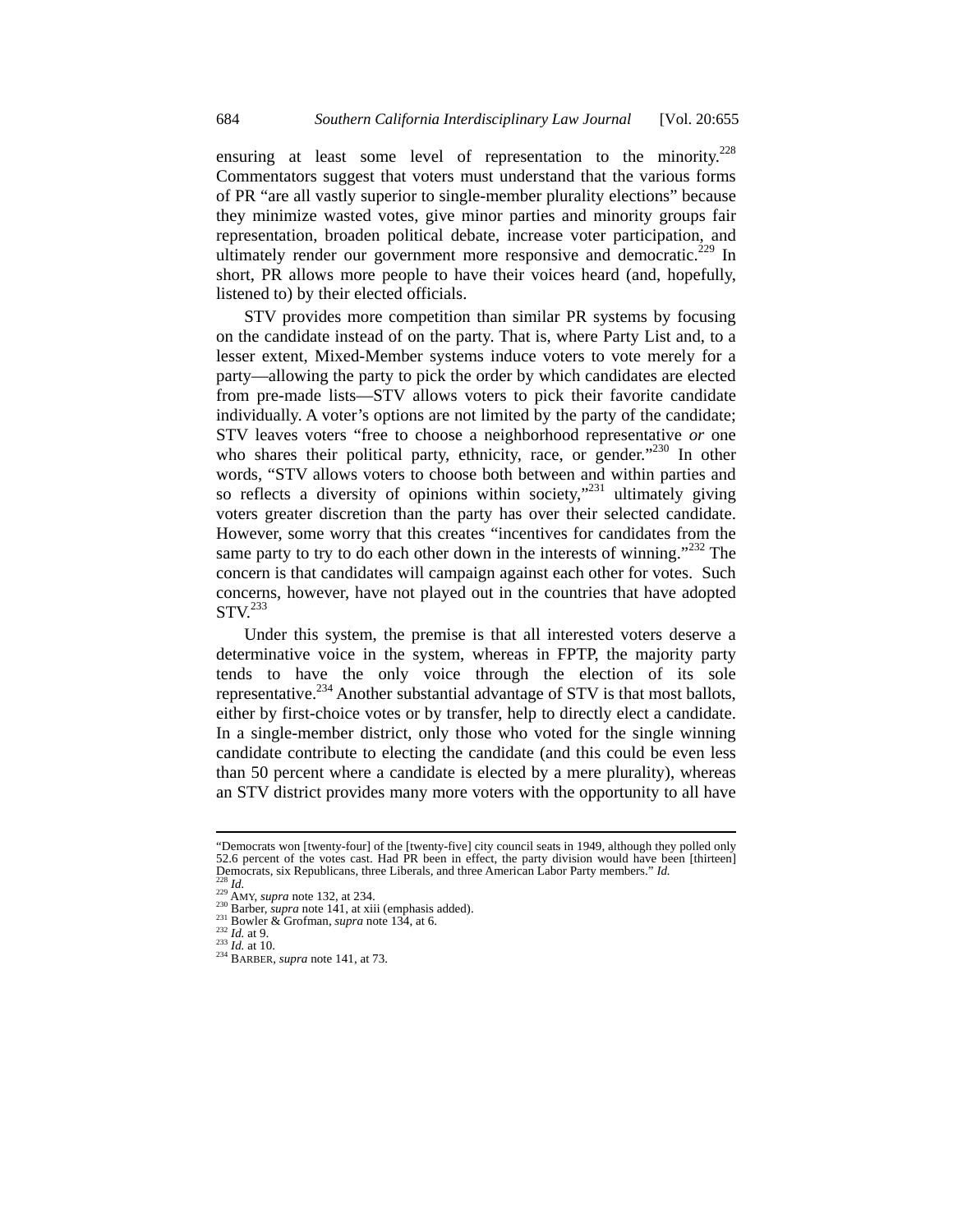their votes truly "count" in the election. Because voters know their vote will indeed make a difference, they have a greater incentive to participate in more elections.<sup>235</sup> Furthermore, when a voter's first-choice candidate has already achieved enough votes to become elected (the quota), rather than "waste" that voter's vote, STV transfers the vote to that voter's second- or even third-choice to maximize a voter's voice in the process.<sup>236</sup>

# V. APPLYING STV TO THE CALIFORNIA LEGISLATURE

# A. MULTIMEMBER DISTRICTS SHOULD REPLACE THE CURRENT SINGLE-MEMBER DISTRICT REGIME, AND THE CRC SHOULD DRAW THE LINES

Hare and Mill initially intended for STV to be applied at the national level without districts,  $237$  essentially creating one at-large election whereby any citizen can vote for any candidate running for the House of Representatives across the entire country. Mill, in his defense of Hare's system, expressed confusion about "why the feelings and interests which arrange mankind according to localities, should be the only one thought worthy of being represented."<sup>238</sup> Despite the merits of this sentiment, such a structure would lead to unmanageable elections that present voters with a ballot of thousands of candidates. A better solution is to continue to use "locality" as the baseline for elections in order to limit the number of candidates who would appear on any ballot, and also to increase the size of that locality so the voters' options increase and are not merely tied to a single-member district.

One commentator suggests that Hare's STV system was merely one that was "waiting for the Internet to be invented," because groups sharing common interests and supporting common candidates across larger jurisdictions can more easily mobilize than ever before. Some scholars argue that the location of district lines should matter less in the "age of the online," as the Internet has decreased the importance of geographical proximity when it comes to individuals' sense of community.<sup>240</sup>

 $^{235}$  A study concluded that Cambridge, Massachusetts, a city which employs STV in its municipal elections, had the "least decline" in its voter turnout rates amongst similarly situated Massachusetts cities over the course of three decades (1960s–1980s), a period where voter turnout decreased drastically across the country. George Pillsbury, *Preference Voting and Voter Turnout: The Case of Cambridge, MA*, FAIRVOTE.ORG, http://archive.fairvote.org/?page=254 (last visited Mar. 1, 2011). The author concluded that its system of proportional representation was the main reason. *Id.*<br>
<sup>235</sup> BARBER, *supra* note 141, at 73.<br>
<sup>237</sup> See MILL, *supra* note 21.<br>
<sup>238</sup> Id. at 62.<br>
<sup>238</sup> Hughes, *supra* note 190, at 17

*the Color Line, and Electronic Democracy*, 34 LOY. L.A. L. REV. 1089, 1099 (2001) (explaining that in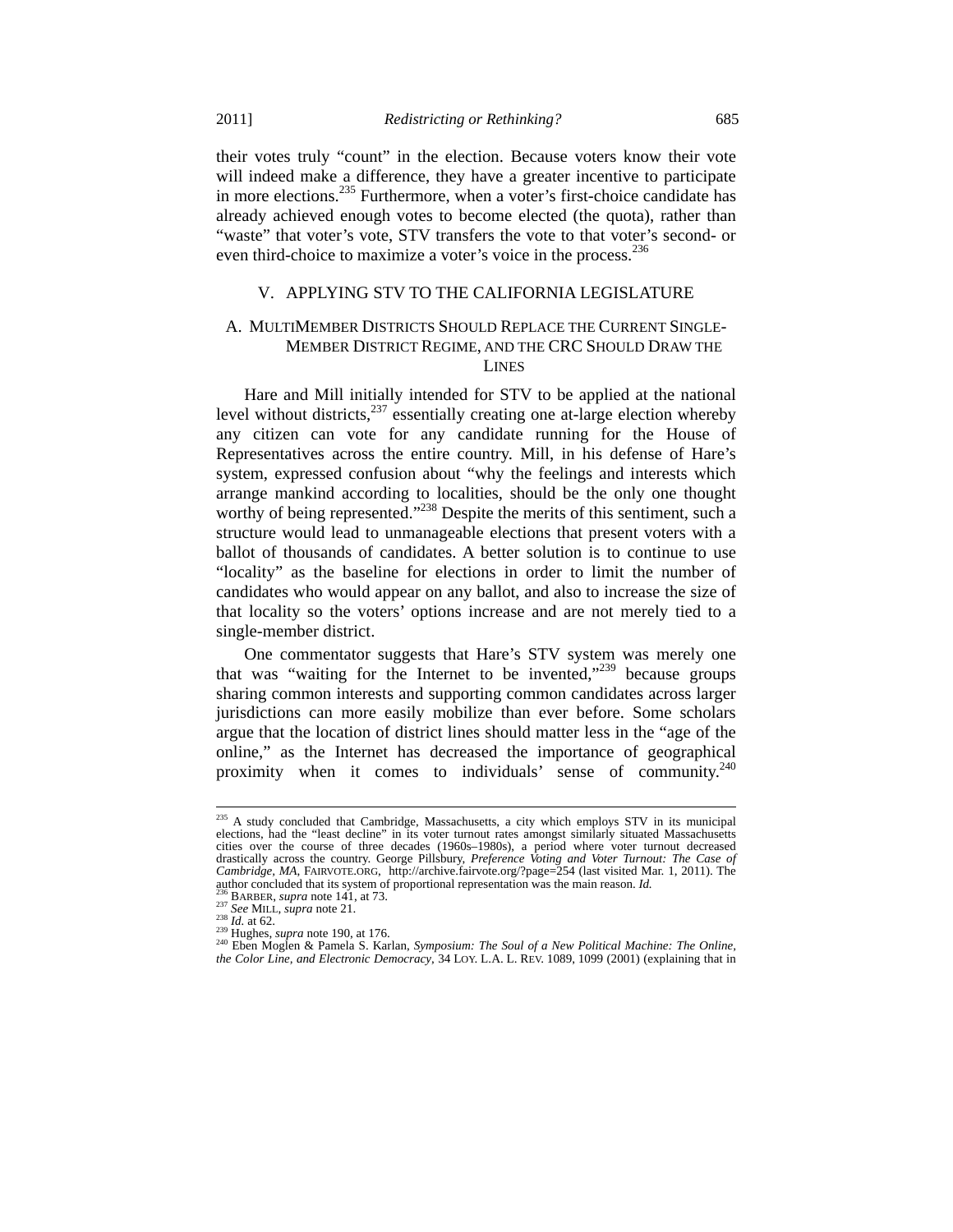Accordingly, voters in a multimember district are given more choice and can align their votes with any number of preferences the voter considers valuable: stance on a particular set of issues, gender, ethnicity, political party, and many others.<sup>241</sup> However, because locality is still important for reasons of accessibility, convenience, and accountability to the people, this proposed system employs larger multimember districts where a more proportional group of legislators can be elected from each district, while still allowing for reasonable elections to be conducted.<sup>242</sup>

Some argue that multimember districts could be used to further discriminate against minorities (perhaps, by using the same gerrymandering techniques employed in single-member districts). $^{243}$  While the singlemember district regime can be easily maneuvered to minority groups' disadvantage, STV, through multimember districts, allows for such minority groups to gain legislative seats even with a relatively small proportion of the vote. Thus, while the line-drawing function may still be subject to certain biases (such as ensuring that certain minority groups have fewer than the necessary quota of supporters in a particular multimember district), the biases are substantially less when compared to the singlemember district line-drawing function. By lowering the thresholds required to elect a candidate and increasing the pool of potential voters, it simply becomes more difficult to employ gerrymandering techniques effectively. Just as some argue that district lines are less important in the Internet age, $244$  "[m]ultimember districts would reduce the importance of boundaries and thereby the incentive for political actors to manipulate the line-drawing process to serve their own interests."245

Even so, this Note suggests that the Citizens Redistricting Commission should draw the lines for the multimember districts to eliminate whatever bias may be left in this system. Because an independent redistricting committee is less likely to draw lines in a self-interested way than legislators themselves, it makes sense to have allocated that task to the CRC. Because STV provides for a more competitive election due to increased voter choice and a higher proportion of voters with determinative votes, the CRC's stated goals of compactness (albeit, on a larger scale), geographic contiguity, and respect for geographic integrity of cities and

today's society people "may become more skeptical of the idea that political representation ought to be organized invariably along geographical lines").<br><sup>241</sup> See Zimmerman, *supra* note 227.

<sup>&</sup>lt;sup>242</sup> See BARBER, *supra* note 141, at 13 (discussing the addition of the idea of multimember districts to STV elections). 243 THOMPSON, *supra* note 2, at 146 (explaining opponents' arguments to the use of the multimember

 $district)$ .

<sup>244</sup> Moglen & Karlan, *supra* note 240, at 1099. 245 Mann, *supra* note 35, at 95.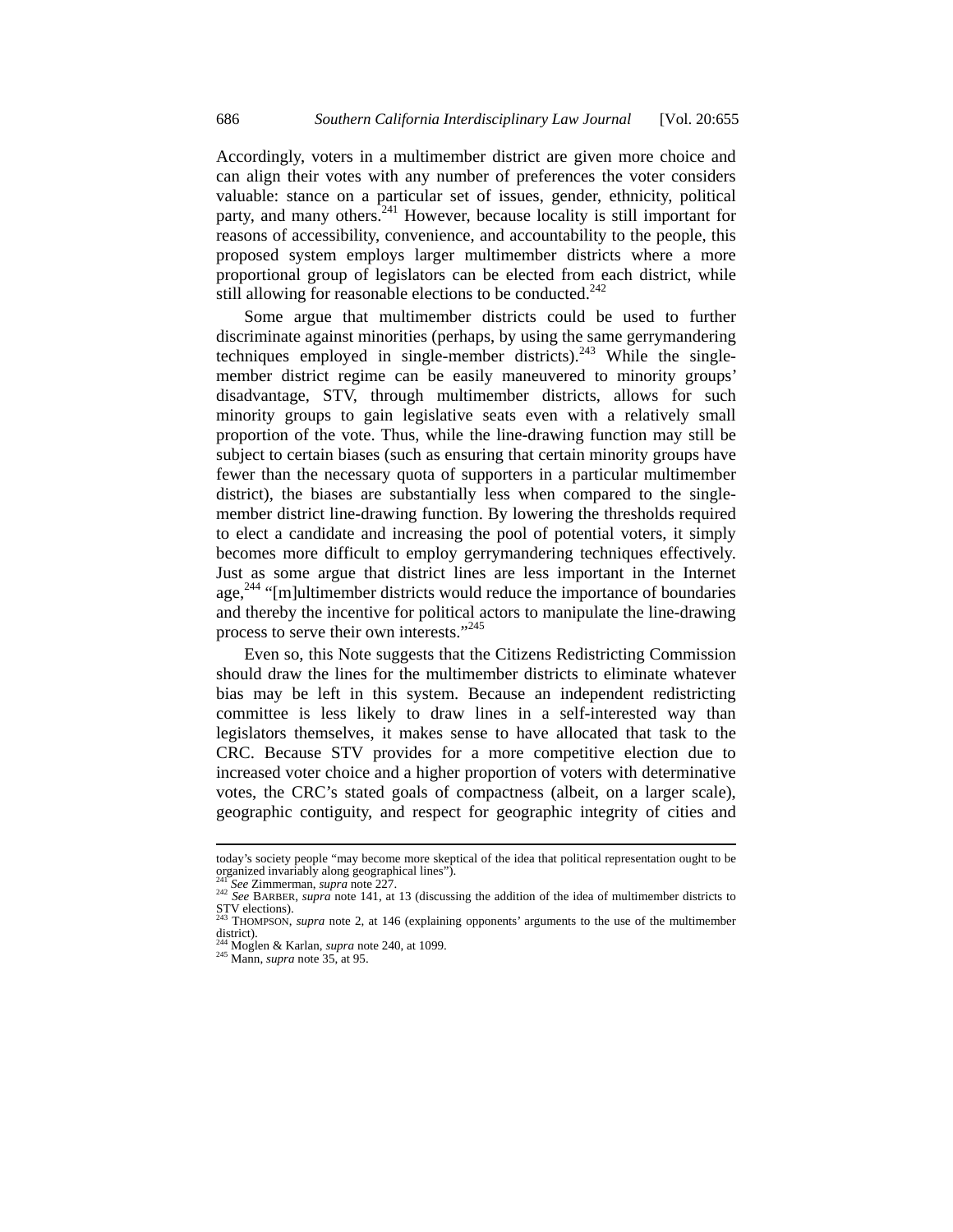counties should remain intact. While a single-member redistricting scheme should probably care for communities of interest in an attempt to give these groups better representation, multimember districts will often create these communities of interest on their own, as voters in the larger district can align themselves with their candidate of choice based on such common interests. Thus, by increasing the number of voters in each district and decreasing the threshold required to elect a candidate, more communities of interest will be created and given a chance to elect a representative, and the district-drawing criteria need not set "respecting communities of interest" as a goal under this system. Therefore, the CRC, by following these very basic guidelines and drawing fair multimember districts, could be the first step toward implementing STV in California.

#### B. HOW AN STV ELECTION WOULD WORK IN CALIFORNIA

Under the current FPTP system, voters have a choice of which candidate to place an "X" next to on the ballot. After all the X's are tallied, one candidate emerges victorious (either by achieving a majority or, at least, a plurality of votes) as the representative of a district of voters organized by where those voters reside. Under an STV system, voters would still be armed with a single vote; however, voters would have a larger body of candidates from which to choose, as well as a higher probability of electing the candidate of their choice due to a lower threshold requirement.

Past experience with STV suggests that in order to get a truly representative body, "district magnitude needs to be at least five members to ensure a proportional result."246 This proposal calls for the current California legislature to be divided into districts of five members each: the eighty districts of the Assembly will become sixteen five-member districts, and the forty districts of the Senate will become eight five-member districts. While districting (and thus, gerrymandering) will still exist, they will have less of an impact in a system that employs both the CRC and larger districts. This, along with the substantive criteria that the CRC used to draw the lines described above,  $247$  should result in something equivalent to combining five of the current geographically based districts into several larger districts, thus maintaining some of "locality" and contiguity aspects. This Note does not suggest a particular map, but instead argues that the districts be drawn as larger five-member districts roughly equal in population, as required by the Supreme Court. $248$ 

<sup>&</sup>lt;sup>246</sup> Farrell & McAllister, *supra* note 219, at 22.<br><sup>247</sup> CAL. CONST. art. XXI, § 2(d).<br><sup>248</sup> *See* Reynolds v. Sims, 377 U.S. 533, 577 (1964).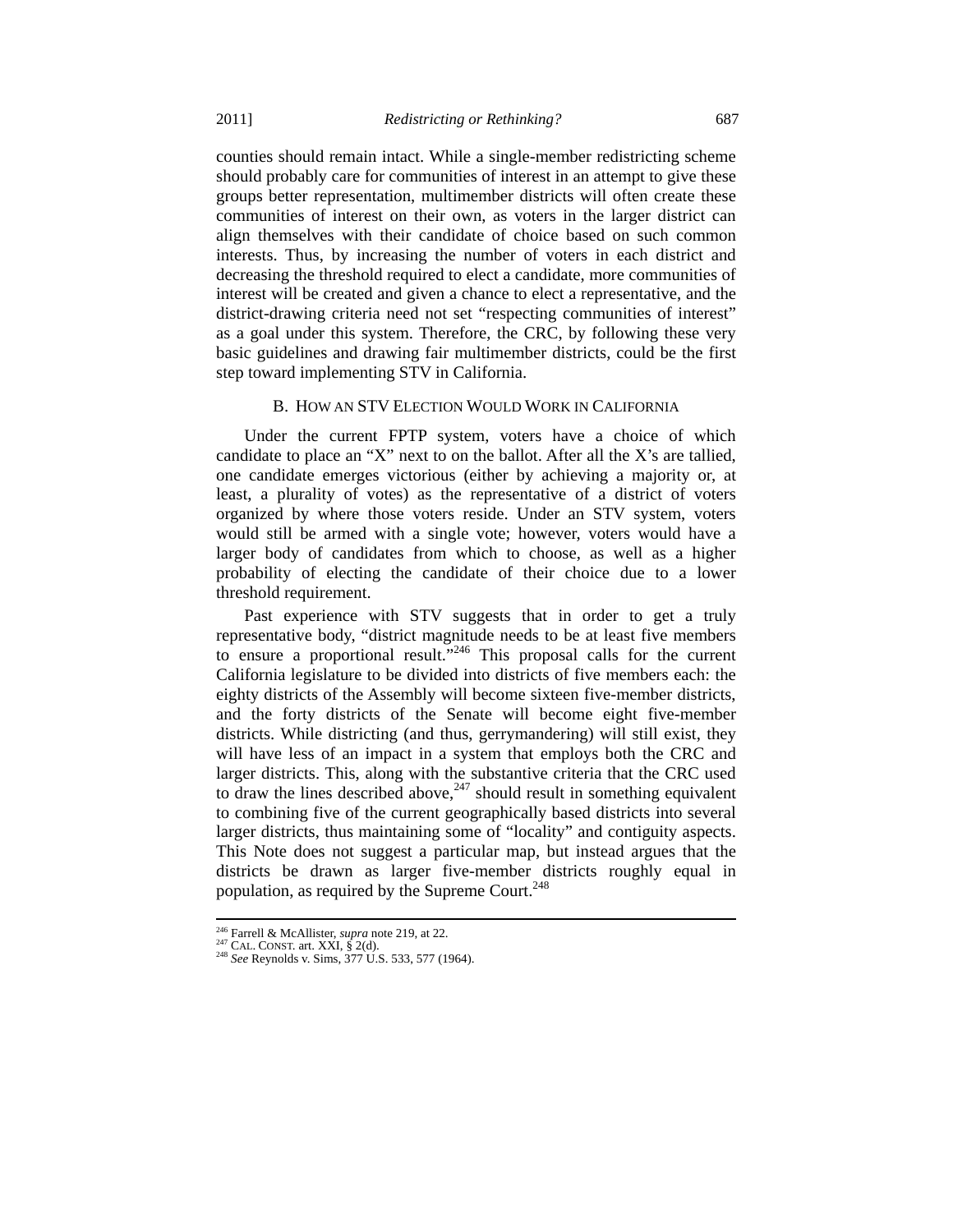Consider a hypothetical California election under this STV system.<sup>249</sup> Sixteen five-member districts will elect the eighty Assembly members and eight five-member districts will elect the forty Senators. Just like FPTP elections, a voter in Assembly District 1 will face a ballot full of candidates for one of five slots in Assembly District 1, and a voter in Senate District 1 will face a ballot full of candidates for one of five slots in Senate District 1. That voter will likely be presented with a larger list of candidates than under the current scheme because the candidates running for five current districts would be consolidated onto a single multimember district's ballot.<sup>250</sup> Then, the voter will rank as many candidates as desired for each office. Based on the use of the Droop quota, a candidate is elected upon attaining one-sixth plus one of the total votes cast.<sup>251</sup> Of course, through the transfer of votes, a candidate need not receive this many first-choice votes—the quota must be achieved after the requisite number of votes have been transferred to that candidate.

# C. STV WOULD ACCOMPLISH THE GOALS OF AN INDEPENDENT REDISTRICTING COMMISSION BETTER THAN THE COMMISSION

The main purpose of creating the CRC was to eliminate the conflict of interest problem that legislators face when drawing district lines.<sup>252</sup> When politicians are no longer able to ensure themselves safe seats, voters can look forward to a more "independently" drawn district, which would ideally lead to less polarized districts and hence, more competitive elections. By increasing competition, more voters would believe that their voice matters, and ideally would go to the polls in higher numbers, providing a more meaningful vote. In reality, the lack of independence observed in similar commissions, coupled with the high cost and lengthy judicial battles over district lines suggest that these goals may not be accomplished as planned with the creation of the CRC. Additionally, it is unclear whether the creation of competitive seats was even the explicit goal of the CRC, and if it was, it is uncertain that such districts can be drawn in California's current political climate.<sup>253</sup> Thus, perhaps the problem is

<sup>249</sup> For a sample chart showing how votes would be transferred in an STV election, see AMY, *supra* note 132, at 265. Keep in mind that while the transfer is a bit complicated, computers are equipped to complete the task "in a matter of minutes." See source cited, *supra* note 209.

Though there has been no strong evidence of voter confusion in Cambridge, it is conceded that a significantly longer list of names on the ballot could possibly confuse some voters. In San Francisco, initial use of IRV did cause some confusion. *See City's Voting System Tricky but Successful*, S.F. EXAMINER, Nov. 3, 2004. 251 For example, if 600,000 votes are cast, the quota is calculated by dividing 600,000 by six (five plus  $^{251}$  For example, if 600,000 votes are cast, the quota is calculated by dividing 600,000

one) plus one. The result is that 100,001 votes, or one more total vote than one-sixth of the total number, are needed to achieve the quota.

<sup>252</sup> *See supra* Part II.B. 253 McGhee, *supra* note 104.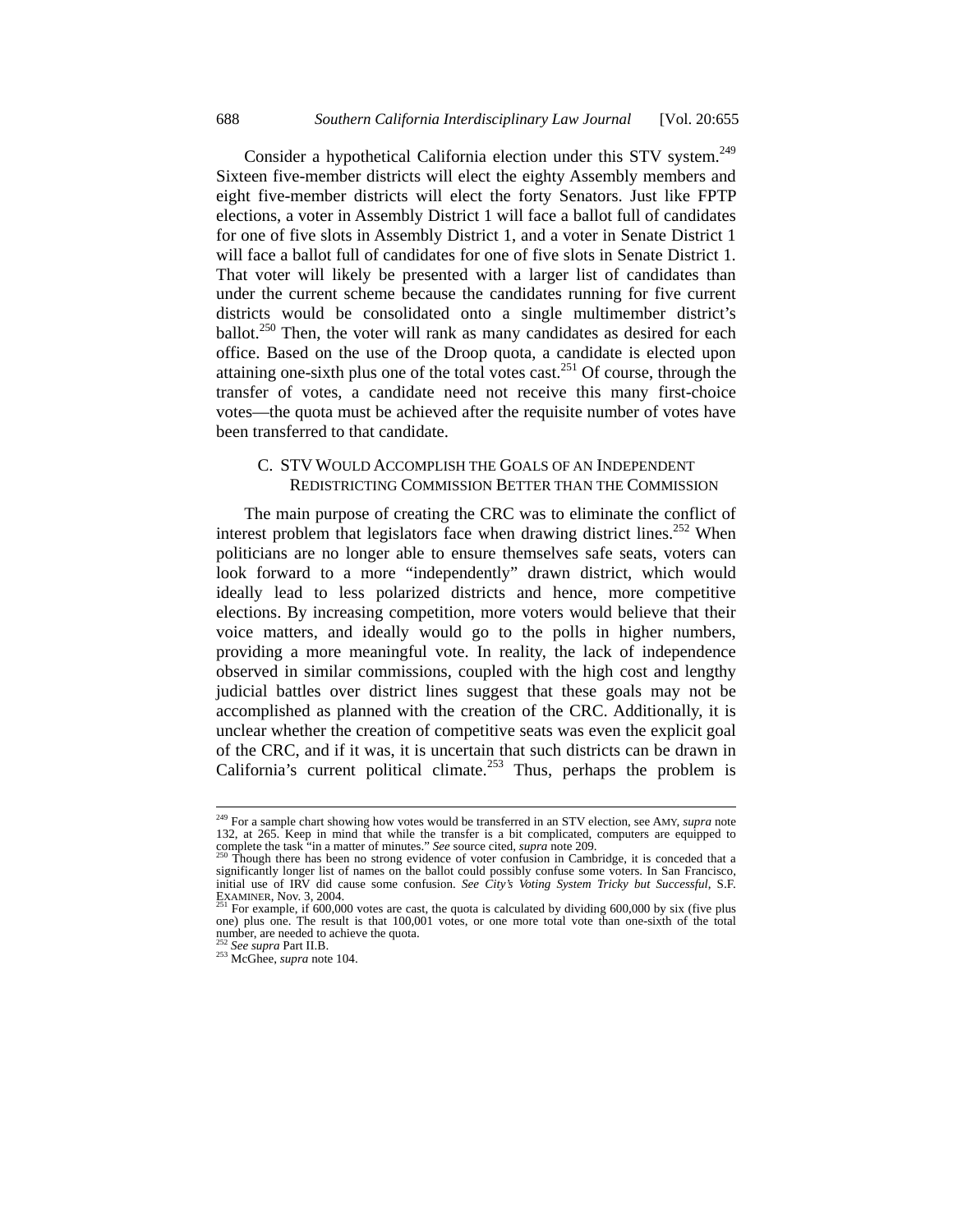inherent in the single-member district regime. Although certainly a more drastic proposal, a switch to STV elections in the California legislature would address—and could accomplish—the same political goals the CRC is meant to achieve.

In an STV election for the California legislature, more candidates would be on the ballot because there would be more seats available. The diversity among the candidates<sup>254</sup> (both within parties and among the different parties)<sup>255</sup> would be highlighted, giving voters more of a choice: vote the party line, or vote according to some other common interest shared by a particular candidate. In a winner-take-all election, most equate these "common interest" candidates with "wasted votes" because they are not likely to achieve a majority, or even plurality, of votes. Knowing this, some voters are put in a tricky spot: use the ballot to vote for the candidate of choice despite knowing that candidate is a "sure loser," thereby literally wasting the vote, or not vote for the candidate of choice, thereby not expressing one's true preference. STV elections provide an alternative for these voters: they may rank their first-choice candidate first (and if lucky enough to gather the necessary quota, elect that candidate) and may rank the more popular candidate second. That is, even if a voter fully supports minor party Candidate A, who has a minimal chance of winning, that voter can rank as second-choice more popular Candidate B, who has a higher probability of winning. That voter's vote will first be tallied toward Candidate A, and only when it is impossible for Candidate A to be elected will Candidate B receive that vote, thereby not wasting the vote. No matter which candidate is elected, the voter's preferences are adequately expressed (via the first-choice vote), even if that vote eventually gets transferred to Candidate B. Past experience with the system suggests that almost all voters will likely have one of their votes count toward the election of one of their highly-ranked candidates.<sup>256</sup> Ideally, candidates representing several diverse interests will be elected to help diversify the legislature and increase the number of opinions presented there.

A voter's representative is the highest ranked candidate on the voter's ballot who is ultimately elected. This creates a situation where a legislator

 $\overline{a}$ <sup>254</sup> For example, in the 1989 New York City school board elections conducted using STV, 54 percent of those elected were women and 47 percent of those elected were minorities. Leon Weaver & Judith Baum, *Proportional Representation on New York City Community School Boards, in UNITED STATES*<br>ELECTORAL SYSTEMS: THEIR IMPACT ON WOMEN AND MINORITIES, *supra* note 227, at 197, 203.

<sup>&</sup>lt;sup>255</sup> Bowler and Grofman, *supra* note 134.<br><sup>256</sup> In Cambridge, a study conducted between 1991–2007 suggested that 90 percent of voters elected either their first- or second-choice, a number that will leave a significantly greater amount of people being "represented" by a candidate they voted for than in a winner-take-all system. *Voter Satisfaction in Cambridge: 1991*–*2007*, FAIRVOTE.ORG, http://archive.fairvote.org/index.php?page=2488 (last visited Mar. 1, 2011).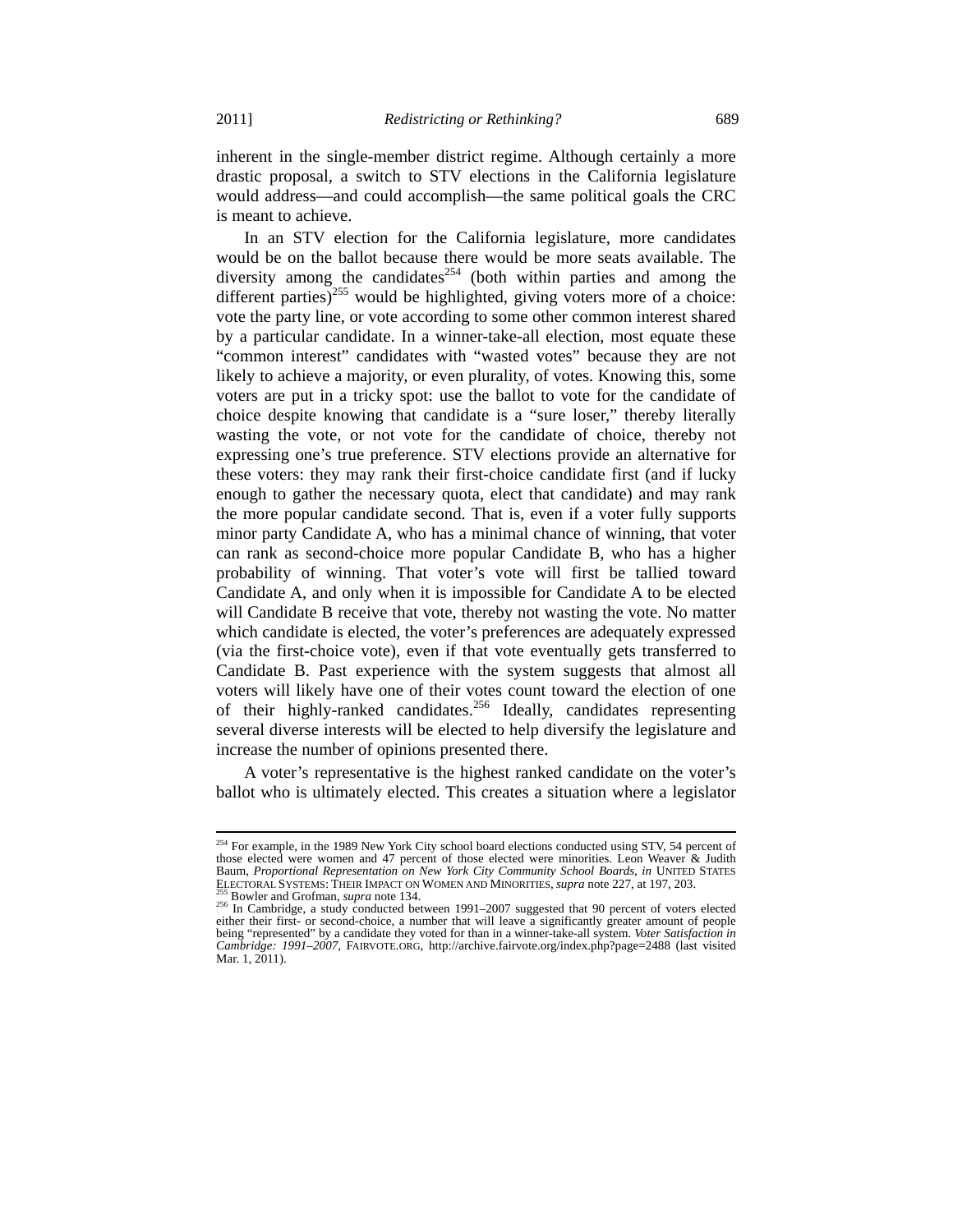becomes a representative to a constituency full of supporters, and, because more voters' voices count, a greater proportion of voters have an individual representative with whom they agree and to whom they can voice their concerns. That is, legislators will both represent a geographic district and, within that district, specifically look out for the interests of those supporters who were instrumental in electing the legislator to office. Though Candidate A may not be elected, the voter avoids having wasted a vote, is represented by second-choice Candidate B, and is encouraged to turnout in the next election.

Some have worried that the switch to PR could threaten the two-party system, which is stabilized by the current FPTP system and has become commonplace in the United States.<sup>257</sup> While the two-party FPTP system may perpetuate stability, it does so at the expense of minority perspectives. Nevertheless, FPTP has been valued highly by the courts,<sup>258</sup> suggesting that a system which may threaten it could be problematic for STV supporters. Undoubtedly, an STV system will elect its fair share of majorityperspective candidates, but it will also bring different perspectives to the legislature, especially at a time in the state's history when such perspectives are needed. Furthermore, it is possible that the STV system will not be as "destabilizing" as its detractors expect: as Guiner explains, "multiple, cross-cutting cleavages are more stabilizing than permanent, deep cleavages because the former better realize the majority rule assumption that shifting alliances are a check against the tyranny of the majority."<sup>259</sup>

Moreover, although some may fear that STV could allow extreme candidates to be elected, those extreme candidates who emerge victorious would make up a small minority in the legislature. Their opinion could then be heard, though not necessarily implemented. Rather, because those outlying interests are still represented in the legislature, whereas they were not before, this creates an incentive for such groups to work within the political process and begin to compromise: a more satisfactory result for a greater number of citizens. That is, such diverse representation "may improve the collective decision-making process by promoting open discussion among a diverse set of participants and by encouraging strategies of negotiation and coalition-building."<sup>260</sup> On the other hand, though, past experience with this, such as in New York City in the 1930s

<sup>257</sup> *See, e.g.*, Arend Lijphart & Bernard Grofman, *Choosing an Electoral System*, *in* CHOOSING AN ELECTORAL SYSTEM: ISSUES AND ALTERNATIVES 3, 5 (Arend Lijphart & Bernard Grofman eds., 1984). 258 *See, e.g.*, Timmons v. Twin Cities Area New Party, 520 U.S. 351 (1997) (upholding as constitutional Minnesota's anti-fusion law disallowing minor parties to list major party candidates as their own candidate, thereby further burdening third parties in favor of a more stable two-party regime).<br><sup>259</sup> GUINER, *supra* note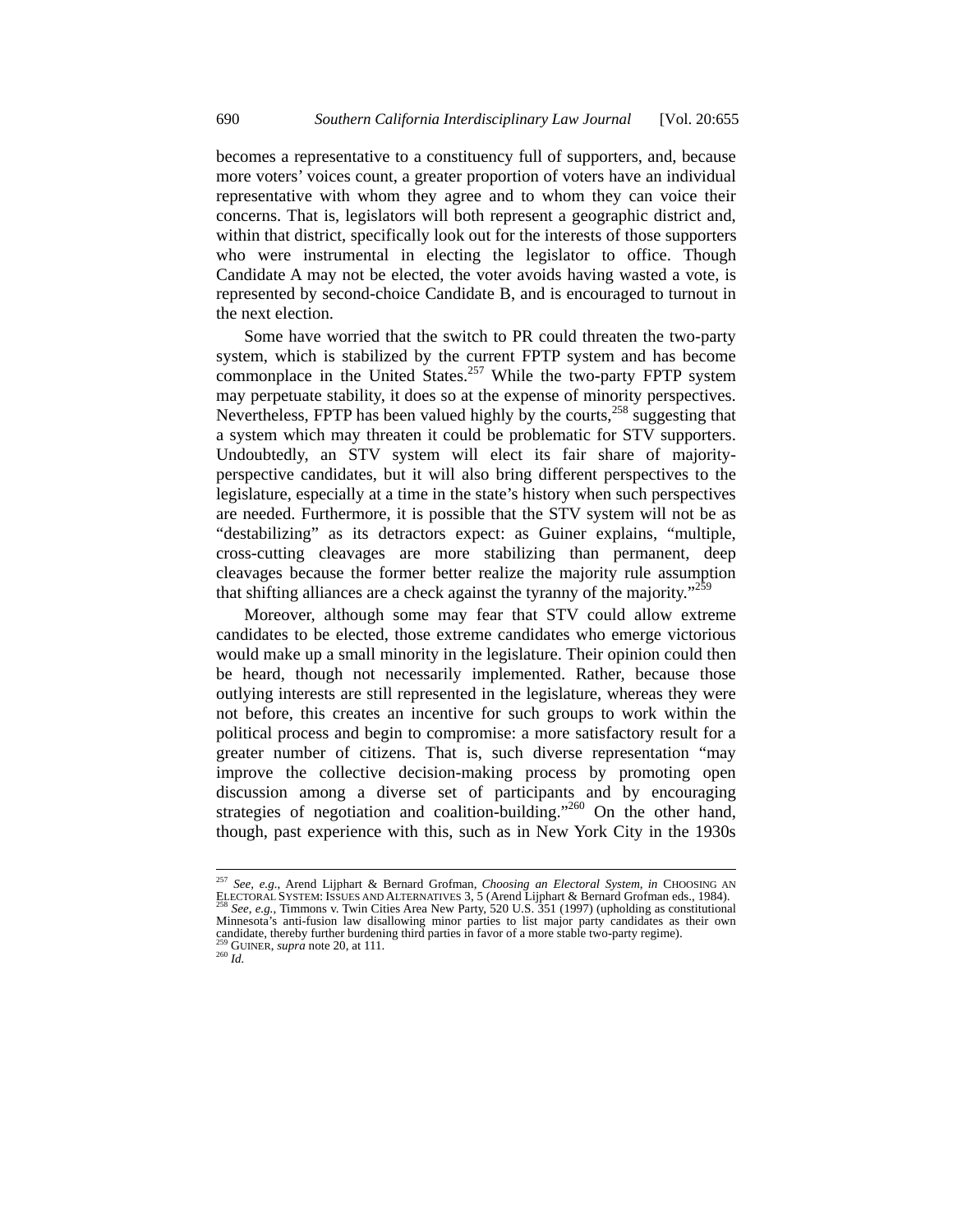with the scare of Communist influences,  $^{261}$  suggests that such extreme voices are not always welcome in the legislative body, and this may be a problem if STV is adopted.

With an increased number of choices, elections are more competitive for all parties involved—even minority racial, ethnic, gender, or interest groups—because with more slots available, each group only has to achieve a relatively low threshold to elect their choice candidate.<sup>262</sup> Additionally, these minority groups are encouraged to campaign more generally, because even a second- or third-choice ballot ranking could be beneficial. This might even lead to an increase in coalition building among the candidates during the election cycle; Candidate B can urge potential voters to "make me your second choice behind Candidate A," because such votes could ultimately be beneficial to Candidate B. This may facilitate even further compromise, increased representation for minority viewpoints, and decreased legislative polarization, as Candidate B is willing to support a Candidate A policy to gain second-choice votes from Candidate A supporters.

Despite potential fears, it is unlikely that such a ranking system will confuse voters. For example, if the 2000 presidential election had been conducted under IRV,<sup>263</sup> former Vice President Al Gore could have asked Ralph Nader supporters to rank him second in exchange for supporting some policy they supported. When Nader was eliminated, his votes would have transferred to Gore, and Gore could have won the election. Finally, by reducing the effects of "safe districts" created by gerrymandering, more voters will be encouraged to express their opinions at the polls, and thus competition within each multimember district is further increased. Whereas numerous voters are "completely shut out" of the process in the FPTP system,<sup>264</sup> STV's tendency to increase competition may lead to increased voter turnout.265

<sup>&</sup>lt;sup>261</sup> See supra note 158 and accompanying text.

<sup>&</sup>lt;sup>262</sup> See AMY, supra note 132, at 159.<br>
<sup>263</sup> This concept was discussed *supra* note 178.<br>
<sup>264</sup> Voters FIRST Act, *supra* note 75, §2(c).<br>
<sup>264</sup> Voters FIRST Act, *supra* note 75, §2(c).<br>
<sup>265</sup> For example, during the th averaged 62.4 percent of registered voters. BARBER, *supra* note 141, at 104. In certain Canadian municipalities that experimented with STV in the early twentieth century, a "slight upward trend in voter turnout over the period appears . . . seem[ing] to give some credence to the claim that . . . [STV] makes electoral competitions more meaningful because votes cast for more marginal candidates are not perceived as wasted votes." J. Paul Johnston & Miriam Koene, *Learning History's Lessons Anew: The Use of STV in Canadian Municipal Elections*, *in* ELECTIONS IN AUSTRALIA, IRELAND, AND MALTA UNDER THE SINGLE TRANSFERABLE VOTE, *supra* note 134, at 205, 243. It should be noted, however, that numerous other variables are considered to affect voter turnout, including education levels, income levels, type of election, and several other unrelated factors. For a general discussion of these effects, see AMY, *supra* note 132, at 151–66.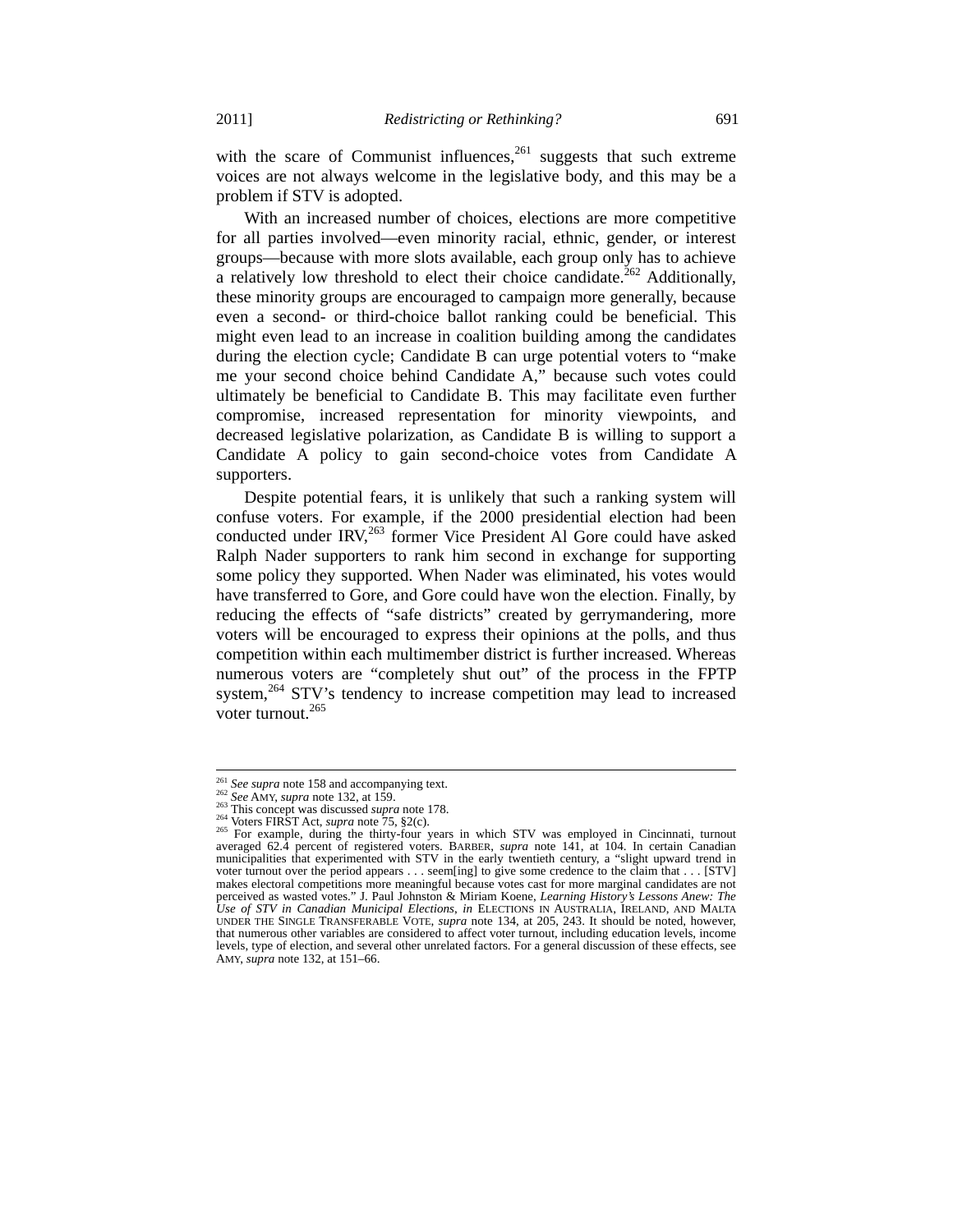# D. POTENTIAL CALIFORNIA CONSTITUTIONAL HURDLES FOR STV TO BE **IMPLEMENTED**

Although this Note does not fully address the process that would be required to put STV into operation, a few potential hurdles to its implementation should be mentioned here. First, for legislative elections, the California Constitution calls for the use of single-member districts.<sup>266</sup> However, because the benefits of the multimember district system could increase levels of fair representation, the time may be ripe for Californians to amend this constitutional provision, likely by a ballot initiative.<sup>267</sup> Just as the creation of the independent redistricting committee was not supported by many legislators, the switch to STV likely will also lack support from legislators who fear losing their seats under such a system. Thus, it is more likely that the change would have to be effected by the people through a ballot initiative process like Proposition 11.

Even if an initiative instating STV is approved by voters, there is no guarantee that the courts would uphold the use of the system. As discussed, the California Court of Appeals held the use of STV for city council elections unconstitutional because it prohibited voters from voting "at all elections," and that case remains good law.<sup>268</sup> But because STV would still allow for an individual to be represented by a single legislator, a court today would probably find that STV passes constitutional muster. Also, in both STV and FPTP elections, a vote still counts toward a single representative. Furthermore, because the *Elkus* decision concerned city council elections, its applicability to state legislative elections is questionable.

Other challenges, however, will likely be brought by the system's opponents, including those who feel that their vote has been diluted by the switch from FPTP to STV. Such opponents may have the court's sympathy: especially in the wake of the 2000 election, many courts have been reluctant to embrace unusual election arrangements, including those that promote minority representation<sup>269</sup> and potentially threaten the two-party system.<sup>270</sup> Further, as Elizabeth Garrett, professor of law, political science,

 $266$  CAL. CONST. art IV, § 6.

<sup>267</sup> The California Constitution provides that the constitution can be amended by popular initiative. CAL.<br>CONST. art. XVIII, §§ 3–4.<br><sup>268</sup> People *ex rel.* Devine v. Elkus, 211 P. 34, 39 (Cal. Ct. App. 1922). This case wa

Part III.A.2.

<sup>&</sup>lt;sup>269</sup> Timmons v. Twin Cities Area New Party, 520 U.S. 351 (1997) (upholding as constitutional Minnesota's anti-fusion law disallowing minor parties to list major party candidates as their own

candidate, thereby further burdening third parties in favor of a more stable two-party regime).<br><sup>270</sup> See, e.g., Richard H. Pildes, *Democracy and Disorder*, 68 U. CHI. L. REV. 695, 714–15 (2001)<br>(arguing that the recent c Democracy requires "judicially-ensured order, stability, and certainty").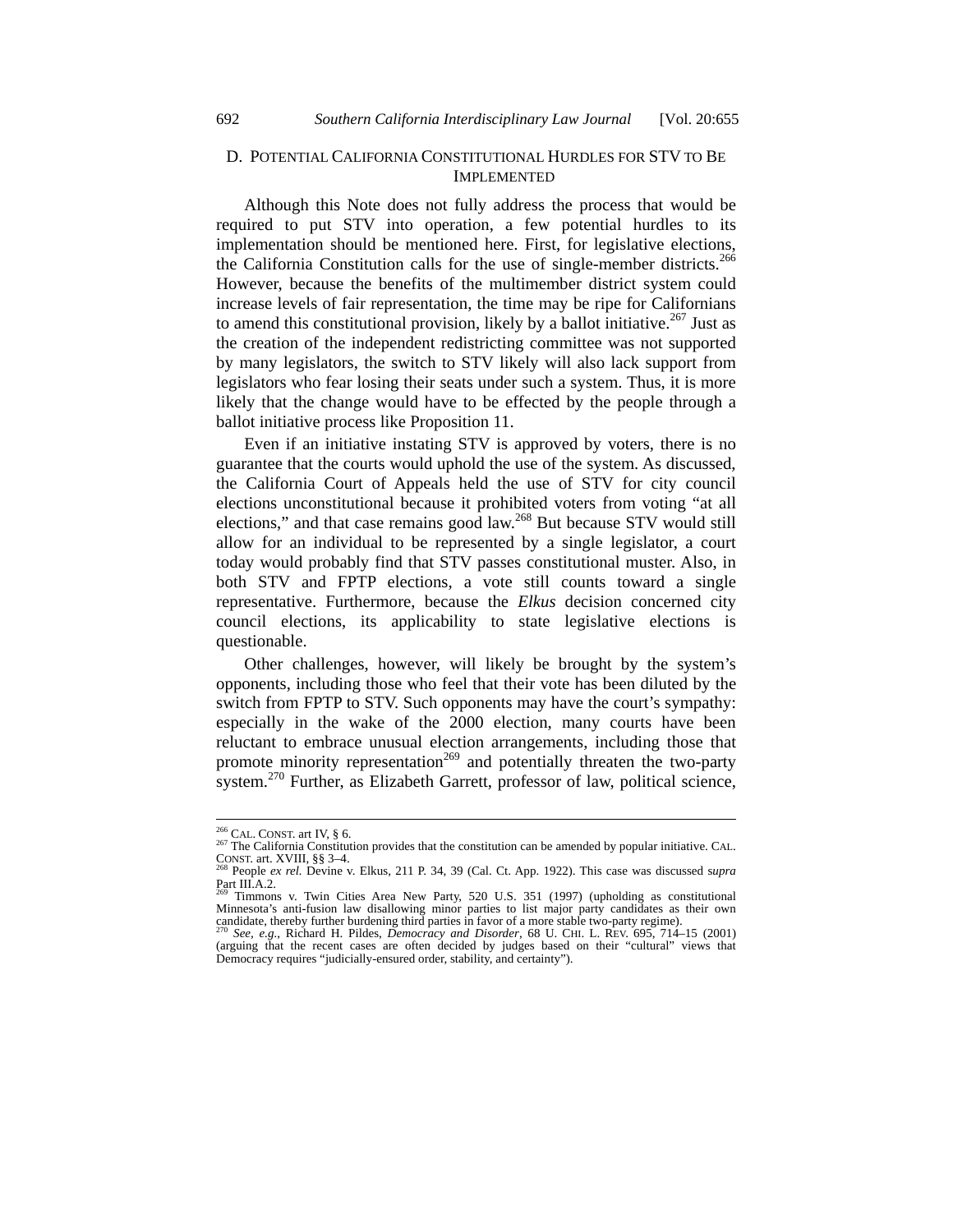and policy at the University of Southern California Gould School of Law, notes, justices' varying visions of how Democracy ought to function could hurt an experimental system's chances of being upheld by the courts. $271$ Garrett suggests that in deciding such cases, "judges are very likely to rely on their own views of the best governance structures for a stable democracy." Justice Frankfurter once equated these decisions with the Court having to choose "among competing bases of representation ultimately, really, among competing theories of political philosophy—in order to establish an appropriate frame of government."<sup>272</sup> Without sufficient experience under STV, judges are likely to be skeptical of a scheme with such a view and the potential to disrupt the stability of the bipartisan American political system. Of course, the question that a judge would have to answer in a challenge to STV is whether adequate representation for minorities and increased electoral fairness outweighs such concerns.

## VI. CONCLUSION

California is facing some of the most serious problems in its history. A lack of competitive elections, which has increased polarization in the legislature, underrepresentation of minority groups, and voter disinterest and frustration have worsened the already pressing state problems. Voters recognized the need to effect change at the ground level and altered the electoral system through the passage of Proposition 11 in 2008 to create the California CRC, and expanded the commission's power with the passage of Proposition 20 in 2010. Though the idea of an independent commission to draw district lines is a step in the right direction toward combating uncompetitive elections, an analysis of other states' use of similar commissions suggests that they may not be as effective as California's reformers hoped. Lacking true independence and stirring lengthy and expensive litigation, commission-drawn lines typically leave numerous political and social groups upset with the result and tend to have little effect on minority group representation.

Due to the severity of California's problems, the state appears ripe for a more robust change. By switching to a proportional representation system which employs the single transferable vote to elect the state's legislators, the goal of competitive elections and ultimately a more representative

<sup>271</sup> Elizabeth Garrett, *Is the Party Over? Courts and the Political Process*, 2002 SUP. CT. REV. 95, 131 (2002). Garrett continues: "This means that one contested view of the role of political parties in a democracy is constitutionalized, thereby eliminating the opportunity for states and the federal government to experiment over time with other democratic forms." *Id.*<br><sup>272</sup> Baker v. Carr, 369 U.S. 186, 300 (1962) (Frankfur